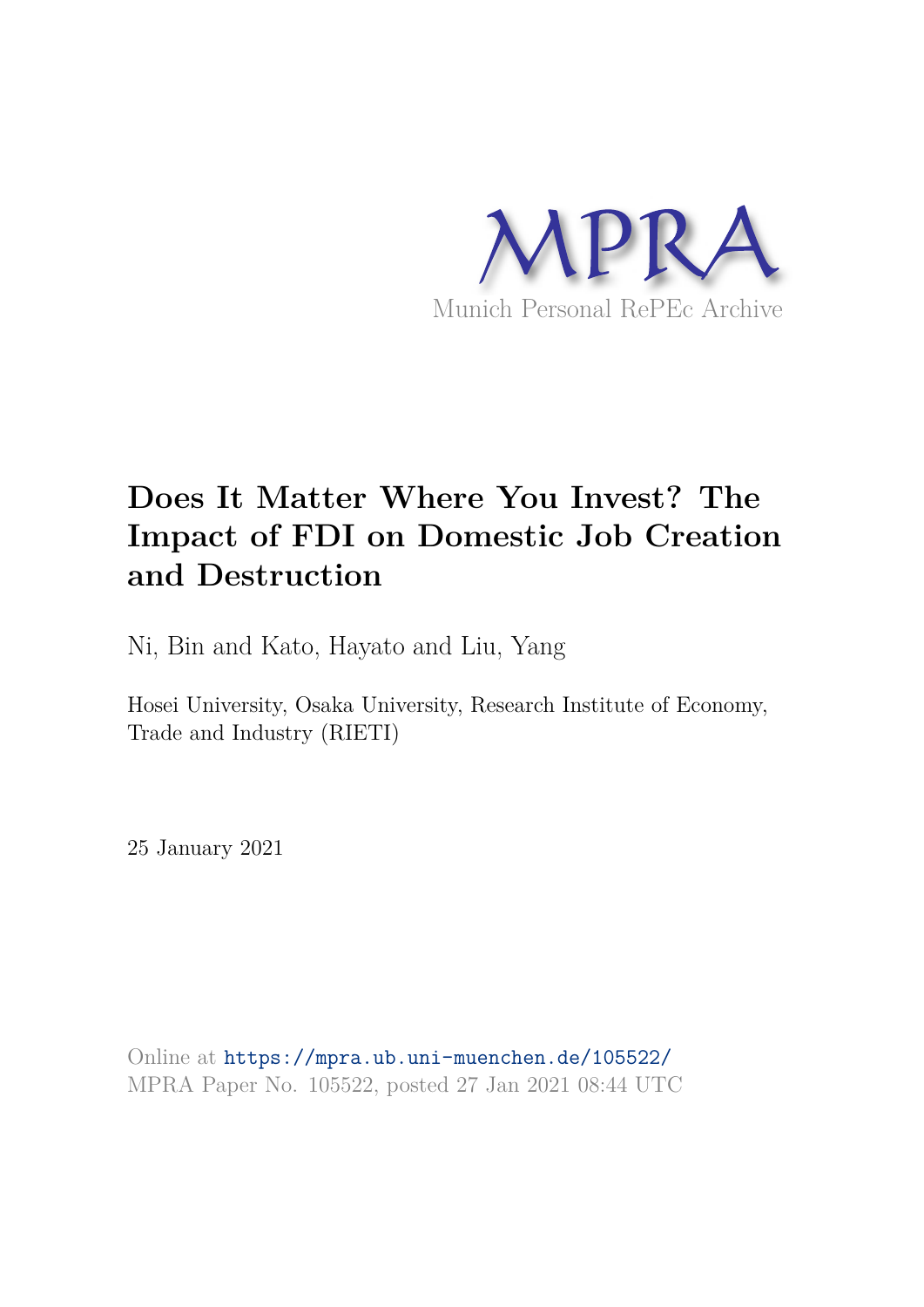# **Does It Matter Where You Invest? The Impact of FDI on Domestic Job Creation and Destruction\***

BIN NI<sup>†</sup>, HAYATO KATO‡, and YANG LIU§

†*Faculty of Economics, Hosei University, Machida, Tokyo, Japan. (email: [jiadaniel@hotmail.com\)](mailto:jiadaniel@hotmail.com)* ‡*Graduate School of Economics, Osaka University, Toyonaka 1-7, Machikaneyama, Toyonaka, 560-0043, Osaka, Japan. (email: hayato.kato@econ.osaka-u.ac.jp)* §*Research Institute of Economy, Trade and Industry (RIETI), Chiyoda, Tokyo. Japan. (email: liu-yang@rieti.go.jp)*

#### **Abstract**

This study uses unique division-level data of Japanese firms to examine how foreign direct investment (FDI) affects domestic employment. Contrary to most previous studies focusing on the effect on net employment growth, we decompose it into gross job creation and gross job destruction. We find that FDI destination plays an important role: FDI to Asia increases job creation, while FDI to Europe or North America decreases it. A frictional search-and-matching model with heterogeneous jobs can explain the differential effects. The model provides additional predictions on job creation and destruction by job type, which are also empirically confirmed.

JEL classification numbers: F23; J21; J23

Keywords: Outward FDI, firm-establishment-division-level data, multinational enterprises (MNEs), large-firm search model, high/low-skilled jobs

\* This study was conducted as a part of project undertaken at the Research Institute of Economy, Trade and Industry (RIETI). The current revised version is conducted as a part of project supported by JSPS KAKENHI (Grant Number JP18K12777, JP19K13693, JP99K13693). It utilises the data based on the "Basic Survey of Japanese Business Structure and Activities" (BSJBSA) which is conducted by the Ministry of Economy, Trade and Industry (METI). We are very grateful to seminar and conference participants at JEA 2019 Spring Meeting, European Trade Study Group 2019, Sophia University, Kyoto University, KER Conference 2020, and JSIE Workshop.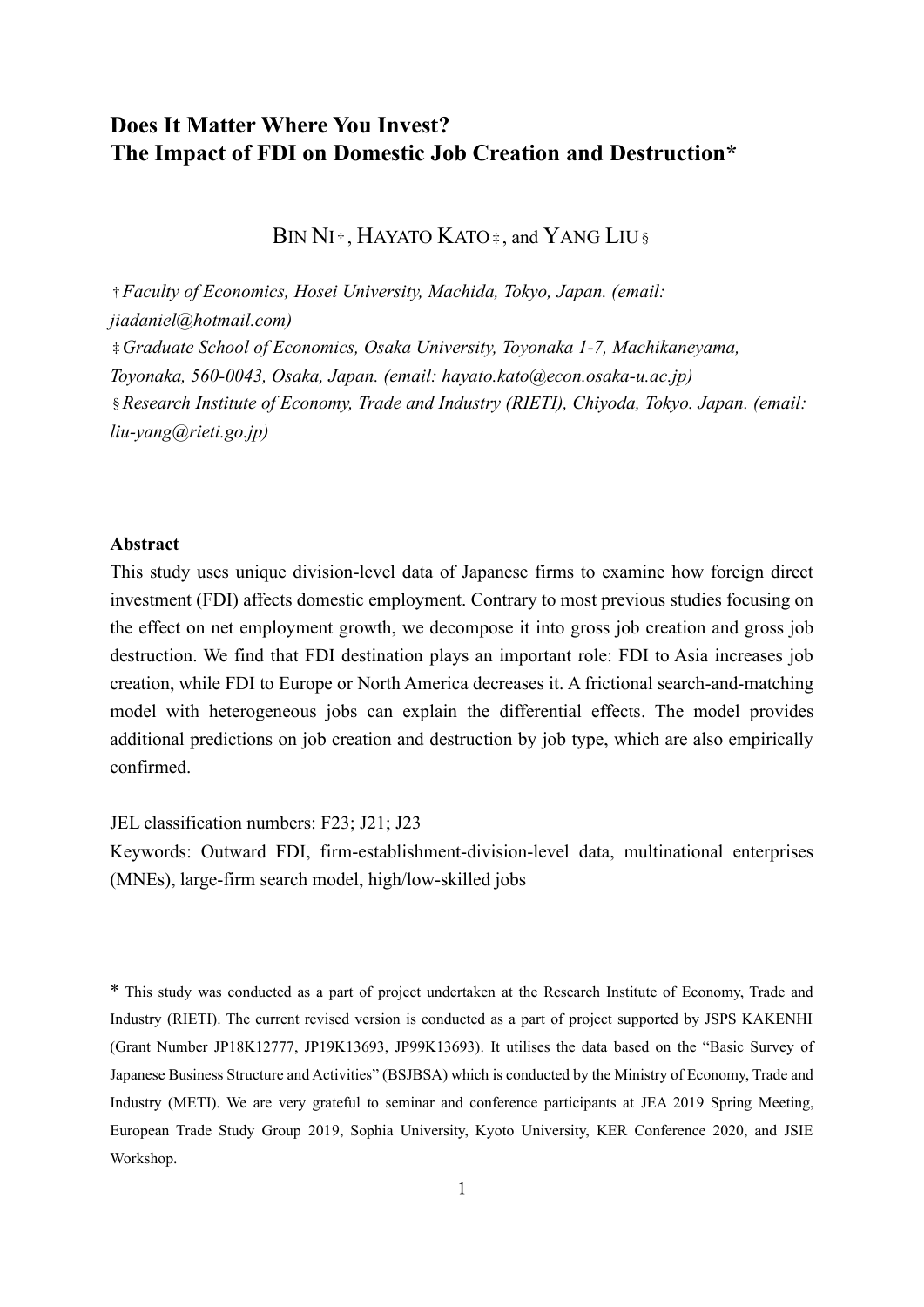#### **I. Introduction**

Along with the rapid globalization since the late nineties, multinational firms have increased their influence on the domestic labor market. In the period between 1990 and 2015, world foreign direct investment (FDI) flows increased 9.4-fold or 2.8 times faster than world gross domestic product (GDP) and 1.9 times faster than world trade.<sup>1</sup> This trend evoked a skeptic view in developed countries that domestic jobs would be offshored to low-wage developing countries. Whether outward FDI contributes to home employment has drawn much academic and policy interest. The empirical literature thus far has provided mixed evidence, depending on the sample countries and performance measures of foreign activities. Due to data limitations, most of the studies focus on the effect of FDI on net employment growth, which is the difference between gross job creation (total employment gains in expanding establishments) and gross job destruction (total employment losses in contracting establishments).

Even on finding a positive effect of FDI on net employment growth, one should be cautious in concluding that FDI is always good for home employment. Net employment growth can be positive in both cases: (i) where gross job creation increases and gross job destruction is unchanged and (ii) where job creation is unchanged and gross job destruction decreases. The two cases illustrate very different labor markets: case (i) shows an active labor market favoring job seekers, while case (ii) shows a stable one rewarding existing employees. For a country benefitting from globalization, case (i) would be more preferable than case (ii), because welfare gains are obtained through the reallocation of factors between sectors and firms to their most productive uses (Melitz, 2003; Autor, Dorn and Hanson, 2013; Dix-Carneiro and Kovak, 2017).

This study examines the impact of outward FDI on job creation and job destruction using unique Japanese firm-establishment-division level panel data from 1996 to 2016. Contrary to most existing studies, we construct a measure of job creation and destruction within

<sup>&</sup>lt;sup>1</sup> The data are from the World Bank Development Indicators: https://databank.worldbank.org/home.aspx.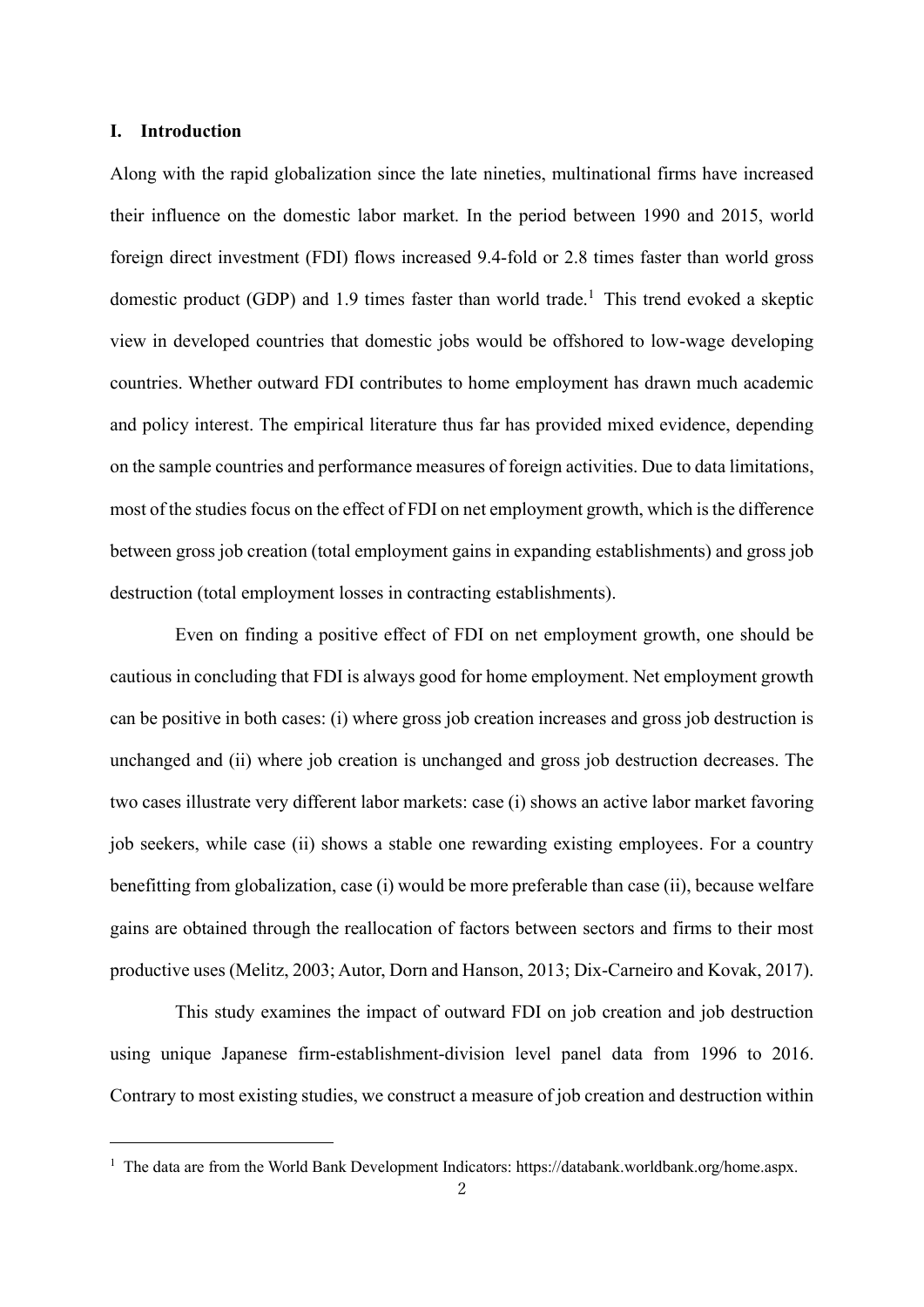an establishment by exploiting information on division level employment. Specifically, we count the number of newly added jobs for all divisions within a firm with multiple establishments and use it to define the job creation of the firm. Similarly, we define the job destruction of a firm as the number of newly eliminated jobs for all divisions within the firm. This definition helps interpret our empirical results by elucidating firm-decision-making based on which we build a frictional search-and-matching model with heterogeneous jobs. The theory highlights the roles of different jobs (or divisions), and its mechanism is further confirmed empirically.

We also pay special attention to the destinations of FDI, which are strongly associated with the purpose of the FDI. Multinationals tend to invest in developing countries in Asia to seek low-price factors, which is known as vertical FDI. Contrastingly, those investing in Europe and/or North America tend to be motivated by gaining better access to the local market, known as horizontal FDI $^2$  Apart from the availability of unique data, the case of Japan is particularly worth investigating because the destination of Japanese FDI is geographically dispersed. Japan's FDI into Europe and North America and Asia accounted for 65% and 25% in 2015, respectively, both concerning the value of outward FDI and the number of affiliates.<sup>3</sup> In this way, Japanese FDI provides an ideal example to compare the various impacts of vertical and horizontal FDI on the labor market of developed countries.

We specifically examine the effect of FDI into Asia and Europe/North America, measured by the log number of foreign affiliates, on their domestic job creation and destruction. Our identification strategy uses industry-mean FDI as an instrument for firm-level FDI. $4$  There

<sup>3</sup> The data on FDI values are from JETRO (in Japanese):

<sup>&</sup>lt;sup>2</sup> See Markusen (2004, Ch. 8) on theoretical accounts for vertical and horizontal FDI.

[https://www.jetro.go.jp/world/japan/stats/fdi.html.](https://www.jetro.go.jp/world/japan/stats/fdi.html) The data on the number of affiliates, which corresponds to "Number of enterprises," are from OECD Statistics: https://stats.oecd.org.

<sup>&</sup>lt;sup>4</sup> Our strategy is partly inspired by studies on intergenerational persistence of economic status (Shea, 2000) and money and happiness (Luttmer, 2005; Pischke, 2011; Li et al., 2014). For example, to see whether higher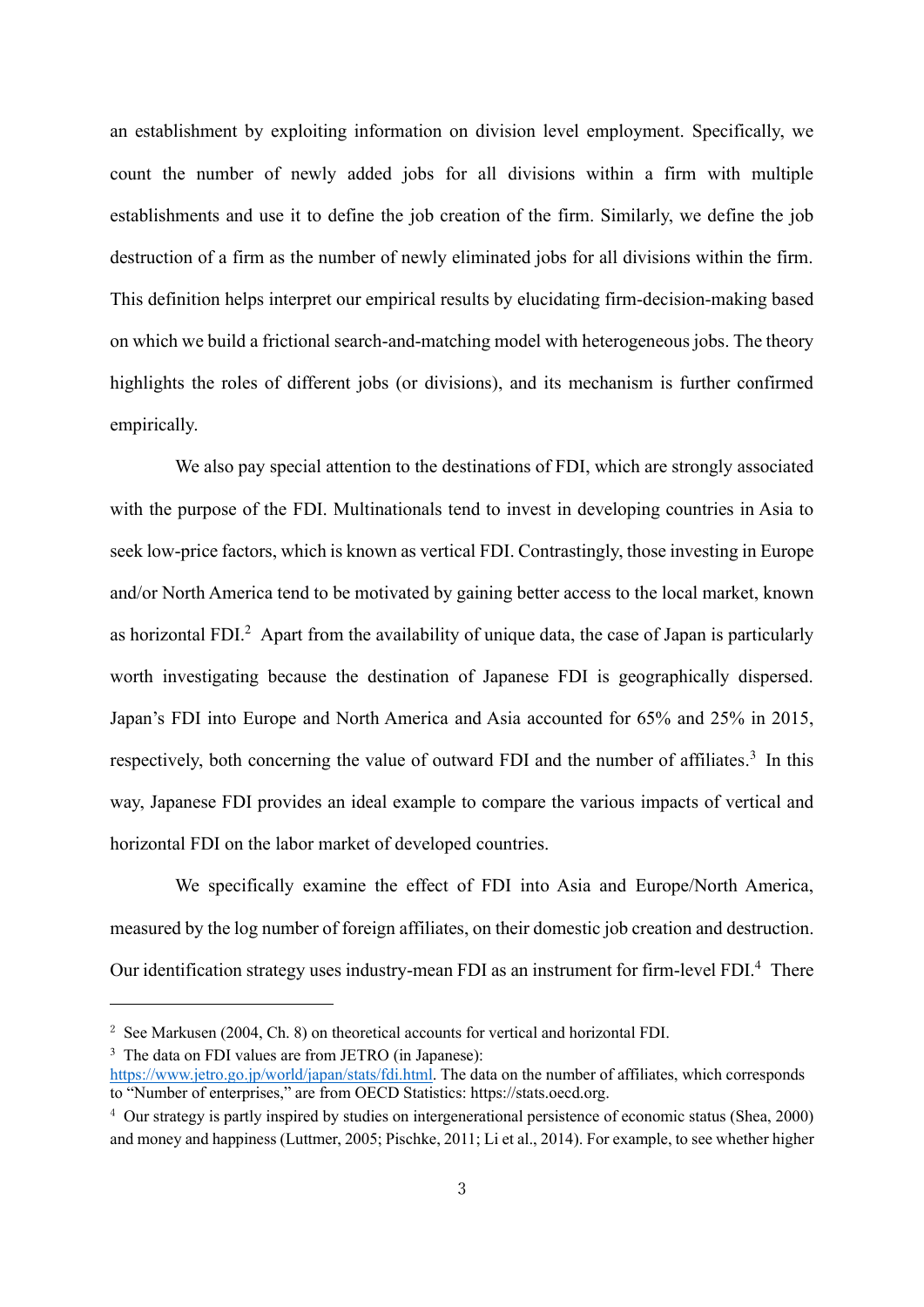are two reasons why we believe this is a plausible instrument. First, industry-mean FDI is an aggregate measure that is correlated with FDI by individual firms but is beyond individual influences. Second, part of the variation in industry-mean FDI is attributed to industry characteristics rather than firm characteristics. For example, some industries such as chemical and machinery are by nature easier to fragment their production processes into finer stages and offshore processes than other industries (Hummels et al., 2001 suggestive evidence). Another example to indicate industry-specific attributes is that factor costs within and across countries differ widely by industry (Du Caju et al., 2010). Du Caju et al. (2010) conclude that interindustry wage differentials in eight European countries could reflect the difference in labor market institutions. We further address potential concerns about the self-selection of firms into particular industries by controlling for measures of firm characteristics such as revenue, productivity, research and development (R&D), and capital-labor ratio.

The results indicate that investments in Asia and Europe/North America have a positive effect on net employment growth in Japan. The effect on gross employment changes, that is, job creation and destruction, may differ by destination. Investment in Asia has a positive effect on domestic job creation, whereas investment in European/North American countries has a negative effect. Regarding job destruction, the impact is negative regardless of the FDI destination.

We then construct Wasmer's (1999) based frictional job-search-and-matching model to illustrate the mechanism by which FDI can affect domestic job creation and destruction differently in different destinations.<sup>5</sup> In the model, there are two types of jobs: high-skilled and

income raises happiness, Pischke (2011) and Li et al. (2014) use industry-average wage as an instrument for family/individual income. In this context, Pischke and Schwandt (2012) give a cautionary note on the industry-level instrument. Applications in the context of international trade can be found in, e.g., Hoekstra (2013).

<sup>5</sup> While the flow of jobs created must be equal to that of jobs destroyed in the steady state where all adjustments are done, these may differ in the short run where state variables such as capital and (un)employment rate do not change.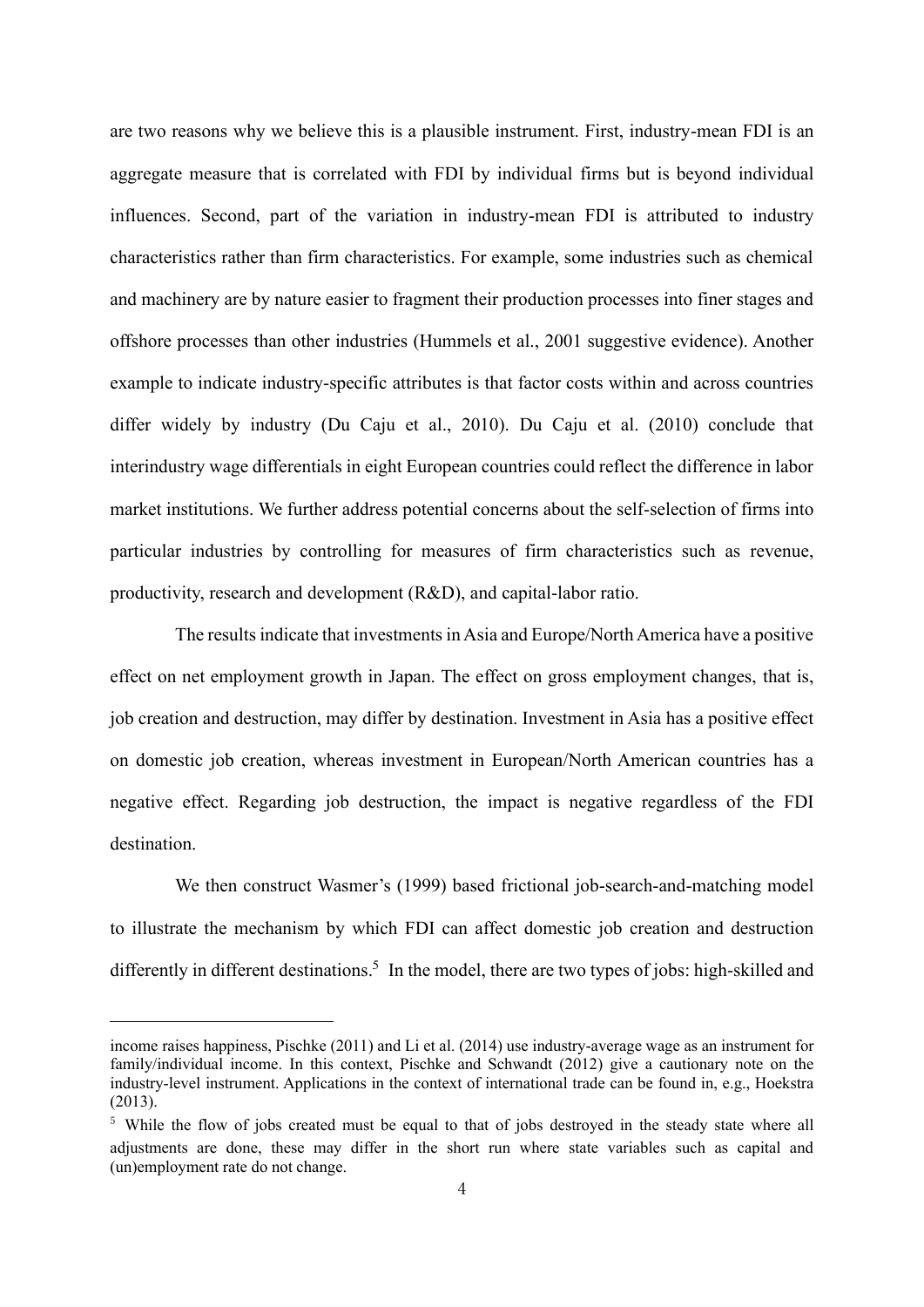low-skilled. Firms face a trade-off between paying high search costs and enjoying a stable match with high-skilled workers, or paying low search costs but having an unstable match with low-skilled workers. An exogenous increase in the FDI of a firm requires more support from home, thereby making the match of both job types more stable. This setting is motivated by the fact that outward FDI by Japanese multinationals in automobile industry is complementary to exports of intermediate parts from Japan (Nishitateno, 2013). It can explain the empirical result of why FDI, regardless of its destination, accounts for lower job destruction.

The effect of FDI in different regions on the duration of domestic job match is assumed to vary, given the fact that the purpose of FDI by Japanese multinationals differs regionally. Japanese multinationals investing in Asia tend to export intermediate goods from home to affiliates for low-cost assembly (Fukao et al., 2003; Fujita and Hamaguchi, 2012).<sup>6</sup> Thus, FDI to Asia is thought to be complementary to low-skilled domestic workers engaged in production and related services, creating more low-skilled jobs and fewer high-skilled jobs. Due to its low hiring cost, the increase in low-skilled job creation raises the overall job creation despite the decline in high-skilled job creation.

Contrastingly, Japanese multinationals investing in Europe/North America tend to substitute exports from home for local production and services to save transportation costs. FDI to Europe/North America is thought to be substitutable to domestic low-skilled workers, making firms create fewer low-skilled jobs and more high-skilled jobs. Because of the high hiring cost, the magnitude of increase in high-skilled job creation is not as high as that of the decrease in low-skilled jobs. Thus, overall job creation declines. We further test this theoretical mechanism by dividing divisions into high-skilled and low-skilled ones and measuring job creation and

 $6$  According to Nishitateno (2013), outward FDI in automobile industry shows a stronger complementarity to exports from Japan to Asia than exports from Japan to other regions. Fukao et al. (2003) find that trade in similar but quality-differentiated products (i.e., vertical intra-industry trade), which is likely to be driven by factor-cost differences, are more prominent in Asia than in Europe.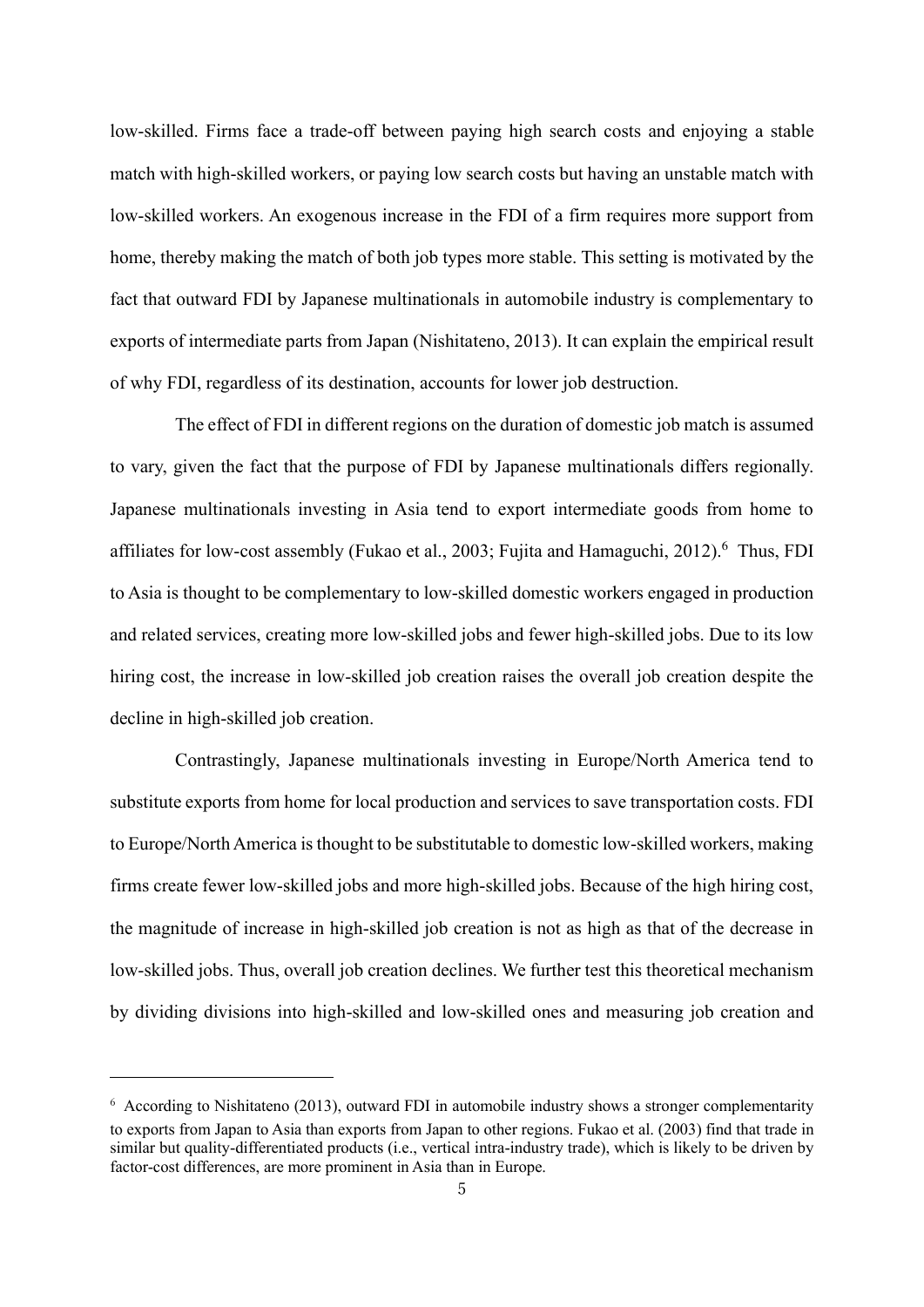destruction of each division.

#### **Relation to the literature**

There is a wide body of literature on the impact of outward FDI on the home labor market using firm/establishment-level data. Existing studies find mixed evidence (Brainard and Riker, 1997; Desai et al., 2009; Muendler and Becker, 2010; Kovak et al., 2018).<sup>7</sup> Using data on United States (US) multinationals, Desai et al. (2009) and Kovak et al. (2018) find a positive effect of affiliate employment on parent employment. Contrastingly, Muendler and Becker (2010) use data on German multinationals to estimate the labor demand system and find negative elasticities of home employment with respect to foreign wage.

These mixed findings have motivated subsequent studies to take a deeper look at the destinations of FDI (Debaere et al., 2010; Navaretti et al., 2010; Harrison and McMillan, 2011; Hijzen et al., 2011). By dividing the destinations of US multinationals into high- and lowincome countries, Harrison and McMillan (2011) find that affiliate employees in low-come countries are substitutable for parent employees in the US. Debaere et al. (2010) echo their results using data on South Korean multinationals: starting operation in less-advanced countries decreases parent employment growth. Hijzen et al. (2011) contrastingly find that FDI in lowincome (or high-income) countries has no significant (or positive) effect for French multinationals. These studies measure the labor variation by applying the level or growth rate of employment of parent firms.

We take one step further, and decompose net employment growth into gross job creation and destruction by utilizing unique firm-establishment-division level data. We follow

<sup>&</sup>lt;sup>7</sup> See Hummels et al. (2018) for comprehensive surveys. There is another growing literature on the impact of import competition on domestic labor market, starting from Autor et al. (2013). Subsequent studies focus on the role of service sector (Feentsra and Sasahara, 2018), export exposure (Feenstra et al., 2019), worker heterogeneity (Endoh, 2017), global value chains (Choi and Xu, 2019), and intermediate inputs (Taniguchi, 2019).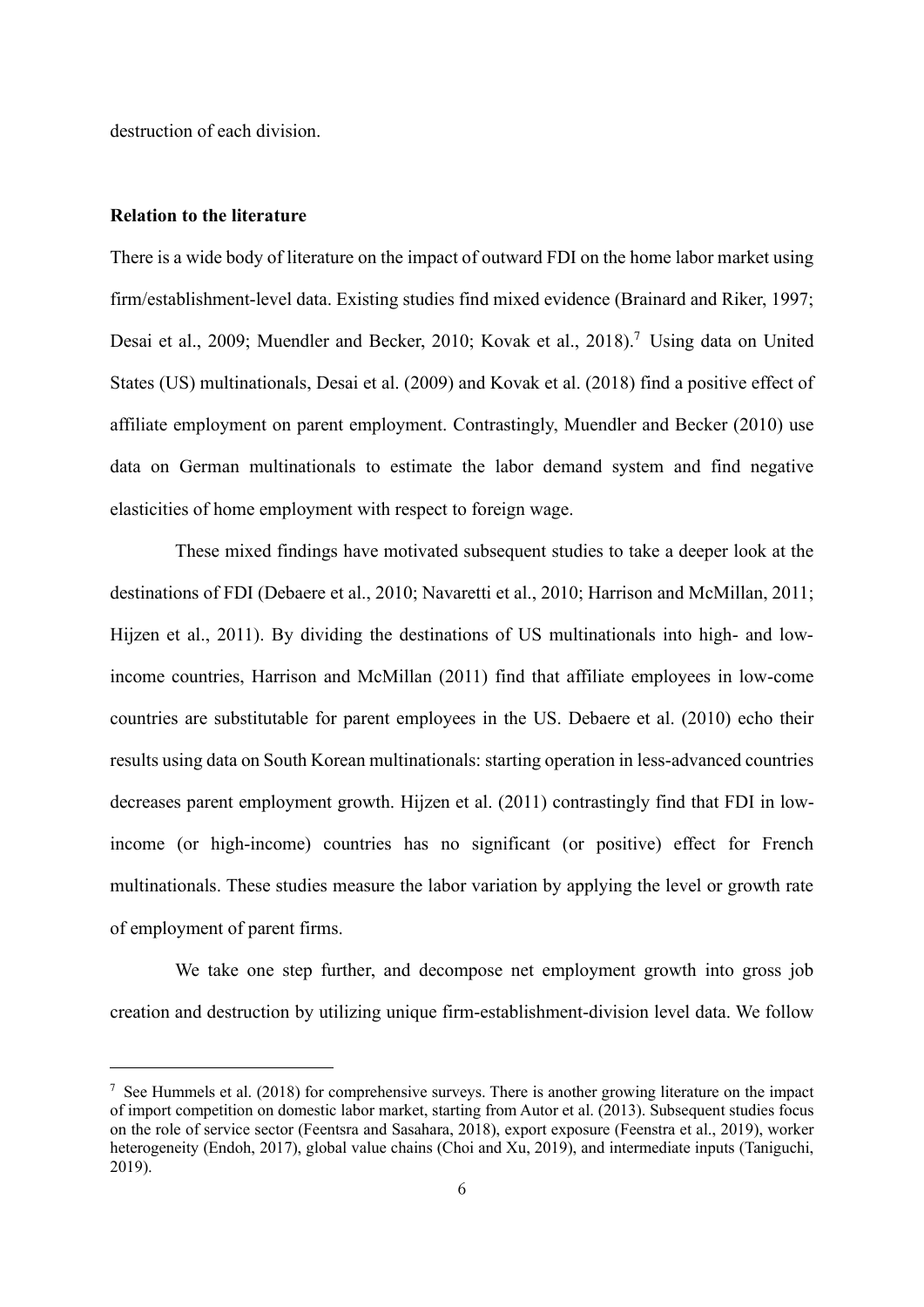the approach of Davis and Haltiwanger (1999) to calculate job creation and job destruction. Our approach differs from theirs in that the calculations of job creation/destruction are conducted at the division level rather than at the establishment level, which allows us to take advantage of the detailed information on labor variation for each division within firms. Job creation and destruction constructed from division-level data also motivated us to build a simple frictional search-and-matching theory with heterogeneous jobs, whose implications are further verified by additional empirical tests. There are a few exceptional studies examining the relationship between job creation and destruction of parent firms and establishments (Moser et al., 2010; Boehm et al., 2020). However, their focus is not on the differential impact of FDI on different destinations, which is of primary interest.

When it comes to the studies using data on Japanese multinationals, Hijzen et al. (2007) and Yamashita and Fukao (2010) find that outward FDI has a positive effect on net employment growth and firm performance.<sup>8</sup> The closest study to ours is Hayakawa et al. (2013), examining the role of FDI destinations.<sup>9</sup> More specifically, they find that starting operations both in lowincome countries (vertical FDI) and high-income countries (horizontal FDI) has a positive effect on net employment. We echo their findings in that an increase in the number of affiliates in both Asia (vertical FDI) and Europe/North America (horizontal FDI) has a positive effect on net employment growth. We further advance their findings by taking a closer look at gross job flows, which can be decomposed into job creation and destruction. Although there are a few studies measuring job creation and destruction using data on Japanese multinationals (Ando and Kimura, 2015; Kodama and Inui, 2015), they focused on aggregated job flows such as industry-level or sector-level job creation and destruction based on firm-establishment level

<sup>&</sup>lt;sup>8</sup> Other studies examining the impact of FDI by Japanese multinationals on domestic labor market focus on the entry and exit of establishments (Ito and Ikeuchi, 2017) and non-regular workers (Tanaka, 2017).

<sup>&</sup>lt;sup>9</sup> Kambayashi and Kiyota (2015) also highlight the role of FDI destinations. However, their main focus is on the prices of final and investment goods in destination countries, rather than the direct impact of FDI.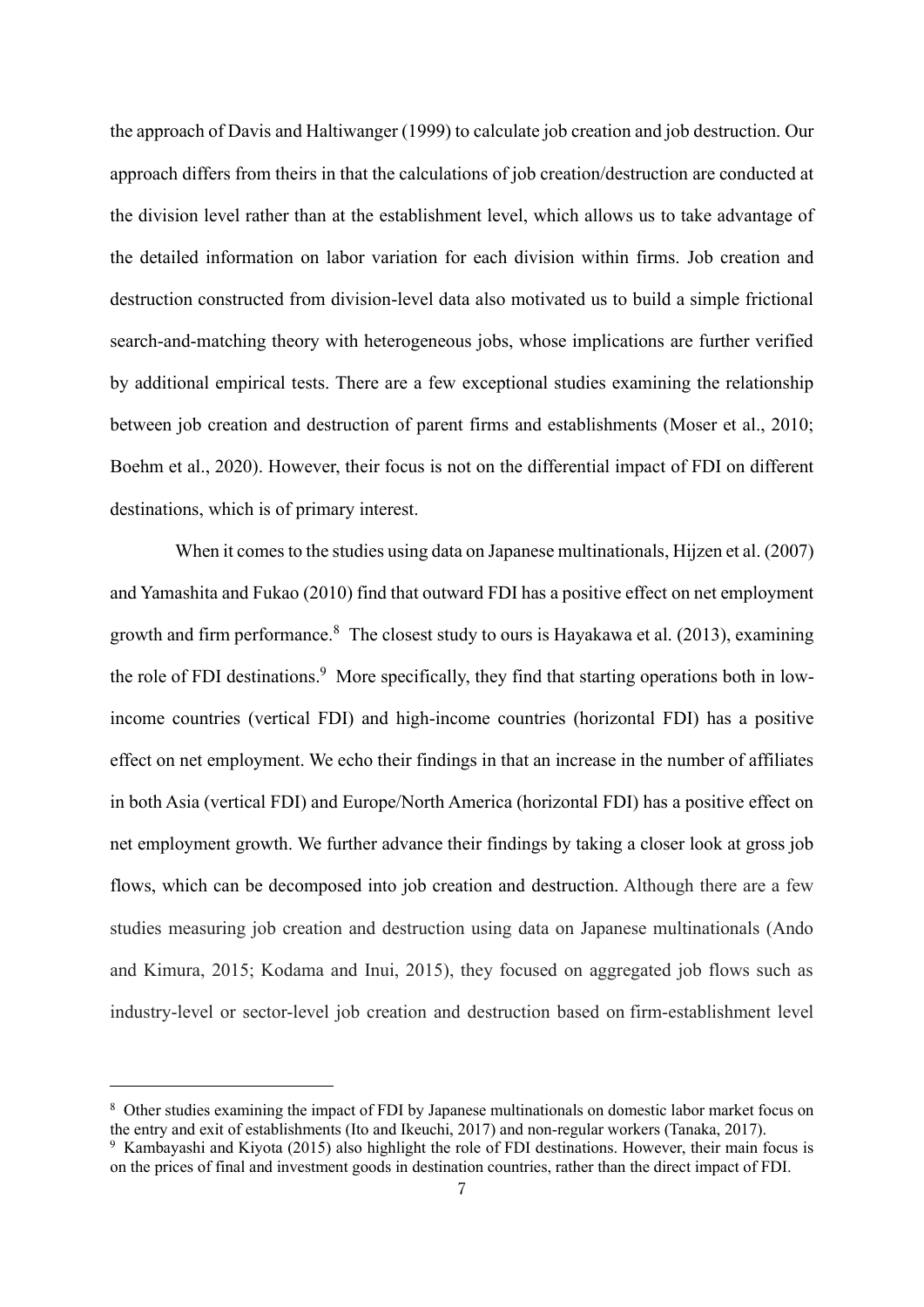data rather than firm-establishment-division level data. Furthermore, econometric analysis of job creation and destruction were not provided in those studies.

Apart from empirical practice, our simple theory to explain the differential effects of FDI on job creation and destruction also contributes to the theoretical literature on the largefirm version of the frictional search-and-matching model (Pissarides, 2000, Ch. 3; Wasmer, 1999; Cahuc and Wasmer,  $2001$ <sup>10</sup> Contrary to the standard matching model, where there is a one-to-one match between workers and jobs/firms, the large-firm setting allows one firm to match with multiple workers and is, thus, more suitable for interpreting reduced-form empirical results than the standard setting. Wasmer (1999) extends it to incorporate two types of heterogeneous jobs: one with high hiring cost and low job-separation rate, and the other with low hiring cost and high job-separation rate. He examines the effect of the growth of labor productivity on job composition in a steady state. We simplify his framework and conduct different comparative statics: how changes in job-separation rate, which is assumed to be caused by FDI, affect job creation and destruction of each type of job in the short run, where state variables remain unchanged. Although our framework is similar to that of Wasmer (1999), the full analytical characterization of comparative statics reveals the exact relationship between the aggregate job creation and the job creation of each job type. We believe the results obtained in this study would be a useful benchmark when sorting out the empirical results of FDI's impact on domestic job creation and destruction.

The remainder of this study is organized as follows. The next section introduces the data and estimation strategy. Section 3 presents the empirical results. To propose a possible mechanism behind the results, Section 4 builds a frictional search-and-matching model. The model provides additional testable implications, which are empirically confirmed. The final

<sup>&</sup>lt;sup>10</sup> Subsequent studies using the large-firm setting (multi-worker firm setting in general) examine the generalization of intra-firm bargaining (Cahuc et al., 2008; Acemoglu and Hawkins, 2014), business cycle (Mandelman and Zanetti, 2014; Dossche et al, 2019; Kudoh et al., 2019), and many other issues.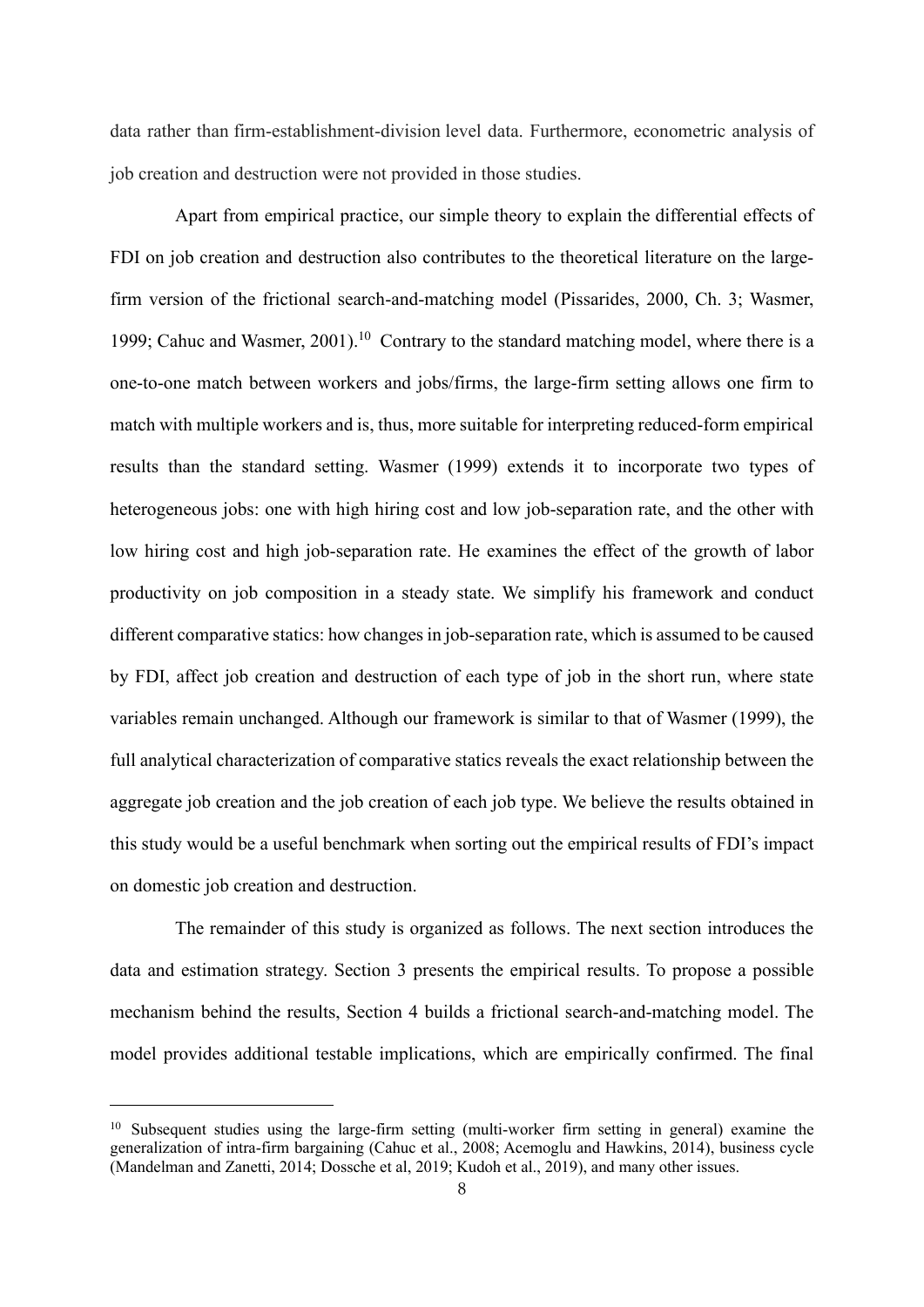section concludes the study.

#### **II. Data and methodology**

#### **Data, job creation, and job destruction**

This study uses firm-level data collected through the Basic Survey of Japanese Business Structure and Activities (BSJBSA), which is conducted annually by the Ministry of Economy, Trade, and Industry, Japan. The survey covers almost all medium and large firms in Japan; small firms who employ  $\geq 50$  workers with  $\geq 30,000,000$  yen worth of capital are also included. The response rate is over 80%, with around 30,000 firms completing the questionnaire each year. The samples of manufacturing and non-manufacturing firms were used for this study, covering the years 1995–2017. Summary statistics of the data are reported in Table A1 of Appendix 1. We removed outliers that recorded negative value terms such as R&D, revenue, or export.

The approach for calculating job creation and destruction is similar to that used by Davis and Haltiwanger (1999); the difference is that our calculations occur at the division level and, thus, capture the job creation and destruction within the firm. Job creation in a firm is defined as the sum of all new jobs in the firm's expanding and newly opened divisions, while job destruction in a firm is defined as the sum of all eliminated jobs in the firm's downsizing or closed divisions. Furthermore, the firm's branches or plants are considered to be similar to divisions. Newly set up and closed firms are excluded; they are not within the scope of this study's objectives because such job creation/destruction instances are quite different from those in existing firms.

First, the magnitude of job creation in firm *i* in year *t* is defined as the sum of all new jobs in expanding divisions in firm *i* in year *t*, represented as follows (the number of divisions in firm  $i$  is  $d$ :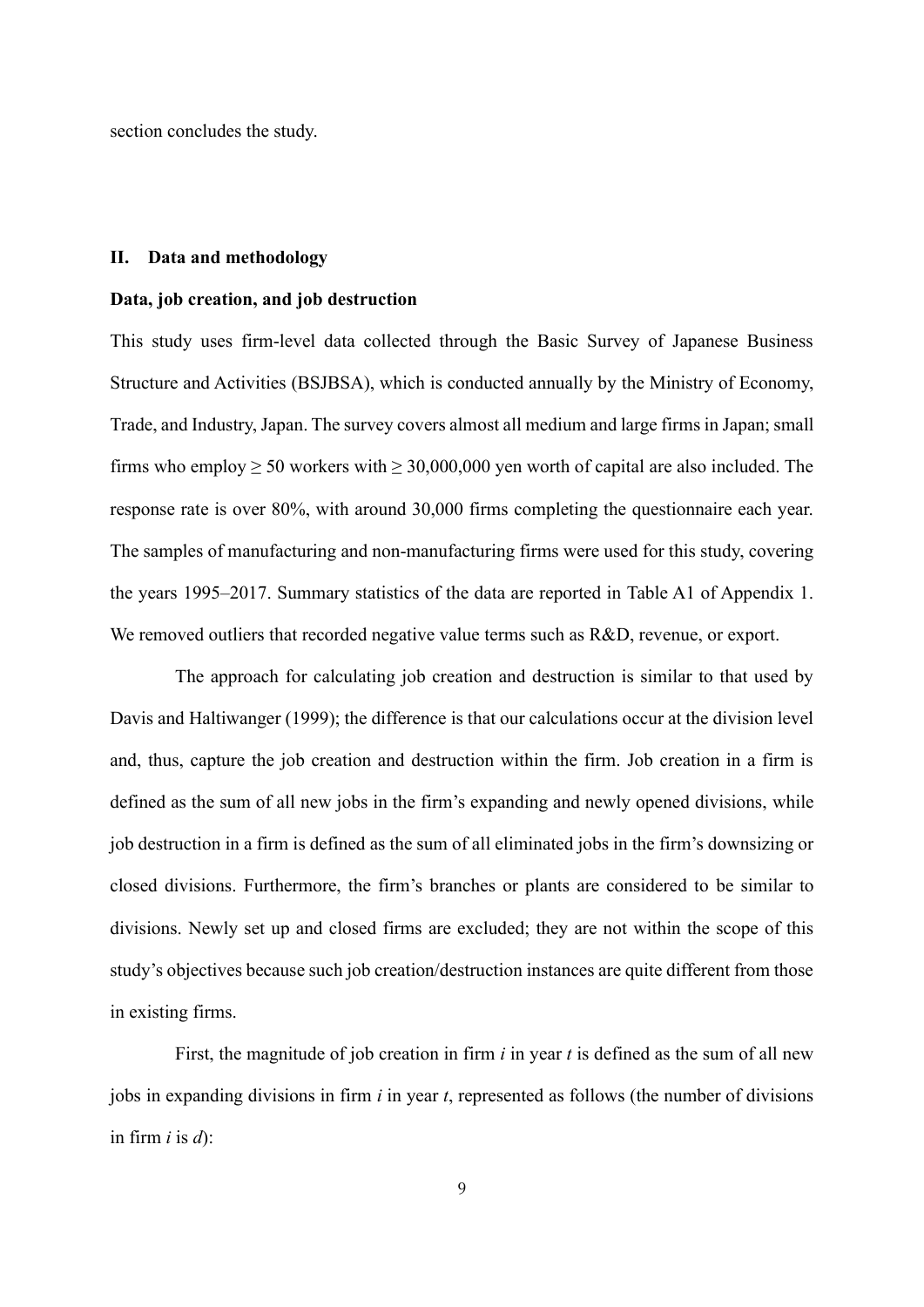$$
JC_{i,t} = \sum_{d=1}^{S} \Delta N_{i,d,t}^{C}
$$

where

$$
\Delta N_{i,d,t}^C = N_{i,d,t} - N_{i,d,t-1}
$$

conditioned on

$$
N_{i,d,t}-N_{i,d,t-1}>0.
$$

In the above equations, *S* is the number of divisions in firm *i*, and  $N_{i,d,t}$  is the number of workers employed in division *d* in firm *i* in year *t*.

The magnitude of job destruction in firm *i* in year *t* is defined as the sum of all diminished jobs in diminishing divisions in firm *i* in year *t*, represented as follows (the number of divisions in firm *i* is *d*):

$$
JD_{i,t} = \sum_{d=1}^{S} \Delta N_{i,d,t}^D
$$

where

$$
\Delta N_{i,d,t}^D = -(N_{i,d,t} - N_{i,d,t-1})
$$

conditioned on

$$
N_{i,d,t} - N_{i,d,t-1} < 0.
$$

In practice, we use JC and JD as our main dependent variables. Furthermore, to make the analysis comparable to the previous literature, we also calculate the within-firm net employment and investigate how the Japanese multinational firms' overseas investments will affect these measurements.

#### **Estimation strategy**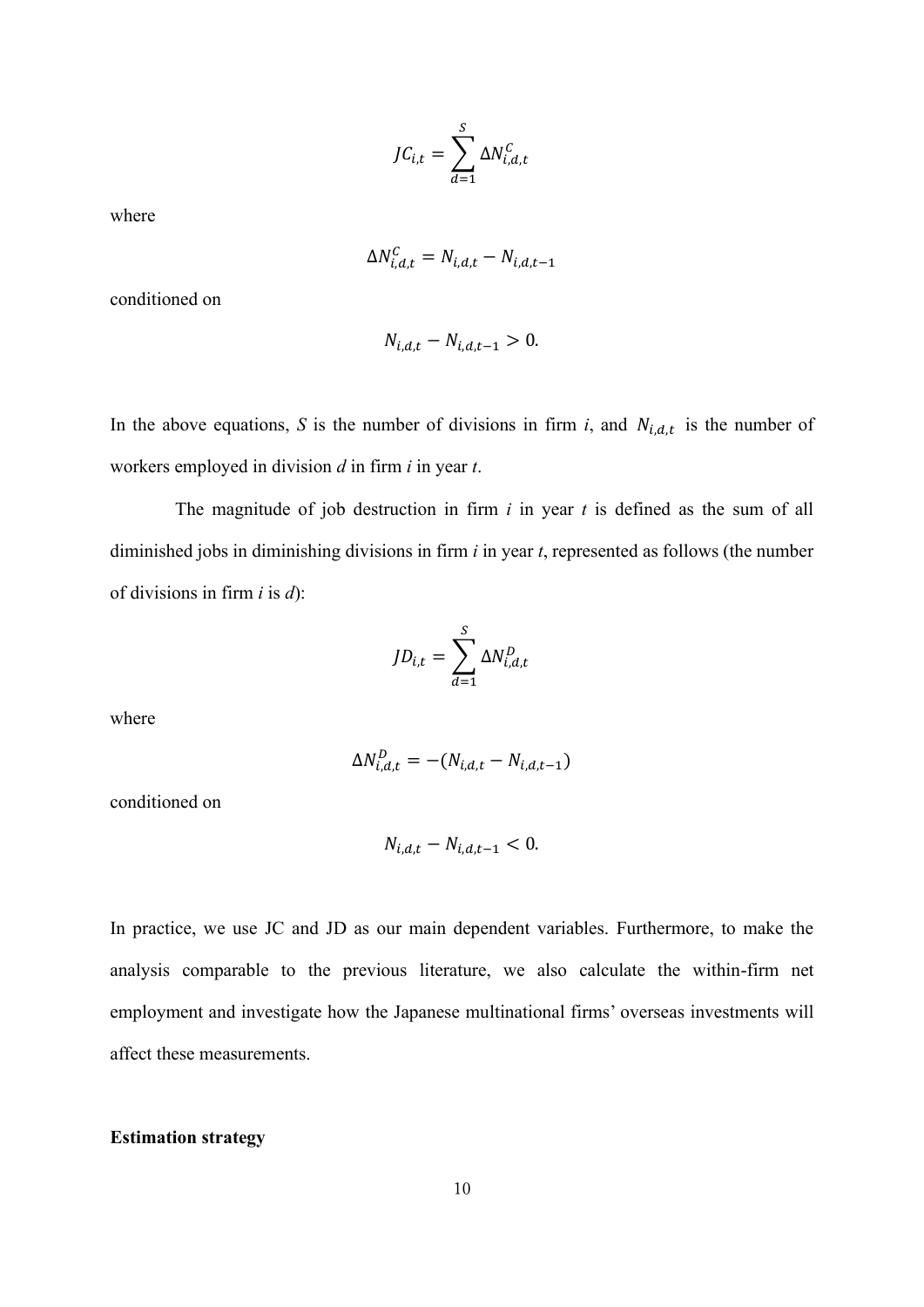Our baseline regression of job creation takes the following form:

$$
JC_{it} = \gamma_1 Asia_{affillate_{it}} + \gamma_2 EU_{A_aaffillae_{it}} + \gamma_3 Controls_{it} + \gamma_t + \rho_{it} (1)
$$

$$
JC_{it} = \delta_1 Asia\_affiliate_{it} + \delta_2 EU\_NA\_affiliate_{it} + \delta_3 Contents_{it} + \delta_i + \delta_t + \varepsilon_{it}
$$
 (2)

The regressions for job destruction and net employment, that is, job creation minus job destruction, are analogously defined. Asia affiliate is the log of the number of Asian affiliates of firm  $i$  in year  $t$ , and  $EU$  NA affiliate is the log of the combined number of affiliates that are located in Europe or North America for firm *i* in year *t*. *Controls* is the vector of control variables including the capital-labor ratio, R&D expenditure share concerning revenue, foreign capital share, firm age, revenue (log), and total factor productivity.<sup>11</sup> Firm and year fixed effects are also included.

Because both FDI decisions and domestic employment decisions are made by the same firm, our estimation may be subject to endogeneity bias. One might consider that firms actively engaged in foreign investment need to make adjustments to within-firm employment more frequently because these firms are more sensitive to cost variation and labor reallocation is an efficient way to alleviate cost shocks. If this is the case, our baseline estimation may suffer from self-selection biases. To mitigate this problem, we apply a two-stage instrumental variable (IV) method. An ideal instrument is the one that is closely related to firms' FDI decision but does not affect the employment dynamics within firms. Thus, the instrument we can think of naturally is the industry-level FDI trend. In practice, we use the (log) average number of Asian affiliates and European/North American affiliates in industry *j* in year *t*, and

<sup>&</sup>lt;sup>11</sup> In the baseline specification, we use the method as in Levinsohn and Petrin (2003). For robustness checks, we apply Olley and Pakes (1996), and stochastic frontier methods as well.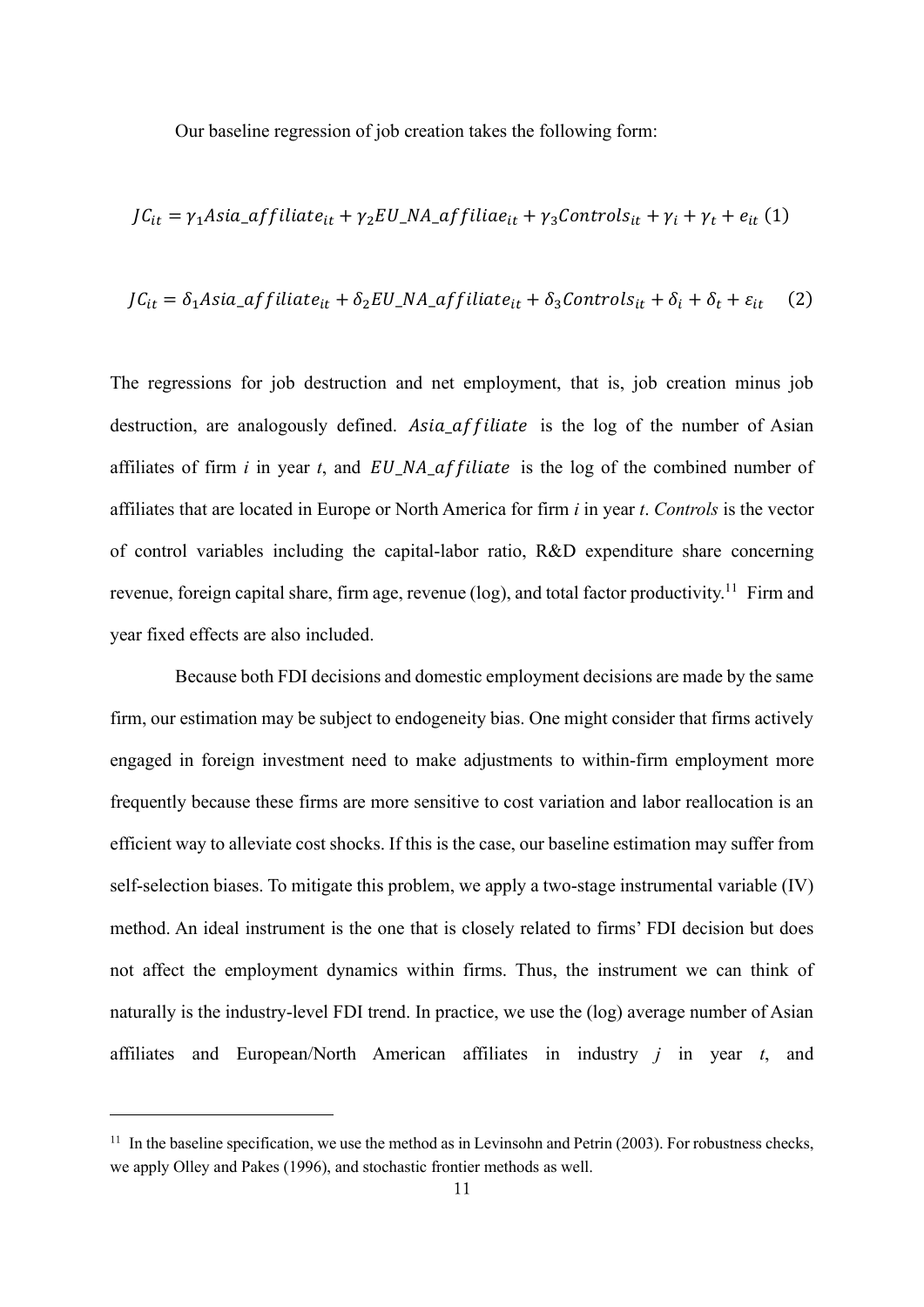*mean\_Asia\_affiliatejt* and *mean\_EU\_NA\_affiliatejt* as an instrument for *Asia\_affiliateit* and *EU\_NA\_affiliateit*, respectively. The fitted value obtained in the first stage will be used in the second stage to measure the elasticity of within-firm employment regarding FDI.

The industry-mean FDI is correlated with but is not directly affected by individual firm FDI as long as the industry is sufficiently large. Besides, at least part of the variation in industrymean FDI comes from industry characteristics rather than from firm characteristics; thus, the instrument is plausibly exogenous to firm-decision making on domestic employment. There are two arguments why we think this is the case. First, how easily firms expand foreign activities crucially depends on the nature of the products and services of their industry. Some industries are more amenable to the spatial separation of production processes and, thus, tend to establish more foreign affiliates than other industries (Baldwin, 2016). Suggestive evidence for the industry variation of the easiness of the so-called unbundling reported that the use of imported intermediates in producing goods exported, which they call vertical specialization, varies widely across industries within a country in 10 Organisation for Economic Co-operation and Development (OECD) countries and four emerging economies (Hummels et al., 2001; Johnson and Noguera, 2012).<sup>12</sup> Second, inter-industry factor costs, particularly wages, vary widely across countries, mainly due to differences in institutions (Du Caju et al., 2008; 2010). Du Caju et al. (2010) observed huge inter-industry wage differential across eight member countries in the European Union (EU) and attributed this to the difference in rent-sharing rule determined by countries' labor market institutions.

<sup>&</sup>lt;sup>12</sup> A concept related to vertical specialization is vertical intra-industry trade (Fontagne and Freudenberg, 2002 for a survey).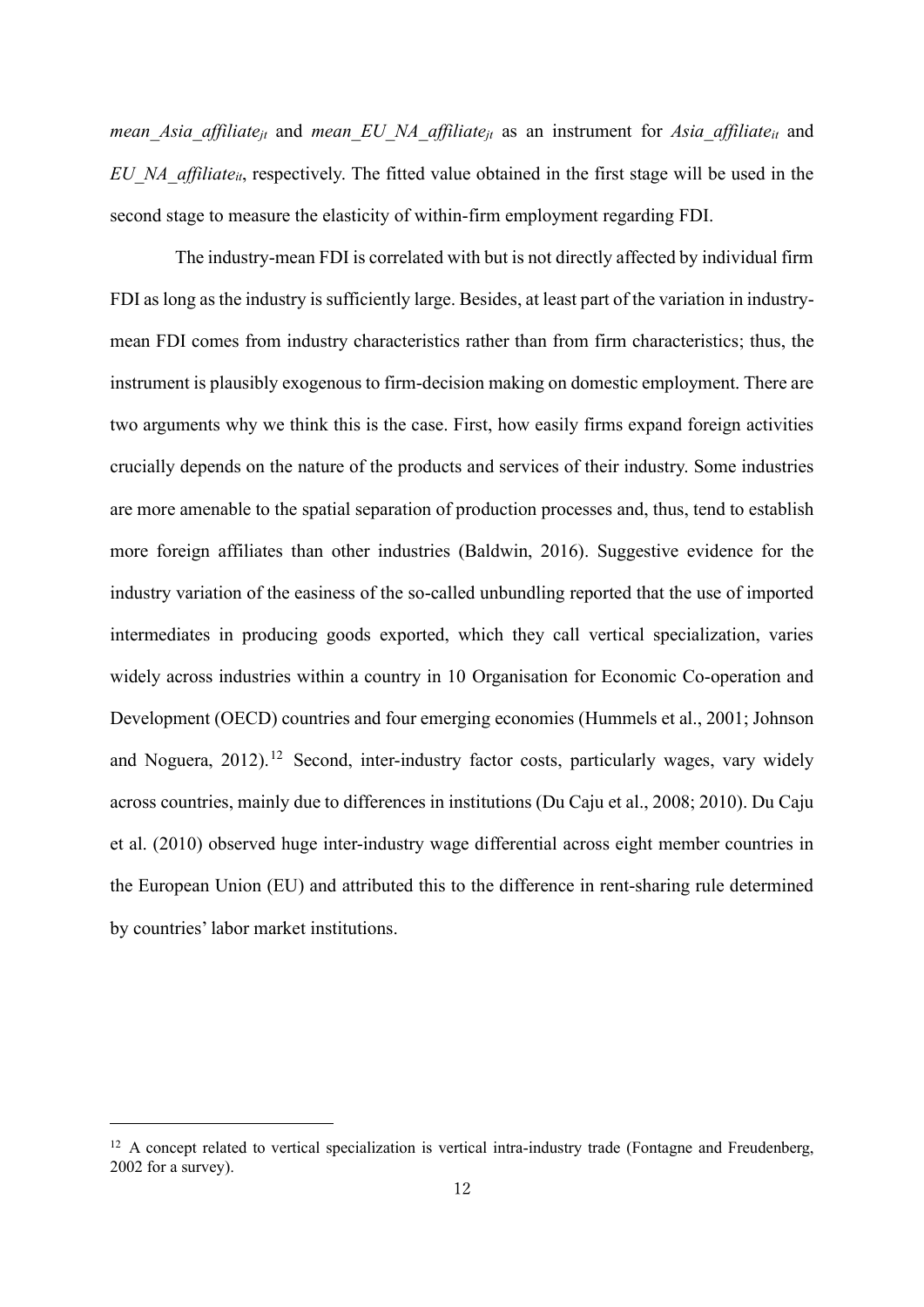#### **III. Estimation results**

Table 1 demonstrates the baseline estimation results, as in Eqs. (1) and (2): This shows that FDI to Asian countries has a positive effect on domestic job creation, but the effect is negative for FDI to European/North American countries. As indicated in columns (3) and (4), FDI to Asian countries prevents firms from removing the jobs, and so does the investment in Europe/North American countries. When we combine these two effects, as presented in columns (5) and (6), FDI to Asia has an overall positive impact on the net employment of Japanese firms, which is easy to follow because the job creation effect is much larger. In the meantime, FDI to Europe/North America is also associated with net employment growth. If we compare the magnitude of the coefficient of *EU\_NA\_affiliate* between the case of JC and JD, it can be concluded that the decrease in JD surpasses that in JC, which leads to positive net employment growth.

| <b>Baseline results</b>         |             |              |              |              |             |             |  |  |  |
|---------------------------------|-------------|--------------|--------------|--------------|-------------|-------------|--|--|--|
|                                 | (1)         | (2)          | (3)          | (4)          | (5)         | (6)         |  |  |  |
| Dependent                       | JC          | JC           | JD           | JD           | Net         | Net         |  |  |  |
| variable                        |             |              |              |              |             |             |  |  |  |
| Asia_affiliate                  | 20.68***    | $17.24***$   | $-1.204$     | $-1.256$     | 29.27***    | 25.80***    |  |  |  |
|                                 | (3.627)     | (3.633)      | (3.712)      | (3.719)      | (3.653)     | (3.662)     |  |  |  |
| EU_NA_affiliate                 | $-8.457*$   | $-10.44**$   | $-41.34***$  | $-41.55***$  | 50.14***    | 48.46***    |  |  |  |
|                                 | (4.568)     | (4.570)      | (4.674)      | (4.678)      | (4.532)     | (4.536)     |  |  |  |
| Capital_labor_ratio             | $-50.71***$ | $-46.48***$  | 9.713***     | 11.59***     | $-68.94***$ | $-66.80***$ |  |  |  |
|                                 | (2.809)     | (2.856)      | (2.874)      | (2.924)      | (2.903)     | (2.954)     |  |  |  |
| R&D share                       | $-8.842$    | 6.761        | 9.776        | 7.041        | $-22.95$    | 1.454       |  |  |  |
|                                 | (18.72)     | (18.69)      | (19.16)      | (19.13)      | (20.58)     | (20.55)     |  |  |  |
| Foreign_capital_share-0.0899*** |             | $-0.0904***$ | $-0.0976***$ | $-0.0985***$ | $-0.0439*$  | $-0.0413$   |  |  |  |
|                                 | (0.0212)    | (0.0212)     | (0.0217)     | (0.0217)     | (0.0257)    | (0.0257)    |  |  |  |
| Firm_age                        | $-0.00673$  | $-0.00665$   | $-0.00309$   | $-0.00321$   | $-0.00333$  | $-0.00277$  |  |  |  |
|                                 | (0.0151)    | (0.0151)     | (0.0154)     | (0.0154)     | (0.0223)    | (0.0223)    |  |  |  |
| TFP_LP                          | $-2.843$    |              | $25.15***$   |              | $-37.98***$ |             |  |  |  |
|                                 | (4.431)     |              | (4.534)      |              | (4.566)     |             |  |  |  |
|                                 |             |              |              |              |             |             |  |  |  |

TABLE 1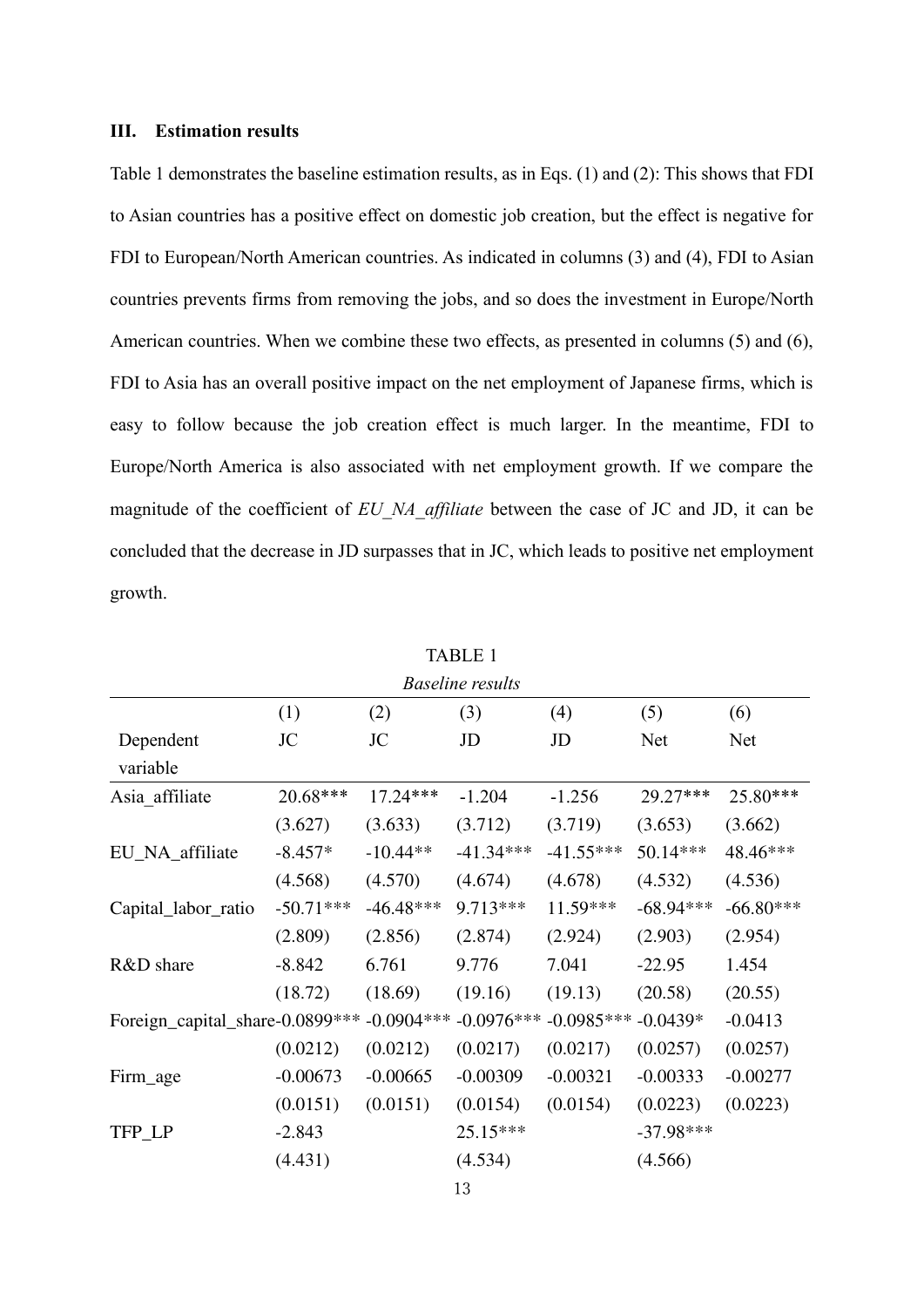| In Revenue          |         | 29.94*** |         | $19.25***$ |         |         |  |
|---------------------|---------|----------|---------|------------|---------|---------|--|
|                     |         | (3.905)  |         | (3.997)    |         | (4.036) |  |
| Firm FE             | Yes     | Yes      | Yes     | Yes        | Yes     | Yes     |  |
| Year FE             | Yes     | Yes      | Yes     | Yes        | Yes     | Yes     |  |
| <b>Observations</b> | 151,727 | 151,727  | 151,727 | 151,727    | 128,763 | 128,763 |  |
| R-squared           | 0.007   | 0.007    | 0.006   | 0.006      | 0.009   | 0.009   |  |
| Number of firms     | 23,368  | 23,368   | 23,368  | 23,368     | 20,579  | 20,579  |  |

*Notes*: "Net" in columns (5) and (6) is defined as the difference between JC and JD.

As for the instrumental variable estimation, to test the credibility of the instruments, we calculated the correlation between IVs and major variables of interest. As can be seen from Table 2, *mean\_Asia\_affiliate* and *mean\_EU\_NA\_affiliate* have almost no correlation with the dependent variables, whereas the correlation with the instrumented variables is relatively high.

The first-stage results are presented in Table 3-A. *mean\_Asia\_affiliate* is shown to positively affect *Asia\_affiliate* and *EU\_NA\_affiliate*, but the same does not apply to *mean EU NA affiliate*. When it comes to the second-stage estimation, as indicated in Table 3-B, *Asia\_affiliate* has a positive effect on job creation, and the effect is negative for *EU\_NA\_affiliate*. As indicated in columns (3) and (4), both the investment in Asian and European/North American countries negatively affects JD. If we combine these two effects (impact on JC and JD) because the magnitude of JC is larger than that on JD, for both *Asia\_affiliate* and *EU\_NA\_affiliate*, we should expect their impact on the net employment to follow the trend of JC. The results in columns (5) and (6) verify our predictions.

| TABLE 2                                               |  |
|-------------------------------------------------------|--|
| Correlation between the IVs and variables of interest |  |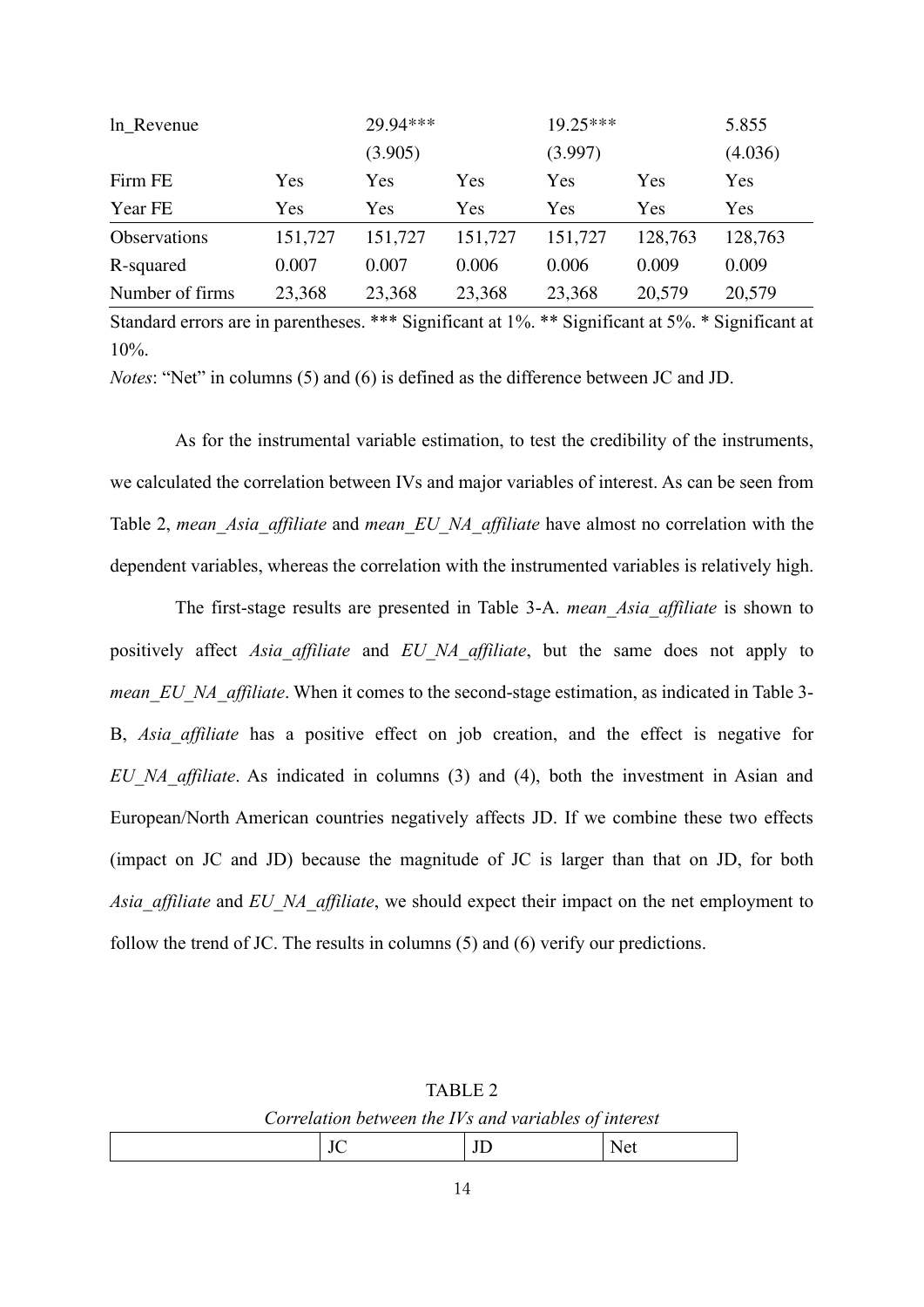| mean Asia affiliate  | $-0.0107$ | $-0.0093$ | $-0.0026$ |
|----------------------|-----------|-----------|-----------|
| mean EU NA affiliate | $-0.0032$ | 0.001     | $-0.0048$ |

|                      | Asia affiliate | EU NA affiliate |
|----------------------|----------------|-----------------|
| mean Asia affiliate  | 0.2441         | 0.1591          |
| mean EU NA affiliate | 0.2202         | 0.1666          |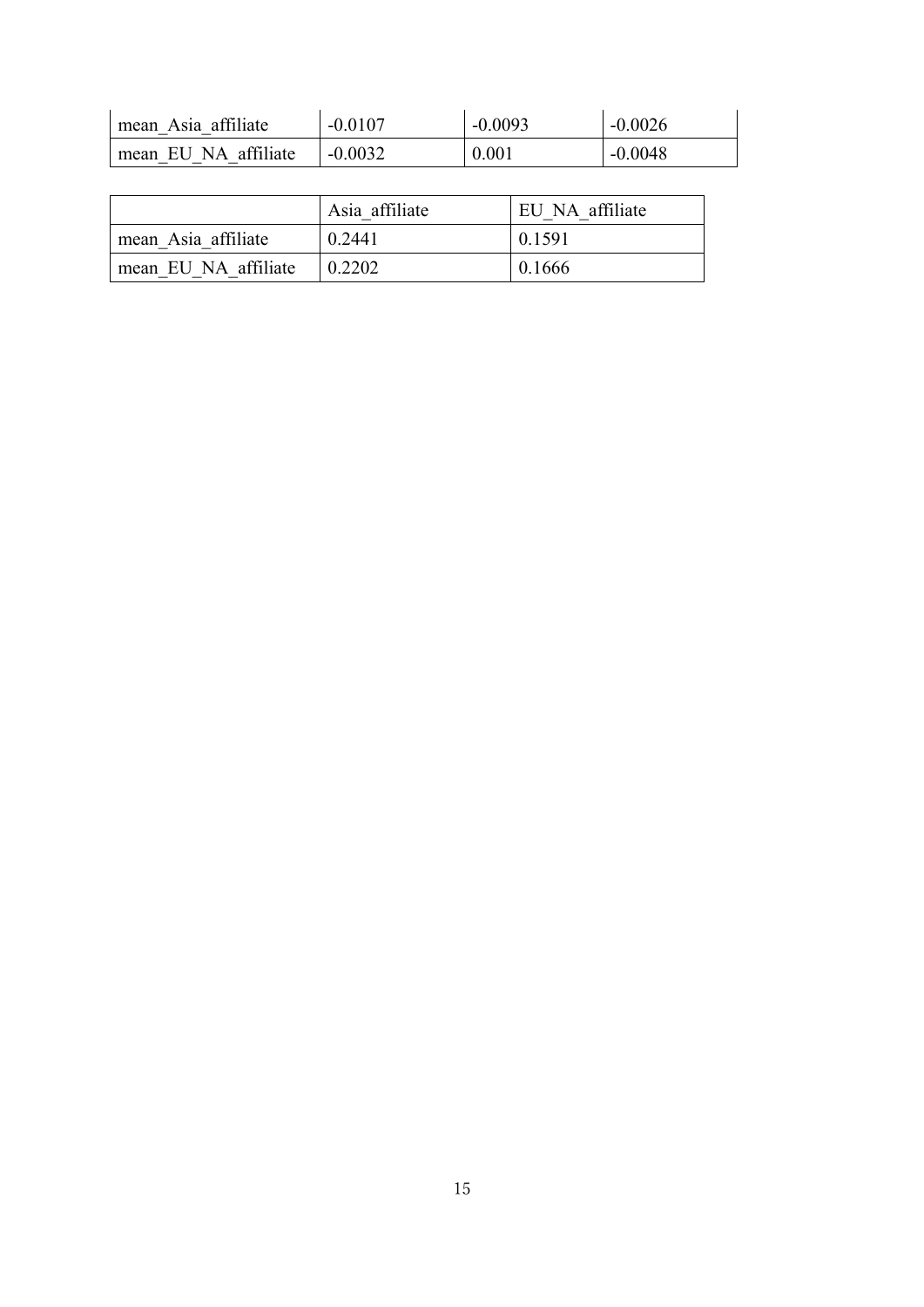| IV estimation: First stage results |                  |                     |                  |           |            |           |                                                   |          |
|------------------------------------|------------------|---------------------|------------------|-----------|------------|-----------|---------------------------------------------------|----------|
|                                    | (1)              | (2)                 | (3)              | (4)       | (5)        | (6)       | (7)                                               | (8)      |
|                                    |                  |                     | JC/JD            |           |            |           | Net                                               |          |
| Depende                            | Asia a           | $EU_N$              | Asia a           | EU N      | Asia a     | EU N      | Asia a                                            | EU N     |
| nt                                 | ffiliate         | A affil             | ffiliate         | A affil   | ffiliate   | A affil   | ffiliate                                          | A affil  |
| variable                           |                  | iate                |                  | iate      |            | iate      |                                                   | iate     |
| mean As                            | 0.0734           | 0.0181              | 0.0709           | 0.0163    | 0.0680     | 0.0171    | 0.0651                                            | 0.0152   |
| ia affiliat                        | ***              | ***                 | ***              | ***       | ***        | ***       | ***                                               | ***      |
| ${\bf e}$                          |                  |                     |                  |           |            |           |                                                   |          |
|                                    | (24.96)          | (7.72)              | (24.17)          | (7.00)    | (21.58)    | (6.72)    | (20.70)                                           | (5.97)   |
| $mean$ E                           |                  | 0.0127              |                  | 0.0139    |            | 0.0141    |                                                   | 0.0155   |
| U NA af                            | 0.0324           | ***                 | 0.0306           | ***       | 0.0309     | ***       | 0.0287                                            | ***      |
| filiate                            | ***              |                     | ***              |           | ***        |           | ***                                               |          |
|                                    | $\overline{(-)}$ | $(-5.16)$           | $(-9.97)$        | $(-5.67)$ | $(-9.44)$  | $(-5.34)$ | $(-8.81)$                                         | $(-5.9)$ |
|                                    | 10.52)           |                     |                  |           |            |           |                                                   |          |
| Capital 1                          | 0.0333           | 0.0207              | 0.0501           | 0.0303    | 0.0303     | 0.0190    | 0.0470                                            | 0.0286   |
| abor rati                          | ***              | ***                 | ***              | ***       | ***        | ***       | ***                                               | ***      |
| O                                  |                  |                     |                  |           |            |           |                                                   |          |
|                                    | (14.49)          | (11.31)             | (21.55)          | (16.34)   | (11.79)    | (9.19)    | (18.07)                                           | (13.60)  |
| R&D                                | $0.135*$         | 0.0895              | $0.139*$         | 0.0944    | $0.158*$   | $0.123*$  | $0.164*$                                          | $0.129*$ |
| share                              | **               | ***                 | **               | ***       | **         | **        | **                                                | **       |
|                                    | (8.80)           | (7.35)              | (9.12)           | (7.78)    | (8.70)     | (8.38)    | (9.04)                                            | (8.82)   |
| Foreign                            |                  |                     |                  |           |            |           |                                                   |          |
| capital s                          | 0.0001           | 0.0001              | 0.0001           | 0.0001    | 0.0001     | 0.0001    | 0.0001                                            | 0.0001   |
| hare                               | 91***            | $15***$             | 96***            | $17***$   | $13***$    | $32***$   | $16***$                                           | $33***$  |
|                                    | $\overline{(-)}$ | $(-8.33)$           | $\overline{(-)}$ |           |            |           | $(-8.54)$ $(-4.98)$ $(-7.18)$ $(-5.12)$ $(-7.26)$ |          |
|                                    | 11.01)           |                     | 11.34)           |           |            |           |                                                   |          |
| Firm age                           | 0.0000           | 0.0000              | 0.0000           | 0.0000    | 0.0000     | 0.0000    | 0.0000                                            | 0.0000   |
|                                    | 229              | 151                 | 221              | 147       | 523**      | $331*$    | 526**                                             | $334*$   |
|                                    | (1.85)           | (1.54)              | (1.79)           | (1.50)    | (2.65)     | (2.08)    | (2.68)                                            | (2.10)   |
| TFP LP                             | $0.148*$         | 0.0777              |                  |           | $0.145*$   | 0.0760    |                                                   |          |
|                                    | $***$            | ***                 |                  |           | $\ast\ast$ | ***       |                                                   |          |
|                                    |                  | $(40.99)$ $(27.10)$ |                  |           | (36.01)    | (23.46)   |                                                   |          |
| ln Reven                           |                  |                     | $0.157*$         | 0.0881    |            |           | $0.157*$                                          | 0.0880   |
| ue                                 |                  |                     | $***$            | ***       |            |           | $**$                                              | ***      |
|                                    |                  |                     | (49.66)          | (35.07)   |            |           | (44.46)                                           | (30.88)  |
| Firm FE                            | Yes              | Yes                 | Yes              | Yes       | Yes        | Yes       | Yes                                               | Yes      |

TABLE 3-A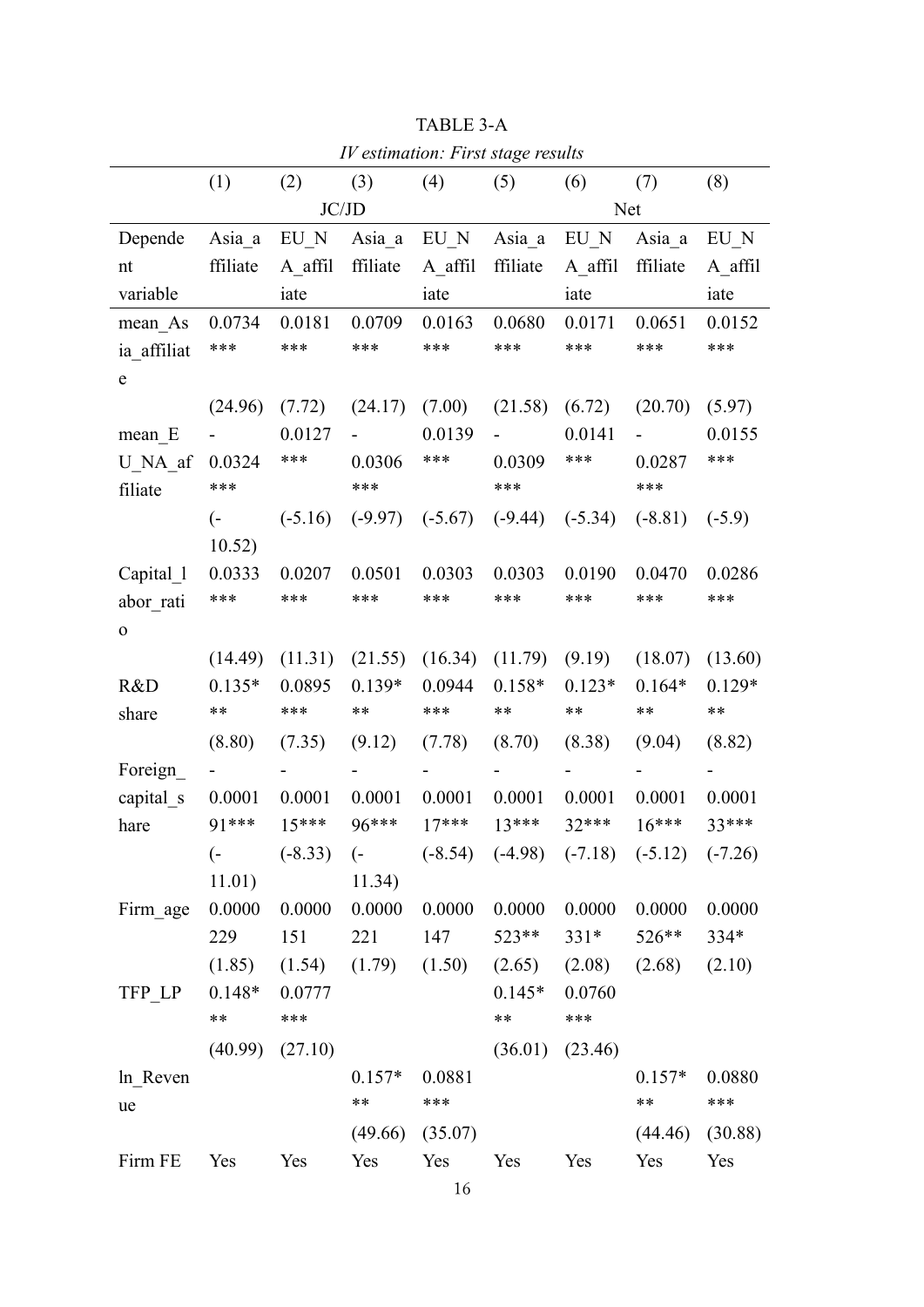| Year FE Yes Yes Yes                                       |  | Yes | Yes | Yes         | <b>Yes</b> | Yes |
|-----------------------------------------------------------|--|-----|-----|-------------|------------|-----|
| Observati 14715 14715 14715 14715 12475 12475 12475 12475 |  |     |     |             |            |     |
| ons                                                       |  |     |     | 2 2 2 2 8 8 |            |     |

t statistics are in parentheses. \*\*\* Significant at 1%. \*\* Significant at 5%. \* Significant at 10%.

| <i>IV</i> estimation: Second stage results              |             |             |           |             |             |             |
|---------------------------------------------------------|-------------|-------------|-----------|-------------|-------------|-------------|
|                                                         | (1)         | (2)         | (3)       | (4)         | (5)         | (6)         |
| Dependent variable                                      | <b>JC</b>   | JC          | JD        | JD          | <b>Net</b>  | <b>Net</b>  |
| Asia_affiliate                                          | 185.5**     | 144.1**     | $-9.466$  | $-14.01$    | 197.1***    | 154.1**     |
|                                                         | (73.31)     | (72.90)     | (74.02)   | (74.03)     | (73.67)     | (74.04)     |
| EU_NA_affiliate                                         | $-339.2***$ | $-301.6**$  | $-241.5*$ | $-239.3*$   | $-71.84$    | $-32.92$    |
|                                                         | (130.0)     | (128.2)     | (131.3)   | (130.2)     | (117.7)     | (116.4)     |
| Capital_labor_ratio                                     | $-49.02***$ | $-43.71***$ | 14.52***  | 18.66***    | $-71.70***$ | $-70.59***$ |
|                                                         | (3.305)     | (3.776)     | (3.337)   | (3.834)     | (3.302)     | (3.777)     |
| R&D share                                               | $-1.332$    | 16.93       | 30.04     | 28.73       | $-35.23$    | $-9.651$    |
|                                                         | (20.34)     | (20.37)     | (20.54)   | (20.69)     | (22.66)     | (22.77)     |
| Foreign_capital_share-0.0964 *** -0.0998 *** -0.123 *** |             |             |           | $-0.125***$ | $-0.0403$   | $-0.0366$   |
|                                                         | (0.0233)    | (0.0233)    | (0.0235)  | (0.0237)    | (0.0280)    | (0.0279)    |
| Firm_age                                                | $-0.00544$  | $-0.00511$  | 0.000261  | 9.79e-05    | $-0.00832$  | $-0.00701$  |
|                                                         | (0.0155)    | (0.0154)    | (0.0156)  | (0.0156)    | (0.0227)    | (0.0226)    |
| TFP_LP                                                  | $-1.948$    |             | 42.37***  |             | $-53.81***$ |             |
|                                                         | (7.816)     |             | (7.891)   |             | (8.075)     |             |
| ln_Revenue                                              |             | 35.48***    |           | 39.12***    |             | $-7.736$    |
|                                                         |             | (8.079)     |           | (8.204)     |             | (8.465)     |
| Firm FE                                                 | Yes         | Yes         | Yes       | Yes         | Yes         | Yes         |
| Year FE                                                 | Yes         | Yes         | Yes       | Yes         | Yes         | Yes         |
| Observations                                            | 147,152     | 147,152     | 147,152   | 147,152     | 124,758     | 124,758     |
| Number of firms                                         | 18,793      | 18,793      | 18,793    | 18,793      | 16,574      | 16,574      |
| Cragg-Donald Wald F76.68                                |             | 78.00       | 76.68     | 78.00       | 73.57       | 74.38       |
| statistic                                               |             |             |           |             |             |             |

TABLE 3-B

Standard errors are in parentheses. \*\*\* Significant at 1%. \*\* Significant at 5%. \* Significant at 10%.

*Notes*: We use *mean\_Asia\_affiliate* and *mean\_EU\_NA\_affiliate* as IVs.

#### **Robustness checks and further issues**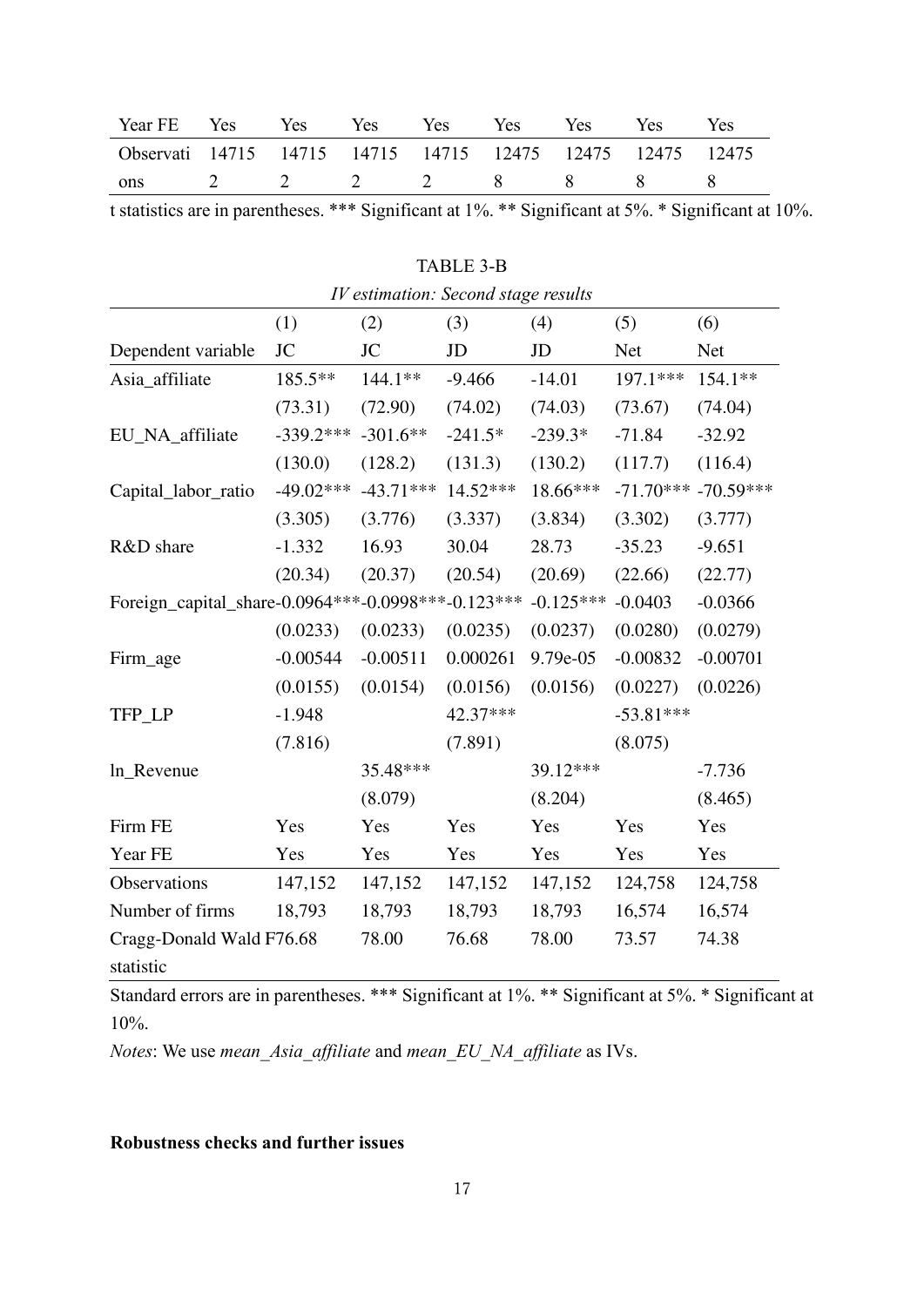For robustness checks, we use alternative instruments―exchange rate and lagged values of *Asia\_affiliate* and *EU\_NA\_affiliate* (Alfaro et al., 2004; Keller and Yeaple, 2009). From theoretical and empirical standpoints, exchange rates are known as one of the significant determinants of FDI (Froot and Stein, 1991; Blonigen, 1997).<sup>13</sup> Among others, Froot and Stein (1991) emphasize that real exchange rates affect the attitudes of foreign investors by changing their relative wealth. A depreciation in the real exchange rate of the host country makes assets relatively cheap. Thus, foreign multinationals invest more in the host country under imperfect capital markets, where external financing is more costly than internal financing. The validity of our instruments rests on such theories. Similar identification strategies can be found in Alfaro et al. (2004), who examine the effect of FDI on economic growth, and in Keller and Yeaple (2009), who examine the effect of FDI on firm productivity. We will follow these practices and use real effective exchange rates of the Japanese Yen against Asian and European/North American regions as verification instruments.<sup>14</sup> The results are presented in Table 4. Generally, the impact of *Asia\_affiliate* and *EU\_NA\_affiliate* on JC and JD has the same signs as in the previous results and is statistically significant. Both have a positive influence on net employment, which is also consistent with previous findings.

|               |          |                                     |        |                  |        |         |          | T usi suge results using uncritative IVs (exeminge rules unu higgen I DI meusurement. |
|---------------|----------|-------------------------------------|--------|------------------|--------|---------|----------|---------------------------------------------------------------------------------------|
|               | (1)      | (2)                                 | (3)    | (4)              | (5)    | (6)     | (7)      | (8)                                                                                   |
|               |          |                                     | JC/JD  |                  |        |         | Net.     |                                                                                       |
| Depende       |          | Asia a EU N Asia a EU N Asia a EU N |        |                  |        |         | Asia a   | EU N                                                                                  |
| nt            | ffiliate | A affil ffiliate                    |        | A affil ffiliate |        | A affil | ffiliate | A affil                                                                               |
| variable      |          | iate                                |        | iate             |        | iate    |          | iate                                                                                  |
| <b>RER EU</b> | 0.0005   | 0.0002                              | 0.0005 | 0.0002           | 0.0005 | 0.0002  | 0.0005   | 0.0002                                                                                |
| /NA           | 89       | 3                                   | 32     | 08               | 89     | 3       | 32       | 08                                                                                    |

TABLE 4-A *First stage results using alternative IVs (exchange rates and lagged FDI measurements)*

<sup>&</sup>lt;sup>13</sup> See also Görg and Wakelin (2002); and Qi et al. (2019) for subsequent developments.

<sup>&</sup>lt;sup>14</sup> See Appendix 2 for how we construct the real effective exchange rates by region.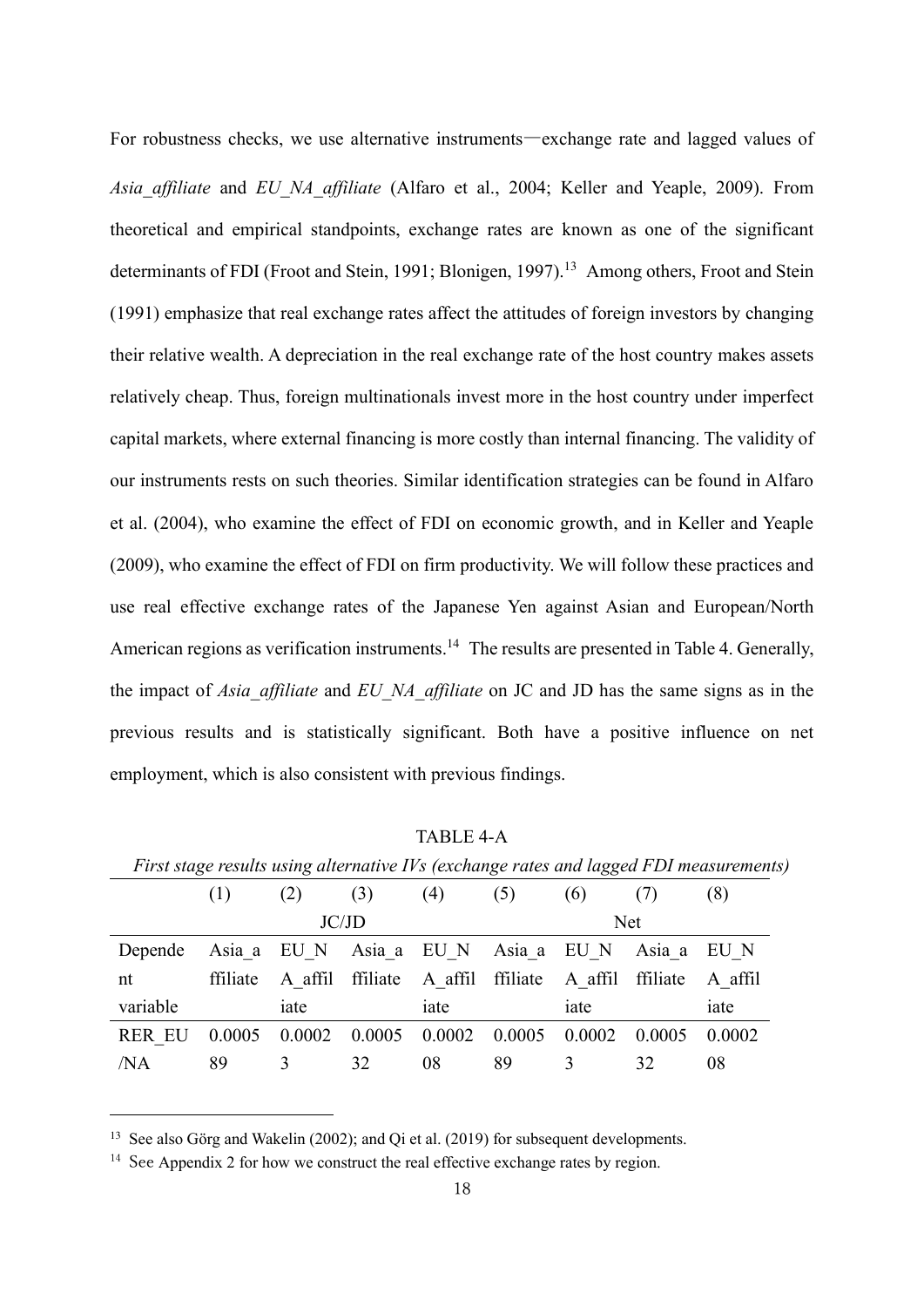|             | (0.88)            | (0.40)   | (0.80)   | (0.36)   | (0.88)            | (0.40)   | (0.80)   | (0.36)   |
|-------------|-------------------|----------|----------|----------|-------------------|----------|----------|----------|
| Lag_Asia    | $0.741*$          | 0.0357   | $0.740*$ | 0.0348   | $0.741*$          | 0.0357   | $0.740*$ | 0.0348   |
| affiliate   | **                | ***      | **       | ***      | **                | ***      | **       | ***      |
|             | (345.9)           | (19.46)  | (344.8)  | (18.95)  | (345.9)           | (19.46)  | (344.8)  | (18.95)  |
|             | $\left( 0\right)$ |          | 4)       |          | $\left( 0\right)$ |          | 4)       |          |
| Lag EU      | 0.0343            | $0.710*$ | 0.0331   | $0.709*$ | 0.0343            | $0.710*$ | 0.0331   | $0.709*$ |
| NA affili   | ***               | **       | ***      | **       | ***               | **       | ***      | **       |
| ate         |                   |          |          |          |                   |          |          |          |
|             | (12.85)           | (310.5)  | (12.38)  | (310.1)  | (12.85)           | (310.5)  | (12.38)  | (310.1)  |
|             |                   | 7)       |          | 6)       |                   | 7)       |          | 6)       |
| Capital_1   | 0.0042            | 0.0029   | 0.0096   | 0.0057   | 0.0042            | 0.0029   | 0.0096   | 0.0057   |
| abor rati   | $2*$              | 8*       | 9***     | $4***$   | $2*$              | 8*       | 9***     | $4***$   |
| $\mathbf 0$ |                   |          |          |          |                   |          |          |          |
|             | (2.42)            | (2.00)   | (5.47)   | (3.78)   | (2.42)            | (2.00)   | (5.47)   | (3.78)   |
| R&D         | 0.0498            | 0.0405   | 0.0524   | 0.0426   | 0.0498            | 0.0405   | 0.0524   | 0.0426   |
| share       | ***               | ***      | ***      | ***      | ***               | ***      | ***      | ***      |
|             | (4.02)            | (3.82)   | (4.23)   | (4.03)   | (4.02)            | (3.82)   | (4.23)   | (4.03)   |
| Foreign     | 0.0000            | 0.0000   | 0.0000   | 0.0000   | 0.0000            | 0.0000   | 0.0000   | 0.0000   |
| capital s   | 511**             | 148      | 497**    | 142      | $511**$           | 148      | 497**    | 142      |
| hare        |                   |          |          |          |                   |          |          |          |
|             | (3.27)            | (1.11)   | (3.18)   | (1.07)   | (3.27)            | (1.11)   | (3.18)   | (1.07)   |
| Firm_age    | 0.0000            | 0.0000   | 0.0000   | 0.0000   | 0.0000            | 0.0000   | 0.0000   | 0.0000   |
|             | 223               | 0287     | 225      | 0296     | 223               | 0287     | 225      | 0296     |
|             | (1.67)            | (0.25)   | (1.68)   | (0.26)   | (1.67)            | (0.25)   | (1.68)   | (0.26)   |
| TFP LP      | 0.0451            | 0.0206   |          |          | 0.0451            | 0.0206   |          |          |
|             | ***               | ***      |          |          | ***               | ***      |          |          |
|             | (16.45)           | (8.80)   |          |          | (16.45)           | (8.80)   |          |          |
| ln Reven    |                   |          | 0.0501   | 0.0247   |                   |          | 0.0501   | 0.0247   |
| ue          |                   |          | ***      | ***      |                   |          | ***      | ***      |
|             |                   |          | (20.68)  | (11.93)  |                   |          | (20.68)  | (11.93)  |
| Firm FE     | Yes               | Yes      | Yes      | Yes      | Yes               | Yes      | Yes      | Yes      |
| Year FE     | Yes               | Yes      | Yes      | Yes      | Yes               | Yes      | Yes      | Yes      |
| Observati   | 11885             | 11885    | 11885    | 11885    | 11885             | 11885    | 11885    | 11885    |
| ons         | 9                 | 9        | 9        | 9        | 9                 | 9        | 9        | 9        |

t statistics are in parentheses. \*\*\* Significant at 1%. \*\* Significant at 5%. \* Significant at 10%.

# TABLE 4-B

*Second stage results using alternative IVs (exchange rates and lagged FDI measurements)*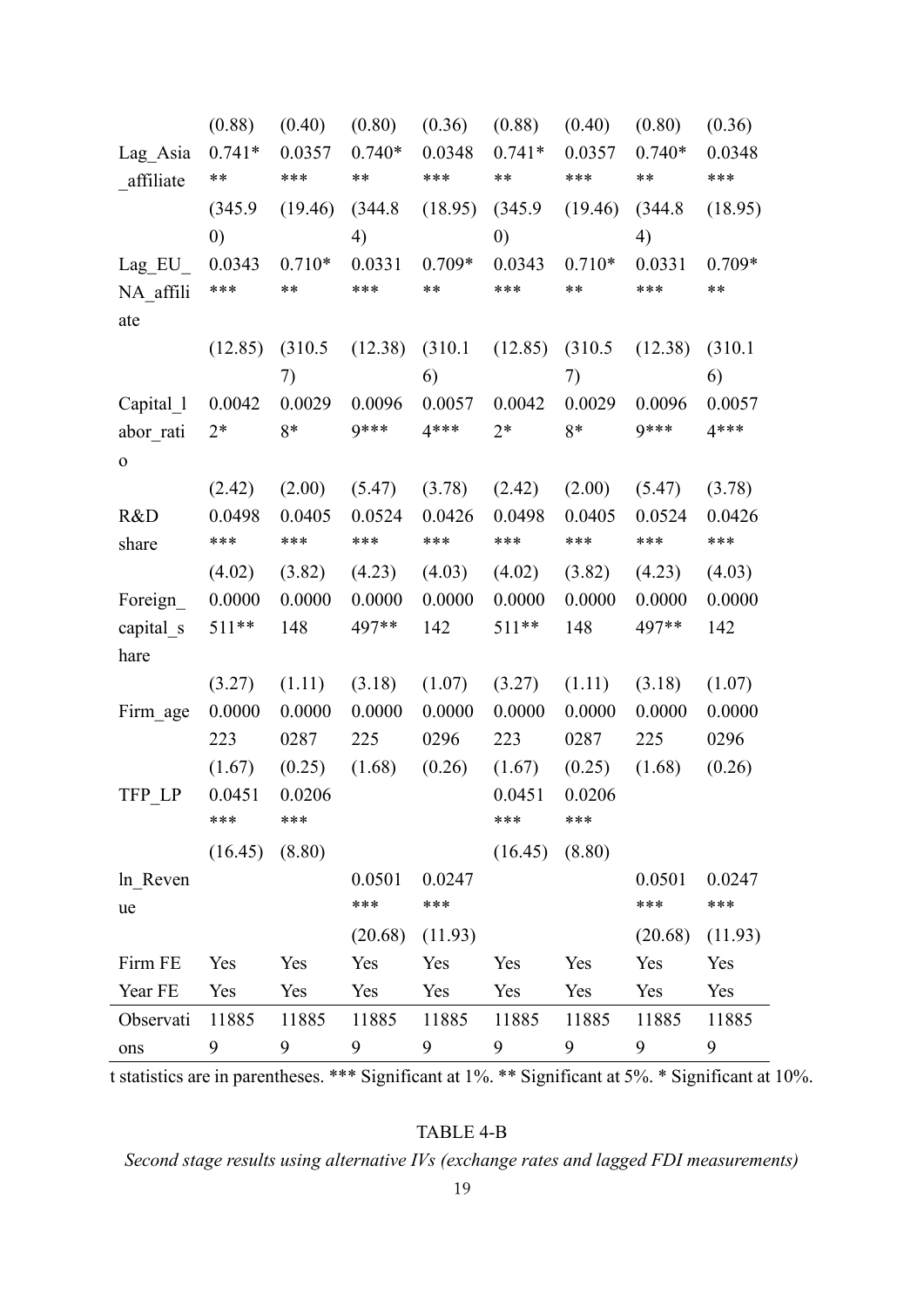|                              | (1)         | (2)         | (3)         | (4)         | (5)         | (6)         |
|------------------------------|-------------|-------------|-------------|-------------|-------------|-------------|
| Dependent variable           | <b>JC</b>   | <b>JC</b>   | JD          | JD          | <b>Net</b>  | <b>Net</b>  |
| Asia_affiliate               | 16.44***    | 11.98**     | $-13.25**$  | $-13.40**$  | 26.58***    | 22.09***    |
|                              | (5.903)     | (5.919)     | (6.080)     | (6.098)     | (5.171)     | (5.187)     |
| EU_NA_affiliate              | $-33.64***$ | $-36.28***$ | $-43.24***$ | $-43.56***$ | 6.981       | 4.542       |
|                              | (7.609)     | (7.616)     | (7.838)     | (7.845)     | (6.666)     | (6.674)     |
| Capital_labor_ratio          | $-63.69***$ | $-59.32***$ | 5.587       | 7.449**     | $-69.94***$ | $-67.17***$ |
|                              | (3.469)     | (3.532)     | (3.573)     | (3.639)     | (3.039)     | (3.096)     |
| R&D share                    | $-17.82$    | 4.052       | 5.886       | 2.965       | $-18.40$    | 7.094       |
|                              | (24.68)     | (24.64)     | (25.43)     | (25.38)     | (21.62)     | (21.59)     |
| Foreign_capital_share-0.0507 |             | $-0.0490$   | $-0.0128$   | $-0.0138$   | $-0.0473*$  | $-0.0446$   |
|                              | (0.0311)    | (0.0311)    | (0.0320)    | (0.0320)    | (0.0272)    | (0.0272)    |
| Firm_age                     | 0.0313      | 0.0317      | 0.0357      | 0.0358      | $-0.00146$  | $-0.00104$  |
|                              | (0.0266)    | (0.0266)    | (0.0274)    | (0.0274)    | (0.0233)    | (0.0233)    |
| TFP_LP                       | $-11.59**$  |             | 24.49***    |             | $-35.38***$ |             |
|                              | (5.490)     |             | (5.655)     |             | (4.809)     |             |
| ln_Revenue                   |             | 27.94***    |             | 19.33***    |             | 10.58**     |
|                              |             | (4.868)     |             | (5.015)     |             | (4.266)     |
| Firm FE                      | Yes         | Yes         | Yes         | Yes         | Yes         | Yes         |
| Year FE                      | Yes         | Yes         | Yes         | Yes         | Yes         | Yes         |
| Observations                 | 118,859     | 118,859     | 118,859     | 118,859     | 118,859     | 118,859     |
| R-squared                    | 0.005       | 0.005       | 0.004       | 0.004       | 0.008       | 0.008       |
| Number of firms              | 15,535      | 15,535      | 15,535      | 15,535      | 15,535      | 15,535      |
| Cragg-Donald Wald F30630     |             | 30633       | 30630       | 30633       | 30630       | 30633       |
| statistic                    |             |             |             |             |             |             |
| Sargan statistic             | 0.332       | 0.254       | 0.198       | 0.170       | 1.101       | 0.856       |
| Sargan test p-value          | 0.565       | 0.615       | 0.656       | 0.680       | 0.294       | 0.355       |

*Notes*: We use *RER\_Asia, RER\_EU/NA, Lag\_Asia\_affiliate* and *Lag\_EU/NA\_affiliate* as IVs.

In the meantime, changes in the exchange rate may directly affect domestic employment dynamics through changes in export prices and the export behavior of firms (Klein et al., 2003). To shut down this direct channel from exchange rate to job creation and destruction through exports, we rerun Eqs. (1) and (2), while including the export intensity of firms, which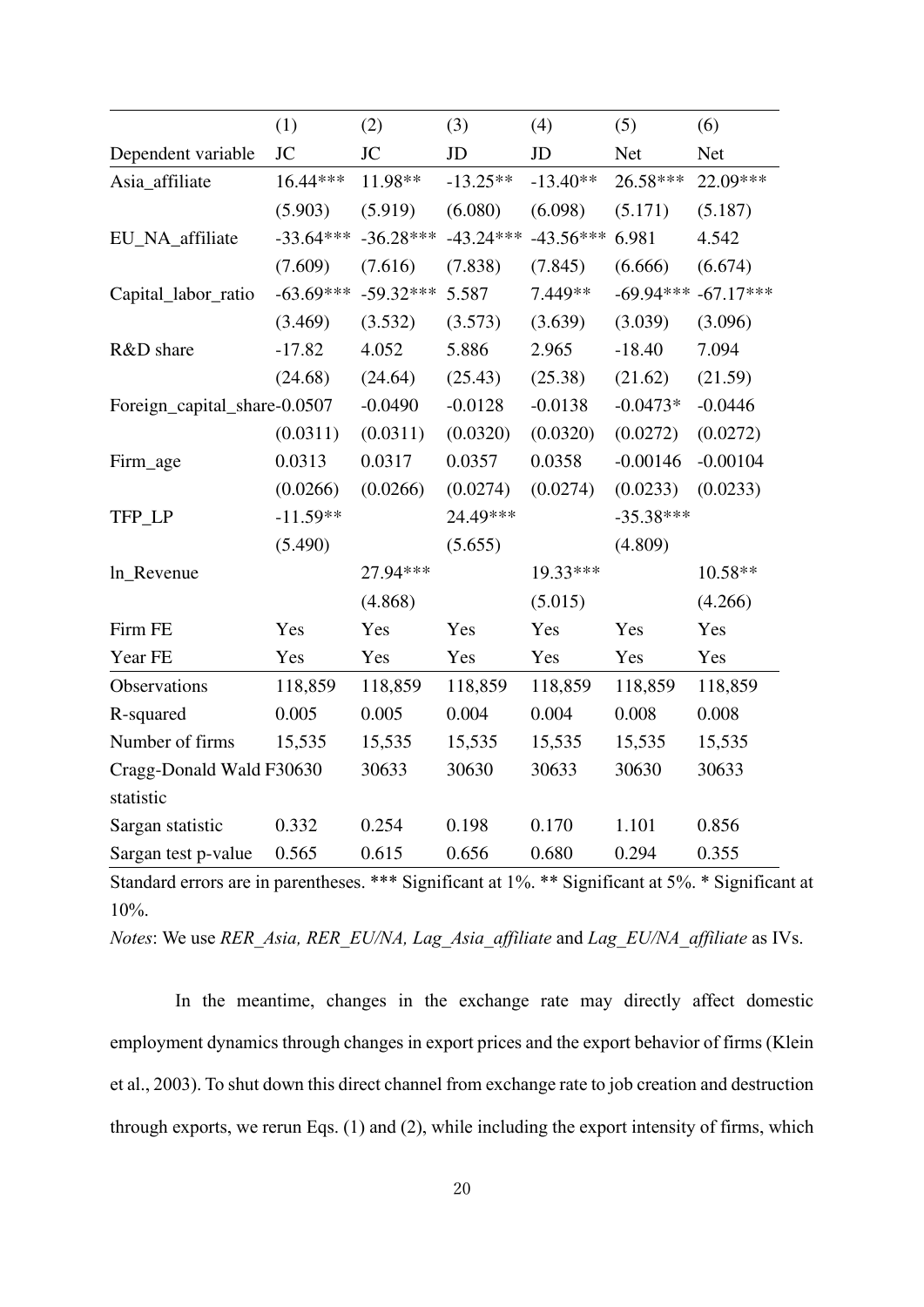is defined as the export value over total revenue. The results are shown in Table A2 of Appendix 1. To control for the potential impact from past employment status, we also include the first lag of employment (in log) in the estimation, the results of which are shown in Table A3. Both of the above additional tests provide findings that are consistent with the previous practice.

One might also argue that FDI firms might have different decision-making regarding their investment behavior from firms that are fully home operated. To address this concern, we remove the samples that do not have any overseas affiliates and repeat the aforementioned practice. The OLS estimation results are presented in Table A4 of Appendix 1, the predictions of which remain consistent with the previous results.<sup>15</sup>

Another point is the coverage of industries. In the previous estimations, we have been using the full sample, which includes both manufacturing and non-manufacturing industries (we use two-digit codes, and there are 27 industries in total). However, the impact of FDI on employment can be considered different between manufacturing and non-manufacturing industries. To confirm whether our previous findings are robust to industry heterogeneity, we limit the estimation to firms that are located in manufacturing industries only. The results are presented in Table A5 of Appendix 1, where the predictions remain unchanged.

In summary, the empirical findings suggest that the effect of FDI on job creation and destruction may differ depending on where investment goes: an increase in FDI to Asia raises job creation and reduces job destruction, while that to Europe/North America reduces both job creation and destruction. But through what kind of channels do the causality exist? A further explanation from the theoretical perspective can help us disentangle the empirical findings.

<sup>&</sup>lt;sup>15</sup> We also conduct the IV estimation using both the initial (mean FDI affiliate) and the new instruments (exchange rate & lag\_FDI) and come up with robust results.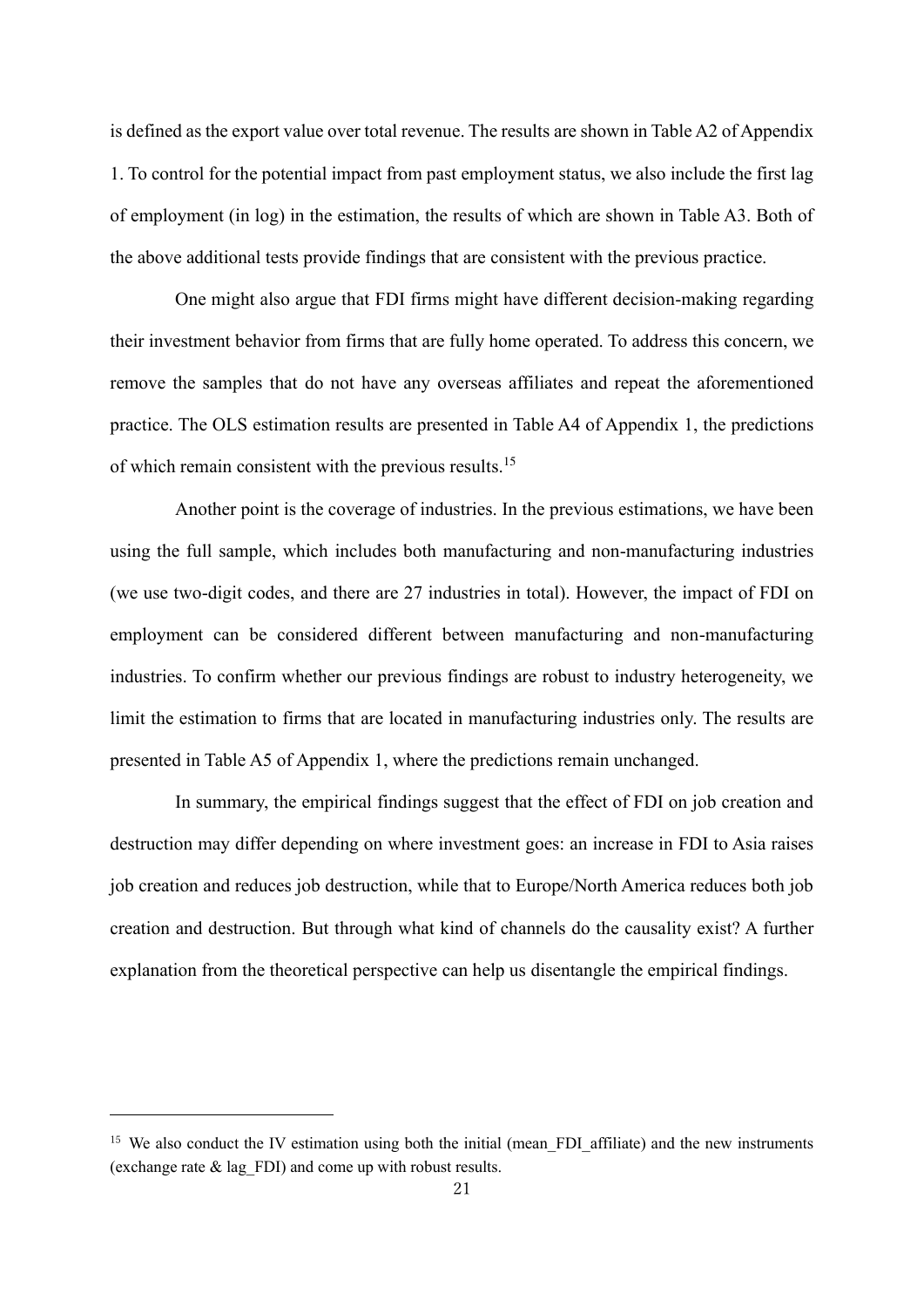#### **IV. Theoretical model**

We provide a simple model to explain the empirical findings on the effect of FDI on domestic job creation and destruction. The base model is a search-and-matching model with heterogeneous jobs developed by Wasmer (1999). Firms have two types of jobs in domestic activities: skilled and unskilled. We assume that an exogenous increase in FDI raises labor demand in a way that makes the separation (or destruction) of both types of domestic jobs less likely.<sup>16</sup> The expansion of foreign activities requires the support of headquarters and home branches through administration, customization, production for exports, and so forth. How much demand for a skilled job increases relative to the other, however, depends on the destination of FDI. This differential impact of FDI on demand for heterogeneous jobs is the key to our theoretical mechanism. Here, we provide a sketch of the model and relegate derivations to the Theory Appendix.

#### **Overview of a search-and-matching model with two types of jobs**

The economy consists of a continuum of risk-neutral, infinitely lived workers of size  $L$  and a continuum of risk-neutral, infinitely lived firms of size one. The representative firm produces output Y from capital stock K and employment N. The production function,  $Y = G(K, N)$ , is specified as a constant-returns-to-scale for both factors.<sup>17</sup> The employment N consists of two types of workers:  $N = N_h + N_l$ , where  $N_j$  is the mass of type- $j \in \{h, l\}$  workers. The firm posts  $V_j$  of vacancies for j job type at a cost  $c_j$ . The matching process between firms and workers is costly in that unemployed workers and vacancies meet each other randomly. The existing match of type  $j$  job breaks with an exogenous Poisson separation (destruction) rate

<sup>&</sup>lt;sup>16</sup> This assumption is in line with the fact that outward FDI by Japanese multinationals is complementary to exports of intermediate goods from home, which is likely to raise the demand for workers in home (Nishitateno, 2013).

<sup>&</sup>lt;sup>17</sup> Because all firms are symmetric and the mass of firms is one, variables for individual firms are also aggregate ones. Thus, we omit the index of firms.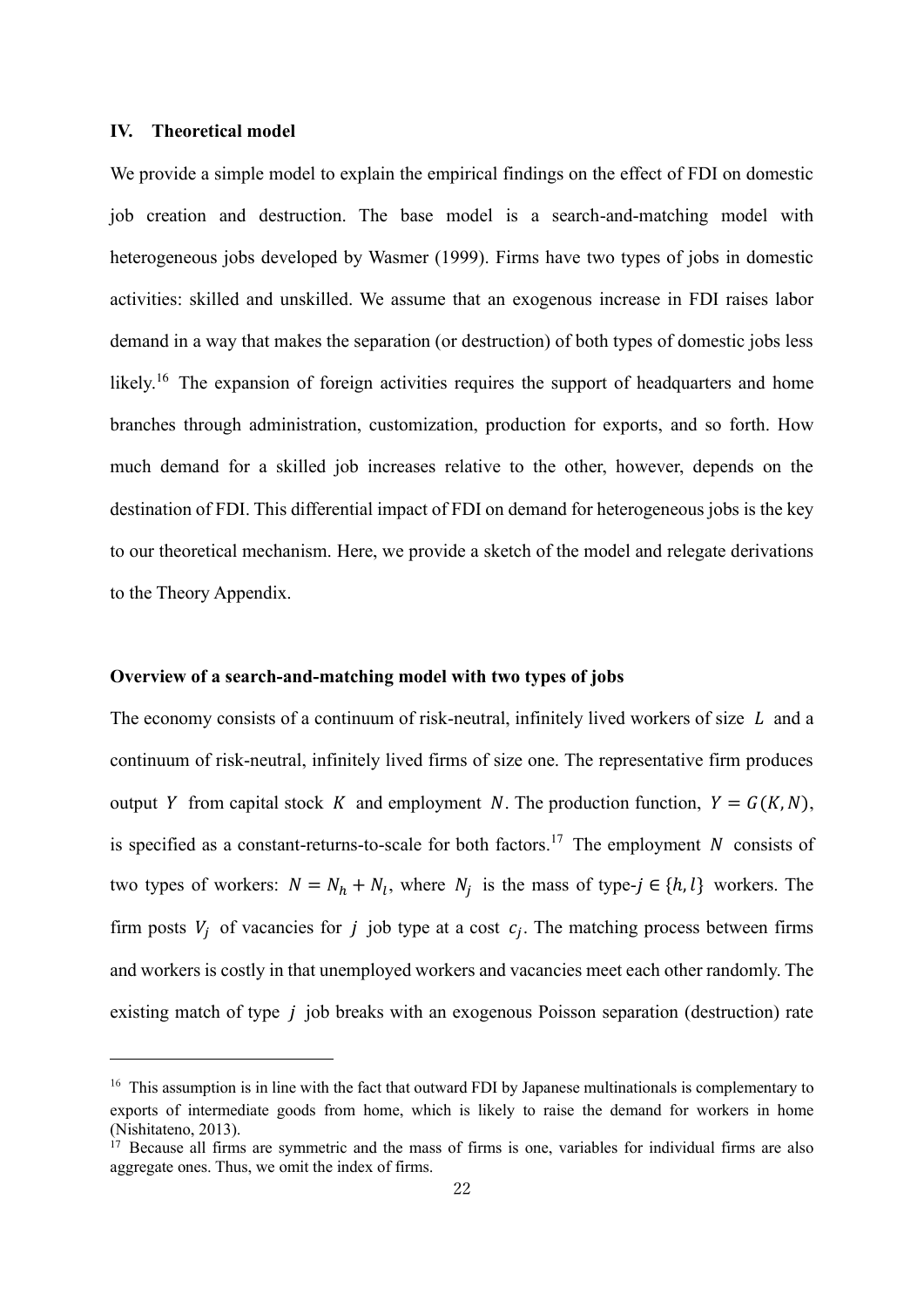$s_j$ . The two types of jobs differ in the following way: the firm finds it costlier to search for highskilled workers than low-skilled workers:  $c_h > c_l$  but tends to continue the match with highskilled workers longer than that with low-skilled workers:  $s_h < s_l$ . The higher hiring cost for the high-skilled worker pays off in the longer continuation of match, while the lower hiring cost for the low-skilled worker comes at the expense of the shorter continuation.

The matching process is governed by a constant-returns-to-scale matching function,  $m(U, V) = U^{\eta}V^{1-\eta}$ , where U is the mass of unemployed workers,  $V = V_h + V_l$  is the mass of vacancies and  $\eta \in (0,1)$  the matching elasticity.  $m(\cdot)$  is the Poisson arrival rate so that there are on average  $m\Delta t$  matches during a short time interval  $\Delta t$ . We assume that the matching is formed sequentially. First,  $m(U, V)$  matches are formed on average per unit of time between ex ante identical unemployed workers and total vacancies. Then,  $m(U, V_h)$ matched workers out of  $m(U, V)$  get employed in the high-skilled job, while the remaining  $m(U, V) - m(U, V_h)$  matched workers in the low-skilled job. The Poisson arrival rate of matching for a vacancy  $j \in \{h, l\}$  with an unemployed worker, denoted by  $q_j$ , is thus:

$$
q_h \equiv \frac{m(U, V)}{V_h} \cdot \frac{m(U, V_h)}{m(U, V)} = (\theta v_h)^{-\eta}
$$
 (3)

$$
q_l \equiv \frac{m(U, V)}{V_l} \cdot \frac{m(U, V) - m(U, V_h)}{m(U, V)} = \frac{q - v_h q_h}{1 - v_h} = \frac{\theta^{-\eta} (1 - v_h^{1 - \eta})}{1 - v_h}
$$
(4)

where  $\theta \equiv V/U$ ;  $v_j \equiv V_j/V$ ; and  $q \equiv m(U, V)/V = m(1/\theta, 1) = \theta^{-\eta}$ . Given the vacancyunemployment share  $\theta$ , both arrival rates decrease with the share of high-skilled vacancy  $v_h$ . Higher  $v_h$  makes each high-skilled vacancy more difficult to match with an unemployed worker (lower  $q_h$ ). It also raises the mass of high-skilled match (higher  $m(U, V_h)/V = v_h q_h$ ) and, thus, crowds out low-skilled matches (lower  $q_l$ ). The Poisson arrival rate of matching for an unemployed worker with a vacancy  $j$  is defined similarly.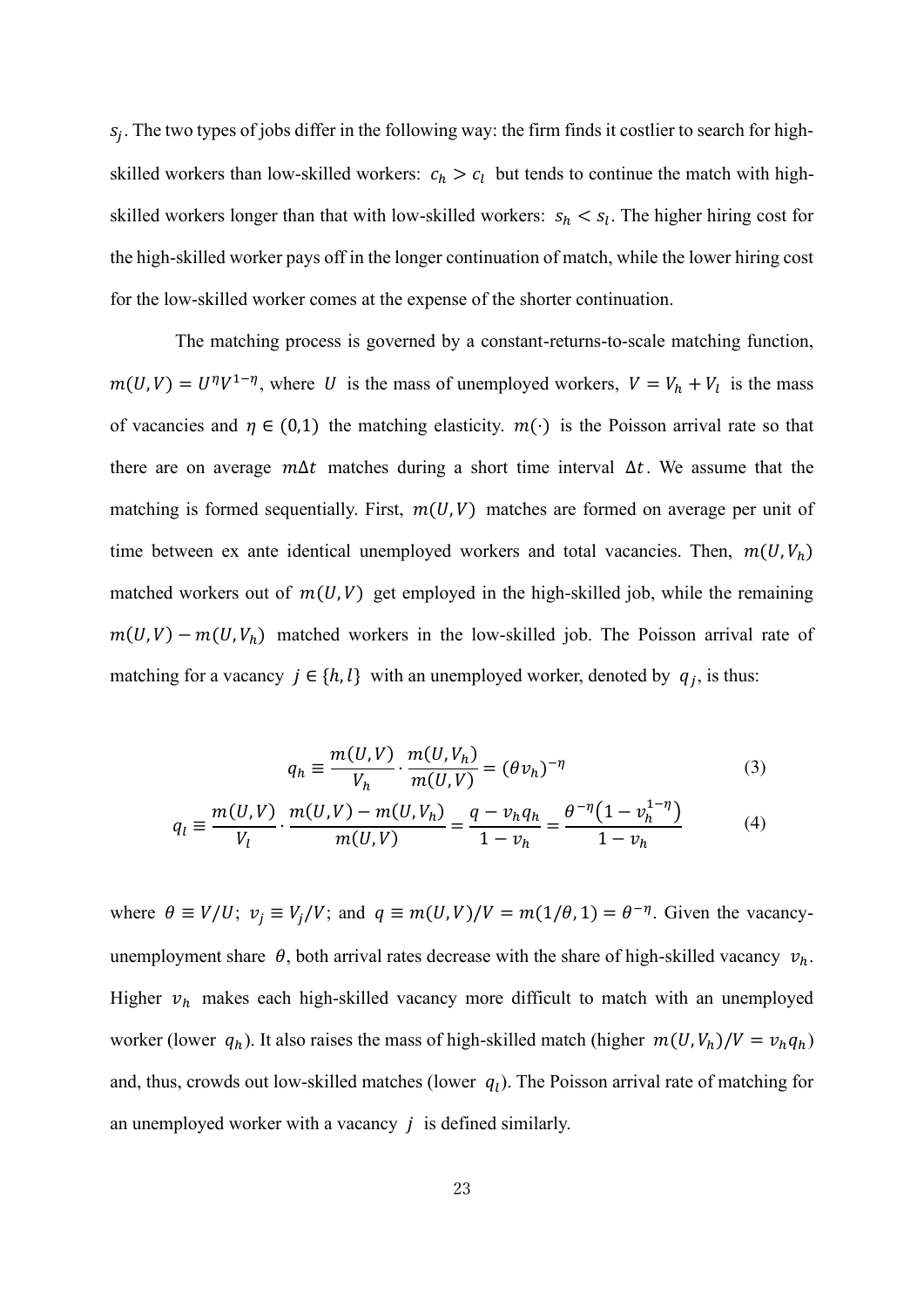Job creation is measured by the number of vacancies that find workers. Aggregate job creation and high/low-skilled job creations (per unit of time) are given by:

$$
JC = q \cdot V = \theta^{-\eta} V \tag{5}
$$

$$
JC_h = q_h \cdot V_h = \theta^{-\eta} v_h^{1-\eta} V \tag{6}
$$

$$
JC_l = q_l \cdot V_l = \theta^{-\eta} \left( 1 - v_h^{1-\eta} \right) V,\tag{7}
$$

Similarly, job destruction is measured by the mass of newly separated matches. Aggregate job destruction and high/low-skilled job destructions (per unit of time) are given by:

$$
JD = s_h \cdot N_h + s_l \cdot N_l \tag{8}
$$

$$
JD_j = s_j \cdot N_j \tag{9}
$$

where  $n_i \equiv N_i/N$  is the employment share of job j.

#### *Firm's problem and labor demand*

Each firm maximizes the expected value of discounted lifetime profits by choosing time schedules of capital investment *I*, capital stock  $K$ , each type of vacancy  $V_j$ , and each type of employment  $N_j$ . I and  $V_j$  are the control variables and can change instantaneously, while K and  $N_j$  are the state variables and can change only gradually.<sup>18</sup> Solving the maximization problem gives the usual marginal productivity condition for each type of job:

$$
G_N = w_h + \frac{(r + s_h)c_h}{q_h}
$$
 (LDh)

<sup>&</sup>lt;sup>18</sup> Letting  $\dot{N}_j$  be the time derivative of employment j, employment j evolves according to  $\dot{N}_j = J C_j - J D_j$ , where  $JC_j$  is job creation of  $j$  defined (Eqs. (6) and (7)) and  $JD_j$  is job destruction of  $j$  (Eq.(9)).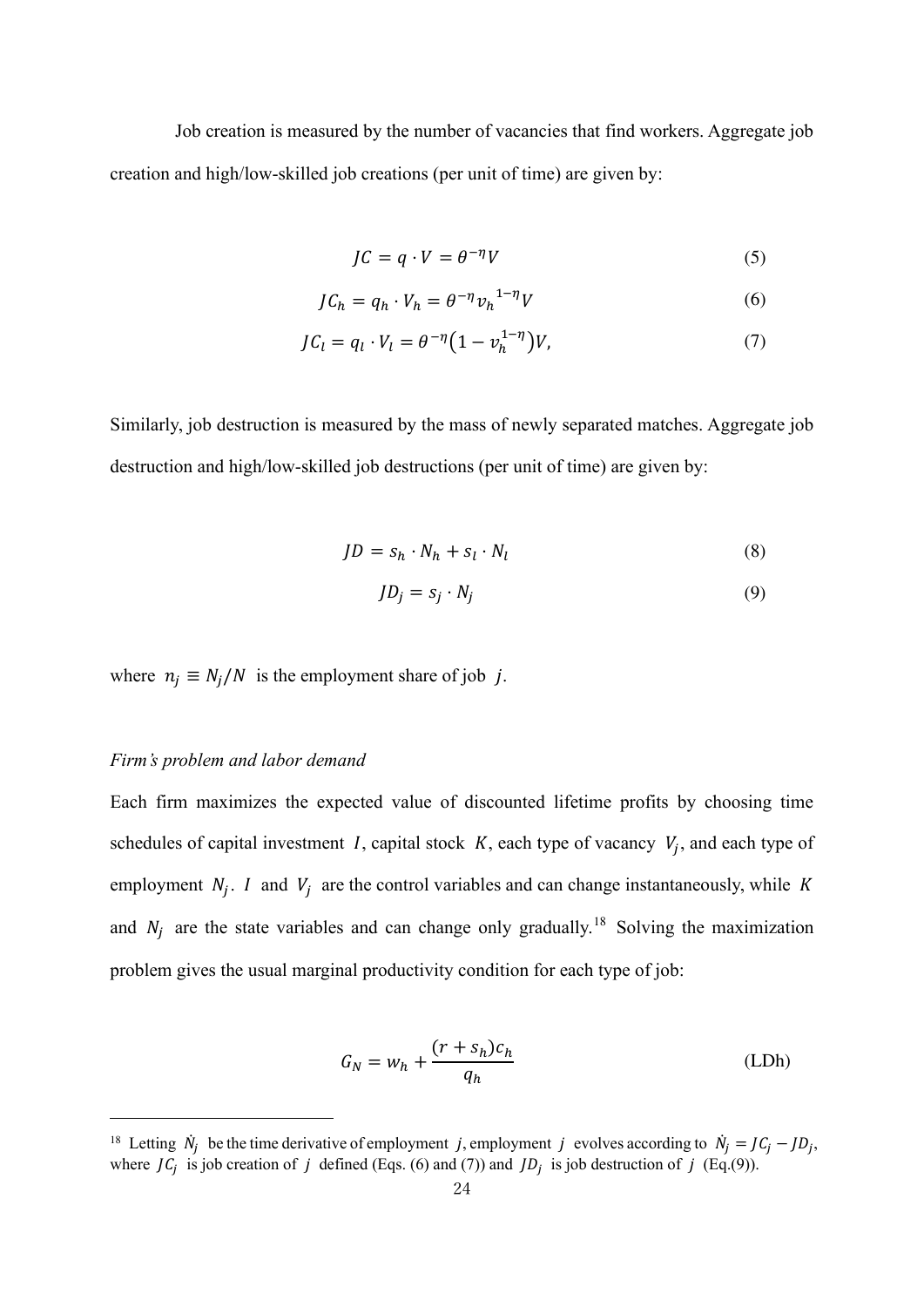$$
G_N = w_l + \frac{(r + s_l)c_l}{q_l} \tag{LDI}
$$

where  $G_N \equiv \partial G / \partial N = \partial G / \partial N_j$  is the marginal product of labor,  $W_j$  is the wage of labor, j r is the exogenous interest rate, and  $q_j$  is the filling rate of the job j defined in Eqs. (3) and (4). The marginal product of labor  $j, G_j$ , must be equal to the marginal cost of hiring a worker *j* that consists of the wage,  $w_j$ , and the expected recruitment cost for the worker,  $(r + s_j)c_j/q_j$ , since the expected duration of a high-skilled-job vacancy finding a worker is  $1/q_j$ . Given the share of high-skilled vacancy,  $v_j$ , both equations show a downward sloping curve in  $(\theta, w_j)$  space. Higher wages  $w_j$  discourage firms from posting vacancies, leading to a less tighter labor market (lower  $\theta$ ). We call the two equations the *labor demand curves*.

#### *Wage setting and the share of high-skilled vacancy*

When a new match is formed, the firm and the worker engage in a bargain to determine wages in a way of generalized Nash bargaining in which the equilibrium wage maximizes a weighted product of each party's return from the job match. The resulting outcome is:

$$
w_j = (1 - \beta)z + \beta \left[ G_N + \sum_{j=h,l} (\theta v_j) c_j \right]
$$
 (WS)

where  $\beta \in (0,1)$  is a parameter capturing the worker's bargaining power and z is an unemployment benefit.  $\sum_{j=h,l} \theta v_j c_j = \sum_{j=h,l} c_j V_j / U$  represents the average cost of posting vacancies for each unemployed worker and increases with the high-skilled-vacancy share  $v<sub>h</sub>$ because  $c_h > c_l$ . The worker demands a higher wage when her outside payoff is greater (higher z) and/or the firm's opportunity cost of keeping vacancies unfilled is greater (higher  $G_N$  and  $\sum_{j=h,l} \theta v_j c_j$ ). We also note that the right-hand side of (WS) does not depend on the job type,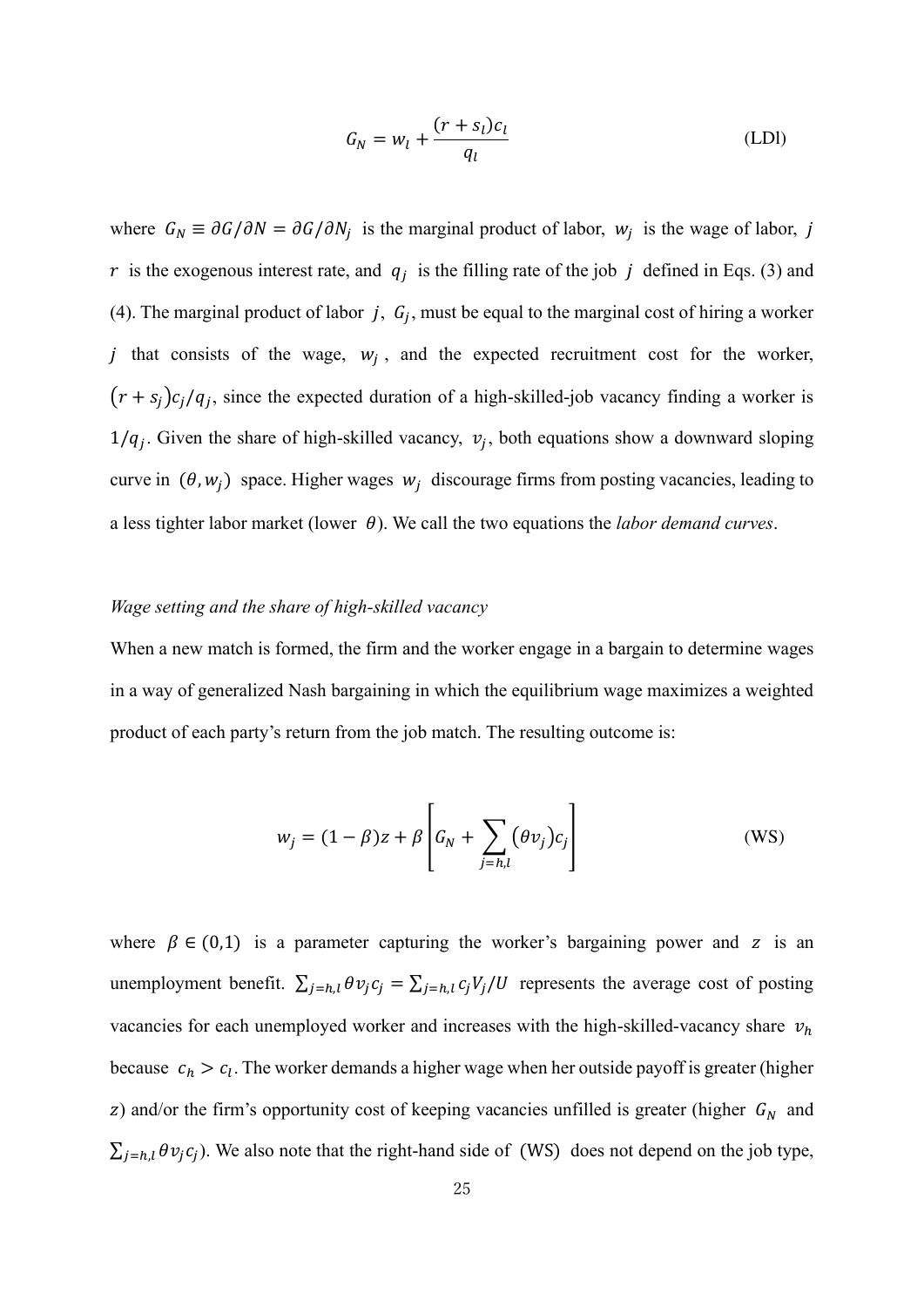implying  $w_h = w_l = w$ , partly because both types of jobs have the same marginal product. The equation (WS), which we call the *wage setting curve*, has an upward-slope in  $(w, \theta)$  space. The steady-state equilibrium is the intersection of the labor supply and demand curves, as shown in Figure 1.



Figure 1. Labor demand and wage setting curves

From (LDh) and (LDl), we have:

$$
G_N - \frac{(r+s_h)c_h}{q_h} = G_N - \frac{(r+s_l)c_l}{q_l}
$$

or,

$$
v_h^{\eta} + (\tilde{c} - 1)v_h - \tilde{c} = 0
$$
 (10)

where  $\tilde{c} \equiv (r + s_l)c_l/[(r + s_h)c_h]$  measures the hiring cost of low-skilled jobs relative to high-skilled jobs: it is greater when the relative hiring cost is high (higher  $c_l/c_h$ ) and/or the realistic duration of match is shorter (higher  $s_l/s_h$ ). Eq. (10) is the condition under which the firm is indifferent to posting either a high-skilled vacancy or a low-skilled vacancy in a steady state. The marginal product of the labor net of the expected flow of hiring cost must be equal between the two jobs, determining the high-skilled-vacancy share  $v_h$ . If the relative hiring cost of a low-skilled worker is sufficiently low such that  $\tilde{c} < 1 - \eta$ , Eq. (10) has a solution of  $v_h \in$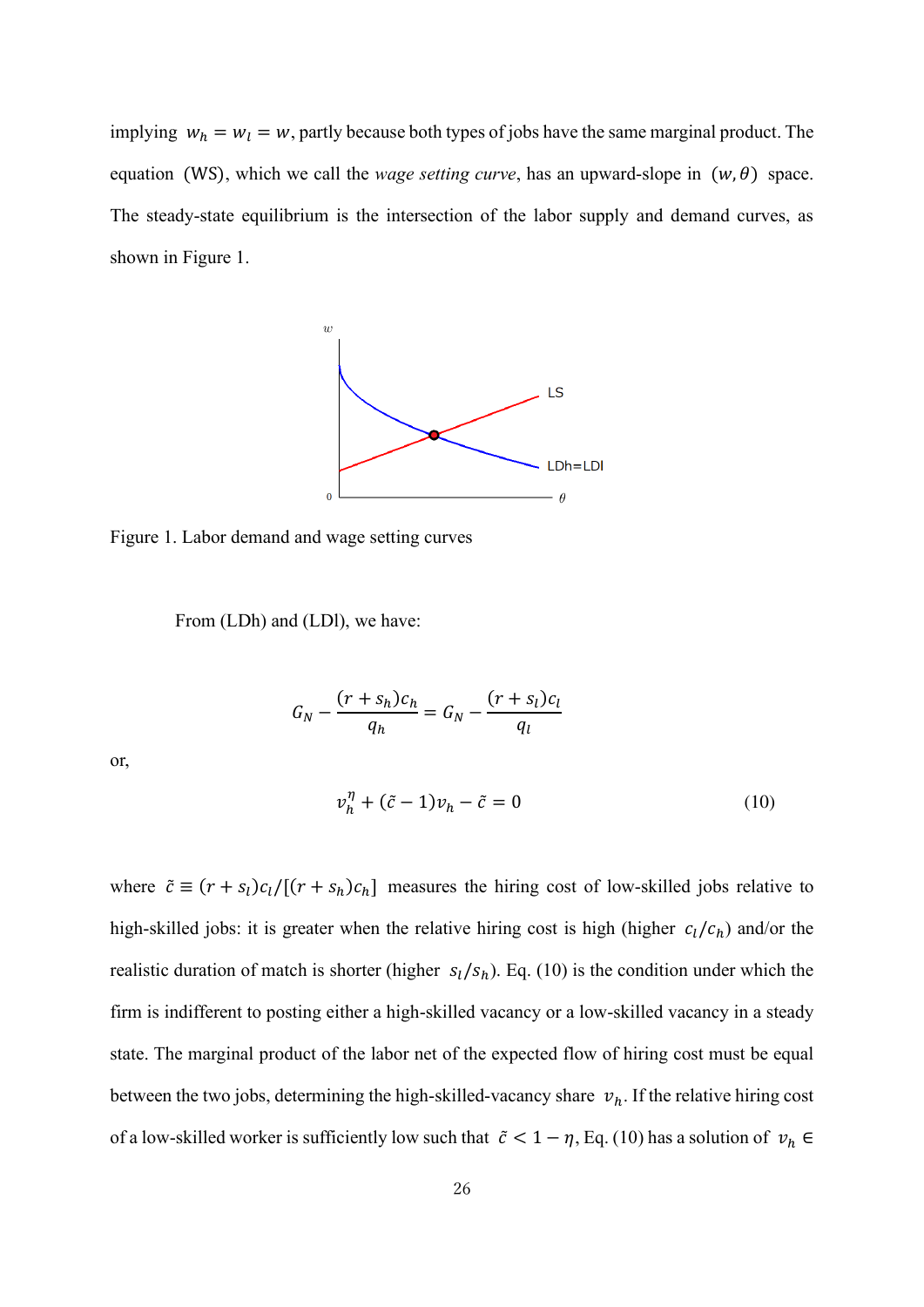(0,1). In the following, we assume this inequality for the two types of jobs to coexist in the steady state. As  $\tilde{c}$  is higher, the firm shifts emphasis on recruiting high-skilled workers rather than low-skilled ones, leading to higher  $v_h$ .

In steady state, the outflows from and the inflows to the unemployment pool for each type of worker must be equal. That is, for each type  $j$ ,  $JC_j = JD_j$  must hold.

$$
(\theta v_h)^{1-\eta} uL = s_h n_h (1 - u)L
$$
  

$$
\theta^{1-\eta} (1 - v_h^{1-\eta}) uL = s_l (1 - n_h)(1 - u)L
$$

where we note  $JC_j = q_jV_j = \theta_jq_jU$ . These equations are also known as the Beveridge Curves (Pissarides, 2000). In summary, the high-skilled-vacancy share  $v_h$  is pinned down by the indifference condition (8); the vacancy–unemployment ratio  $\theta$  and the wage w are by labor supply (LS) and labor demand (LD); the high-skilled-employment share  $n_h$  and the unemployment rate  $u$  are determined by the Beveridge Curves.

#### **Effect of FDI on domestic job creation and destruction**

We model FDI as an exogenous shock to the firm. We assume that FDI decreases the separation rate  $s_j$  because FDI increases the demand for both types of domestic jobs. Domestic headquarters and branches need to support expanding foreign activities concerning both highand low-skill intensive activities through administration, product/service customization, production for exports, and so forth.

However, the effect is assumed to vary in the destination of FDI. Japanese firms establish affiliates in Asian countries mainly for seeking low-cost factors such as labor and land, which is known as vertical FDI. Headquarters and plants in Japan concentrate on the production of high value-added parts and components and export the intermediate goods to their plants in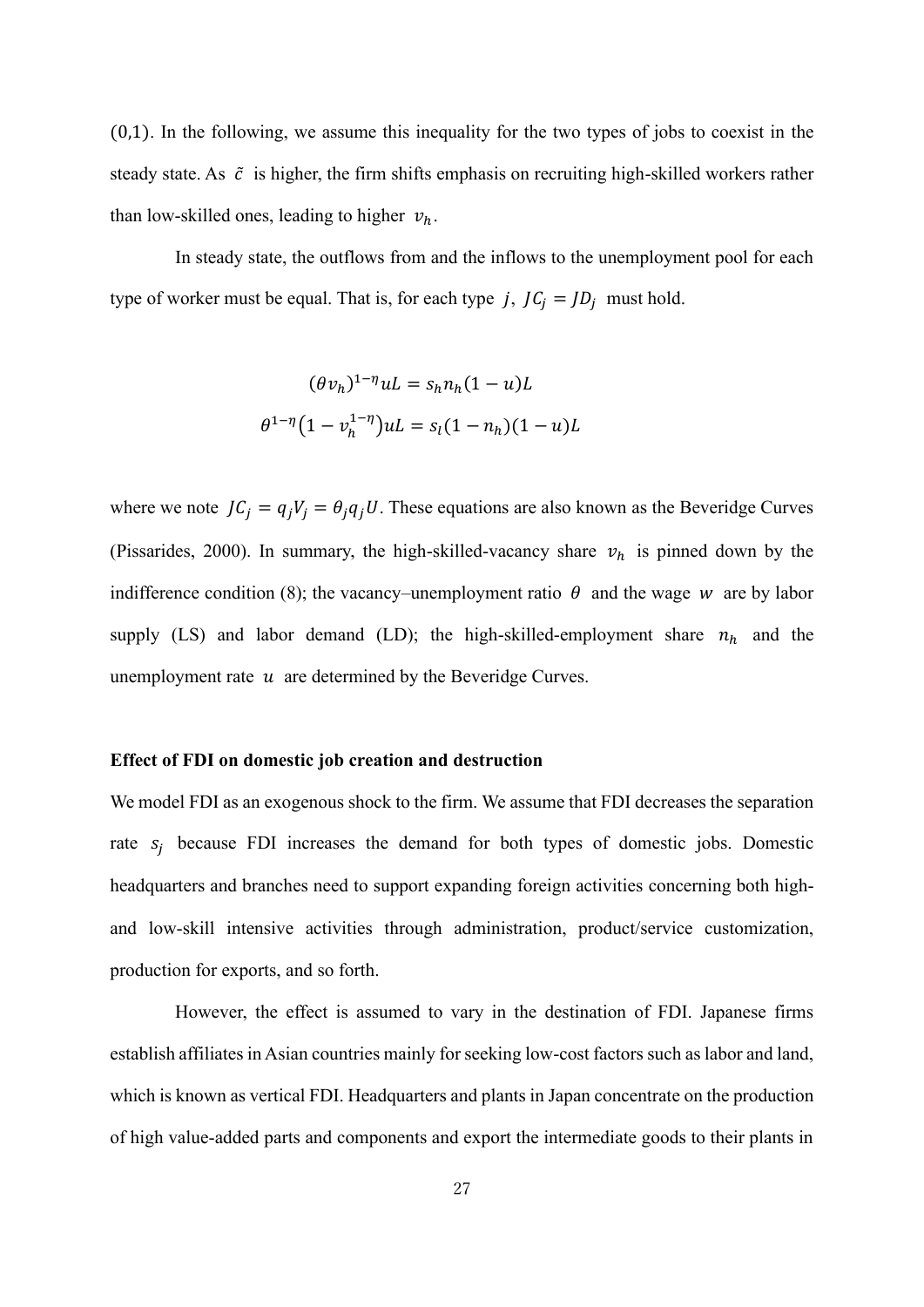Asia for assembly (Fujita and Hamaguchi, 2012). This assumption is motivated by the facts that vertical intra-industry trade driven by factor-cost difference is prominent in Asia than in other regions (Fukao et al., 2003; Kimura et al., 2007). FDI to Asia promotes exports and domestic production, thereby making low-skilled jobs more valuable than high-skilled jobs. The relative reduction in the separation rate of low-skilled jobs can be considered sufficiently high, that is,  $\partial s_l/\partial FDI^{Asia} << \partial s_h/\partial FDI^{Asia} < 0.19$ 

Conversely, Japanese multinationals engage in FDI to European and North American countries mainly for saving trade costs and seeking new markets, known as horizontal FDI. They tend to replace exports by local production to save transportation costs and reduce domestic production. In fact, Nishitateno (2013) finds that complementarity between Japanese FDI and exports to Europe/North America is weaker than that between Japanese FDI and exports to Asia. FDI to Europe and North America does not significantly increase the need for unskilled jobs relative to that for skilled jobs.<sup>20</sup> This implies that the relative reduction in the separation rate of skilled jobs is sufficiently high, that is,  $\partial s_h/\partial FDI^{EU,NA} << \partial s_l/$  $\partial FDI^{EU,NA}< 0.^{21}$ 

Responding to a decline in the separation rate, the high-skilled-vacancy share  $v_h$  and the vacancy–unemployment ratio  $\theta$  change immediately because firms can instantaneously adjust vacancies  $V_j$ . By contrast, the adjustment of employment  $N_j$  and the unemployment rate  $u$  take time and change gradually. In the following, we will consider the effect of FDI in the short run, where vacancies can react while un/employment remains unchanged.

<sup>&</sup>lt;sup>19</sup> The exact condition is given by  $\frac{\partial s_h}{\partial F D I^{Asia}} / \frac{\partial s_l}{\partial F D I^{Asia}} \in [0, S^a)$ , where  $S^a \equiv \Gamma_2/\Gamma_1$ ;  $\Gamma_1 \equiv c_h (r +$  $S_h$ )[ $x\{\eta\tilde{c} - v_h(1-\eta)(1-\tilde{c})\} + \beta\theta c_l\tilde{c}(1-v_h);$   $\Gamma_2 \equiv \beta\theta c_l^2(r + s_h)(1-v_h);$  and  $x \equiv (1-\beta)(G_N - G_l)$  $(z) - \beta \theta \sum_j v_j c_j$ , which we assume to be positive. See Theory Appendix for details.

<sup>&</sup>lt;sup>20</sup> Hayakawa et al. (2013) find that Japanese firms that started horizontal FDI, defined as FDI to developed countries, increased demand for non-production workers in home.

<sup>&</sup>lt;sup>21</sup> The exact condition is given by  $\frac{\partial s_h}{\partial FDI^{EU,NA}} / \frac{\partial s_l}{\partial FDI^{EU,NA}} \in [S^d, \infty)$ , where  $S^d \equiv \Theta_2/\Theta_1$ ;  $\Theta_1 \equiv v_h c_h (r +$  $s_h$ )[ $\beta\theta(1 - v_h) \tilde{c}(c_h - c_l) + x$ ]; and  $\theta_2 \equiv c_l(r + s_h)(1 - v_h)[\eta x + \beta\theta v_h(c_h - c_l)]$ . See Theory Appendix for details.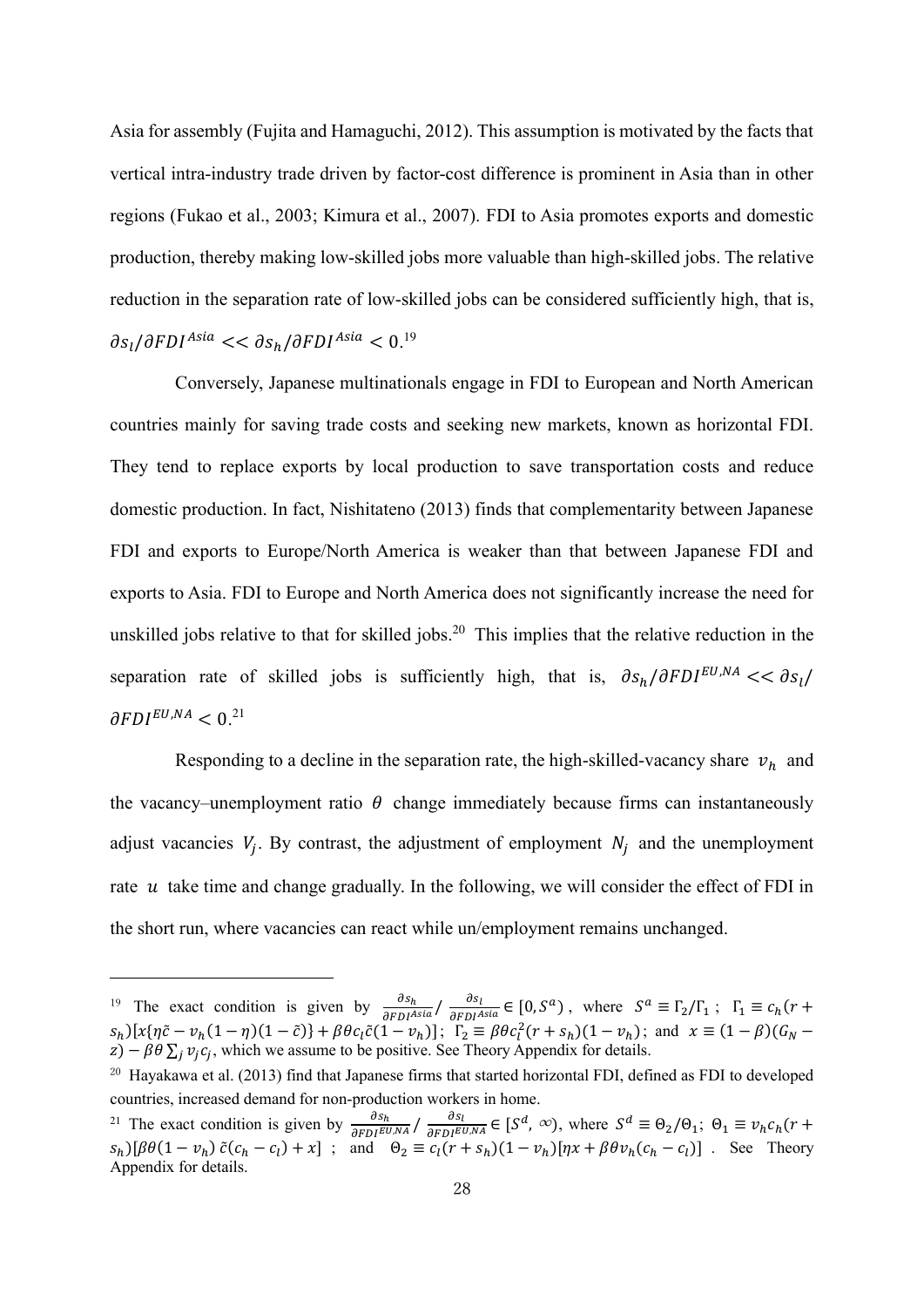#### *FDI to Asia*

When the separation rate of the low-skilled match declines more sharply than that of the skilled match as a result of FDI to Asia, firms find it more profitable to match low-skilled workers relative to high-skilled ones. To equalize the profitability of hiring the two types of workers, firms increase the share of low-skilled vacancy,  $v_l = 1 - v_h$ , with a lower search cost of  $c_l$ (<  $c<sub>h</sub>$ ). This change in the composition of vacancies reduces the average search cost per unemployed worker (lower  $\sum_{j=h,l} c_j \theta v_j = \sum_{j=h,l} c_j V_j / U$ ) and strengthens the bargaining position of firms against workers. Workers are unable to demand higher wages than before, making (WS) shift down. Besides, based on the setting where high-skilled vacancies are filled first and the low-skilled ones next, the filling rate of low-skilled vacancy  $q_l$  increases owing to the fewer high-skilled vacancies. Thus, firms increase low-skilled vacancies more than they reduce high-skilled vacancies, making the labor market tighter, as reflected in the rightward shift of (LD). Both shifts of (WS) and (LD) result in a higher vacancy–unemployment ratio  $\theta$ , as shown in Figure 2.



Figure 2. The effect of FDI to Asia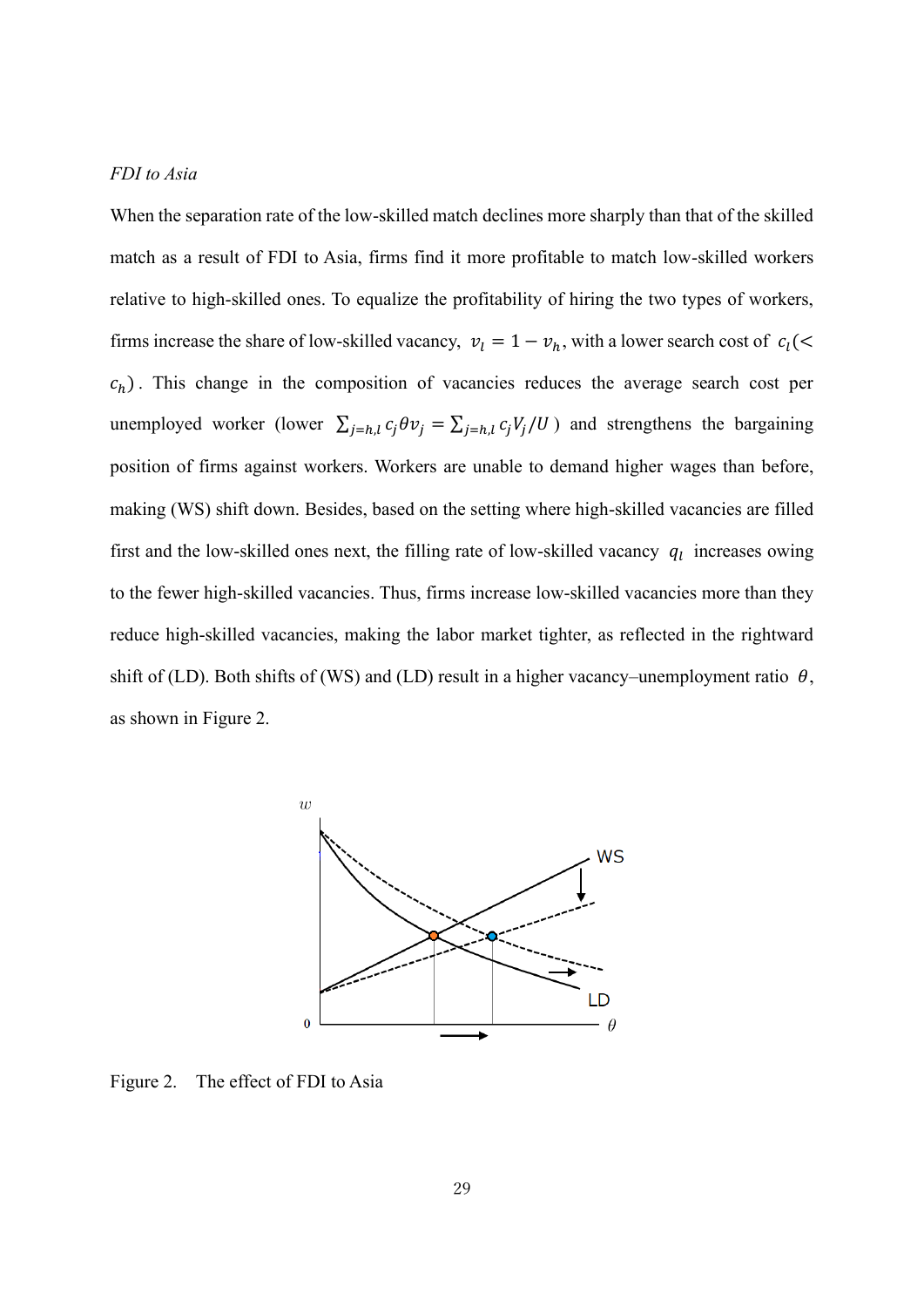From Eqs. (5) and (8), the effect of FDI on domestic job creation and destruction is given by:

$$
\frac{\partial JC}{\partial FDI^{Asia}} = (1 - \eta)\theta^{-\eta}\theta'U > 0
$$

$$
\frac{\partial JD}{\partial FDI^{Asia}} = \sum_{j=h,l} s_j' N_j < 0
$$

where  $\theta' \equiv \partial \theta / \partial FDI^{Asia} > 0$  and  $s'_j \equiv \partial s_j / \partial FDI^{Asia} < 0$ . Because of FDI to Asia, both types of job matches are likely to continue longer so that fewer existing matches are destroyed. The effect of longer duration is greater for low-skilled jobs with lower search costs. The total number of vacancies firms post increases, resulting in more job creation. This result is in line with our empirical findings.

By decomposing the effect into job creation and destruction of each type of job (Eqs. (6), (7) and (9)), we can see:

$$
\frac{\partial J C_h}{\partial F D I^{Asia}} = q'_h V_h + q_h V'_h = (1 - \eta)(\theta v_h)^{1 - \eta} (\theta' / \theta + v'_h / v_h) U < 0 \tag{11}
$$

$$
\frac{\partial J C_l}{\partial FDI^{Asia}} = \frac{\partial J C}{\partial FDI^{Asia}} - \frac{\partial J C_h}{\partial FDI^{Asia}} > 0
$$
\n(12)

$$
\frac{\partial J D_j}{\partial F D I^{Asia}} = s_j' N_j < 0 \quad \text{for } j \in \{h, l\} \tag{13}
$$

where  $v_h' \equiv \frac{\partial v_h}{\partial F D I^{Asia}} < 0$ ;  $v_h^{\eta - 1} > 1$ ; and  $\frac{\theta'}{\theta} + v_h' v_h > 0$ . The proofs are given in the Theory Appendix. Although FDI to Asia increases total job creation, it decreases the creation of skilled jobs by shifting the share of vacancies from skilled to unskilled jobs.

#### *FDI to Europe/North America*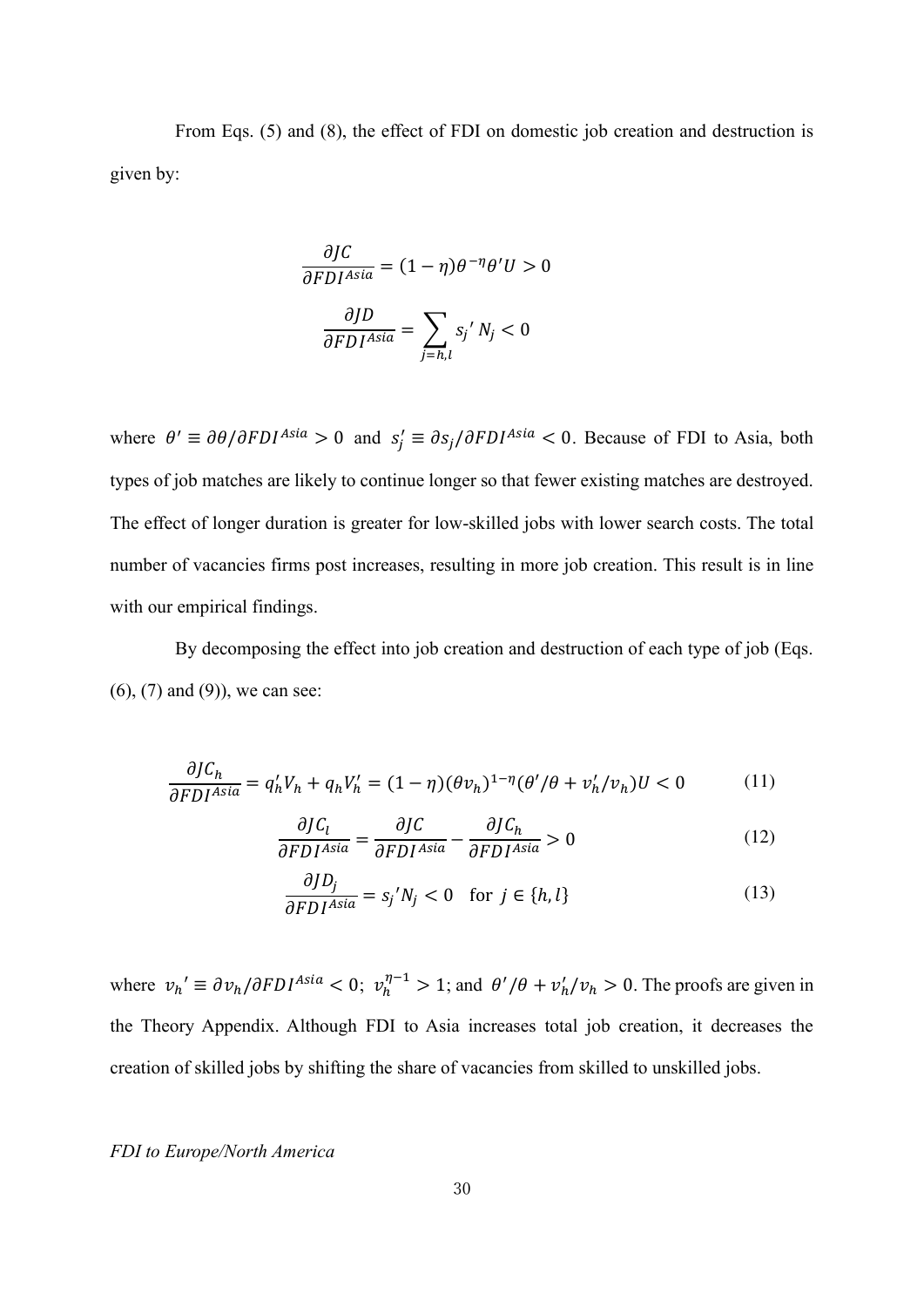Contrary to FDI to Asia, FDI to Europe and North America causes a much greater decline in the separation rate of the high-skilled match than that of the low-skilled match. The effect here is exactly opposite to the effect of FDI to Asia. Due to the higher profitability of high-skilled jobs, firms raise their share of total vacancies (higher  $v_h$ ). Higher  $v_h$  increases the average search cost per unemployed worker and, thus, the firms' opportunity cost of keeping vacancies unfilled. Firms must agree on a higher wage demanded by workers, shifting (WS) up. Because of the higher  $v_h$  reducing the filling rate of high-skilled vacancies, firms reduce both highskilled and low-skilled vacancies, making (LD) shift leftward. These shifts translate into a lower vacancy–unemployment ratio  $\theta$ , as shown in Figure 3.



Figure 3. The effect of FDI to Europe/North America

From Eqs. (5) and (8), the effect of FDI on total job creation and destruction is

$$
\frac{\partial J C}{\partial F D I^{EU,NA}} = (1 - \eta) \theta^{-\eta} \theta' U < 0
$$
\n
$$
\frac{\partial J D}{\partial F D I^{EU,NA}} = \sum_{j=h,l} s_j' N_i < 0
$$

where  $' \equiv \partial \theta / \partial FDI^{EU,NA} < 0$  and  $s'_j \equiv \partial s_j / \partial FDI^{EU,NA} < 0$ . This is consistent with our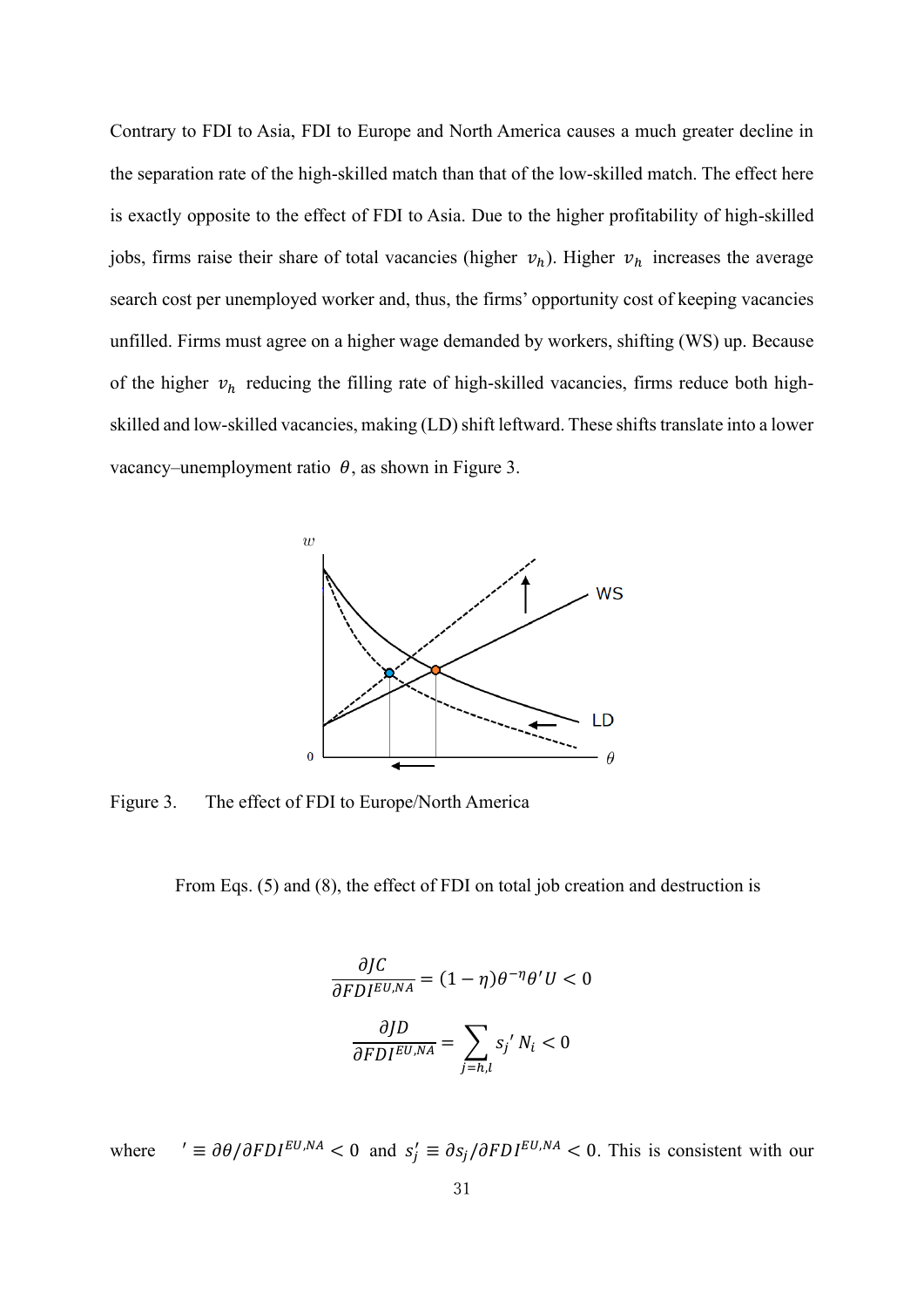empirical findings.

From Eqs. (6), (7), and (9), we derive the effect of FDI on each type of job creation and destruction as.

$$
\frac{\partial J C_h}{\partial F D I^{EU,NA}} = q'_h V_h + q_h V'_h = (1 - \eta)(\theta v_h)^{1 - \eta} (\theta' / \theta + v'_h / v_h) U > 0 \tag{14}
$$

$$
\frac{\partial J C_l}{\partial F D I^{EU,NA}} = \frac{\partial J C}{\partial F D I^{EU,NA}} - \frac{\partial J C_h}{\partial F D I^{EU,NA}} < 0 \tag{15}
$$

$$
\frac{\partial J D_j}{\partial F D I^{EU,NA}} = s_j' N_j < 0 \quad \text{for } j \in \{h, l\} \tag{16}
$$

where  $v'_h \equiv \partial v_h / \partial FDI^{EU,NA} < 0$ ;  $v_h^{\eta-1} > 1$ ; and  $\theta' / \theta + v'_h / v_h > 0$ . The proofs are given in the Theory Appendix. Contrary to FDI to Asia, FDI to Europe/North America induces firms to create more skilled jobs and fewer unskilled jobs.

#### **Empirical evidence on the mechanism**

To explain why the effect of FDI on domestic jobs varies in its destination, the theoretical model highlights the role of heterogeneous jobs and gives new testable implications. That is, (i) an increase in FDI to Asia creates more unskilled jobs and fewer skilled jobs (Eqs. (11) and (12)); (ii) an increase in FDI to EU/North America creates more skilled jobs and fewer unskilled jobs (Eqs. (14) and (15)); (iii) an increase in FDI to either destination reduces the destruction of both types of jobs (Eqs. (13) and (16)):  $^{22}$ 

We take a step further to empirically investigate the three predictions from (i) to (iii). Because detailed information on the skill level of employees is not available, we instead use the information on division-level characteristics. We suppose that employees working in some

<sup>&</sup>lt;sup>22</sup> We start from our theory by assuming that FDI has different impacts on the job separation rate,  $s_i$ . Ideally, we need to check this to verify the mechanism. However, our limited data does not enable us to further investigate  $s_i$ . We take an indirect approach instead; we derive new theoretical predictions on FDI impact of domestic job creation and destruction of *each type of job* and then empirically test them.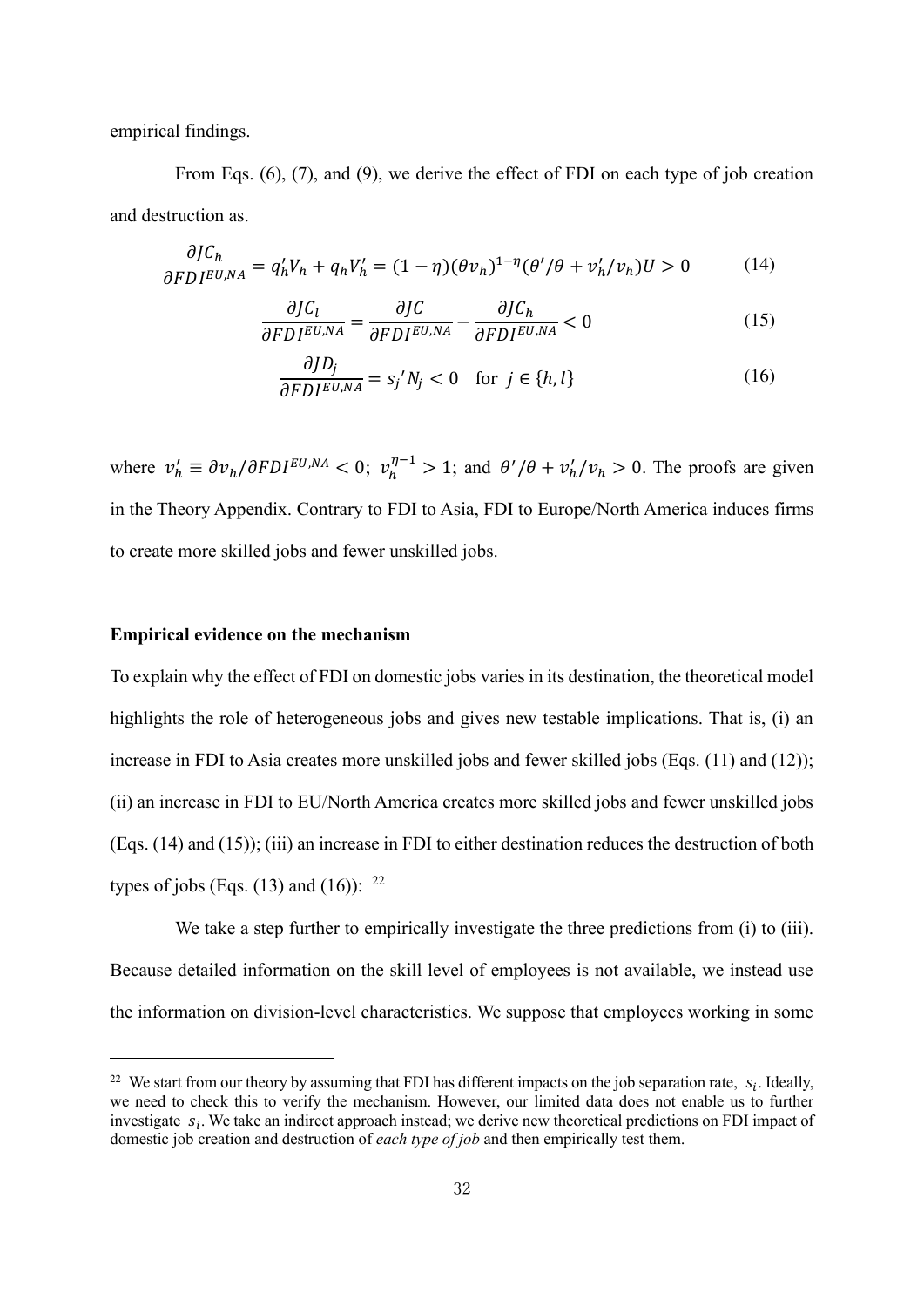divisions are skilled labor, while those in other divisions are unskilled. The classification closely follows that proposed by Autor and Dorn (2013) and is given in Table 5.

|                                               | Classification of low/high skilled jobs |
|-----------------------------------------------|-----------------------------------------|
| Division                                      | Skill type                              |
| Research & planning                           | High                                    |
| Information                                   | High                                    |
| Research & development                        | High                                    |
| International business                        | High                                    |
| Human resources, accounting, other management | Low                                     |
| Manufacturing, mining, electricity, gas       | Low                                     |
| Commerce                                      | Low                                     |
| Restaurants                                   | Low                                     |
| Research                                      | High                                    |
| Services                                      | Low                                     |
| Warehouse, transportation, delivery           | Low                                     |
| Other domestic                                | Low                                     |

TABLE 5

We then construct the measures of firm-skill level job creation and destruction and repeat the same regressions as in Section 3. The results are summarized in Table 6. The signs of the coefficients of interest are consistent with our predictions, although some of them are statistically insignificant. From columns (1) and (2), we see that an increase in the number of Asian affiliates has a negative effect on skilled job creation and a positive effect on unskilled job creation, which is in line with (i). As predicted by (ii), we also see that an increase in the number of European/North American affiliates has an exact opposite effect on un/skilled-job creation. We confirm the third prediction: the negative effect of FDI into Europe/North America on high/low skilled-job distribution from columns (3) and (4).

| Analysis by high skilled and low skilled divisions (IV method)                 |             |  |           |                   |  |     |  |                                                                          |
|--------------------------------------------------------------------------------|-------------|--|-----------|-------------------|--|-----|--|--------------------------------------------------------------------------|
|                                                                                | $(1)$ $(2)$ |  |           | $(3)$ $(4)$ $(5)$ |  | (6) |  | (8)                                                                      |
| Dependent variable JC_high JC_high JC_low JC_low JD_high JD_high JD_low JD_low |             |  |           |                   |  |     |  |                                                                          |
| Asia affiliate                                                                 |             |  | $16.86**$ |                   |  |     |  |                                                                          |
|                                                                                |             |  |           |                   |  |     |  | $-0.396$ $-0.859$ * $12.86$ ** $-1.081$ $-1.257$ $-12.19$ ** $-12.16$ ** |

TABLE 6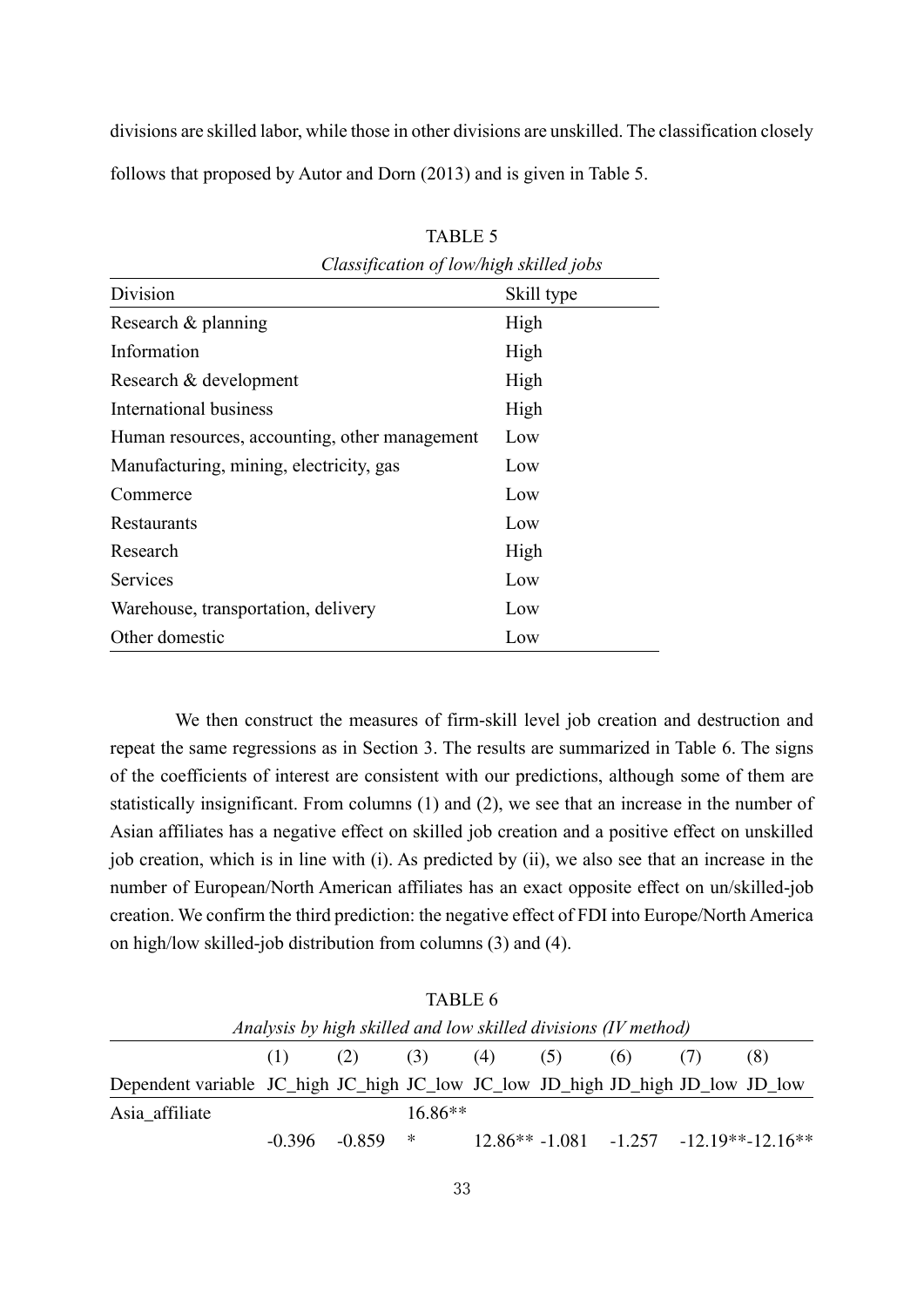|                       |                   | $(2.009)$ $(2.015)$ $(5.408)$ $(5.424)$ $(1.897)$ $(1.903)$ $(5.753)$ $(5.770)$ |             |                                      |                  |                                                           |           |                 |  |  |
|-----------------------|-------------------|---------------------------------------------------------------------------------|-------------|--------------------------------------|------------------|-----------------------------------------------------------|-----------|-----------------|--|--|
| EU_NA_affiliate       |                   |                                                                                 |             |                                      |                  |                                                           |           |                 |  |  |
|                       |                   |                                                                                 |             | $40.24**$ 42.56**                    |                  |                                                           |           | 43.20** 43.40** |  |  |
|                       |                   | $6.619**$ 6.297** * *                                                           |             |                                      | $-0.0560 -0.165$ |                                                           | $\ast$    | $\ast$          |  |  |
|                       |                   | $(2.590)$ $(2.592)$ $(6.972)$ $(6.978)$ $(2.446)$ $(2.448)$ $(7.416)$ $(7.423)$ |             |                                      |                  |                                                           |           |                 |  |  |
| Capital_labor_ratio - |                   |                                                                                 |             |                                      |                  |                                                           |           |                 |  |  |
|                       |                   | 5.654** 4.841** 58.06** 54.50**                                                 |             |                                      |                  |                                                           |           | 9.366**         |  |  |
|                       | $\ast$            | $\ast$                                                                          | $\ast$      |                                      |                  | * $-2.108* -1.903* 7.709**$                               |           |                 |  |  |
|                       |                   | $(1.181)$ $(1.202)$ $(3.179)$ $(3.237)$ $(1.115)$ $(1.136)$ $(3.381)$ $(3.443)$ |             |                                      |                  |                                                           |           |                 |  |  |
| R&D share             | 3.277             | 4.793 -20.99 -0.640 2.310 3.106 3.494 -0.228                                    |             |                                      |                  |                                                           |           |                 |  |  |
|                       |                   | $(8.402)$ $(8.387)$ $(22.62)$ $(22.58)$ $(7.934)$ $(7.921)$ $(24.06)$ $(24.02)$ |             |                                      |                  |                                                           |           |                 |  |  |
| Foreign_capital_sha - |                   |                                                                                 |             |                                      |                  |                                                           |           |                 |  |  |
| re                    | $0.0228* 0.0228*$ |                                                                                 |             |                                      |                  |                                                           |           |                 |  |  |
|                       | $\ast$            | $*$ and $*$                                                                     |             |                                      |                  | $-0.0279$ $-0.0261$ $0.0101$ $0.0102$ $-0.0229$ $-0.0239$ |           |                 |  |  |
|                       |                   |                                                                                 |             |                                      |                  | (0.00998(0.00998                                          |           |                 |  |  |
|                       |                   | $(0.0106) (0.0106) (0.0285) (0.0285)$ (0.0303) (0.0303)                         |             |                                      |                  |                                                           |           |                 |  |  |
| Firm_age              |                   |                                                                                 |             |                                      |                  |                                                           |           |                 |  |  |
|                       | 0.00097 0.00093   |                                                                                 |             |                                      |                  |                                                           |           |                 |  |  |
|                       | 9                 | $\overline{4}$                                                                  |             |                                      |                  | $0.0323$ $0.0327$ $-0.00430$ $-0.00429$ $0.0400$ $0.0400$ |           |                 |  |  |
|                       |                   |                                                                                 |             | (0.00906(0.00906<br>(0.00855(0.00855 |                  |                                                           |           |                 |  |  |
|                       | $\mathcal{L}$     | $\lambda$                                                                       |             |                                      |                  | $(0.0244)(0.0244))$ $(0.0259)(0.0259)$                    |           |                 |  |  |
| TFP_LP                |                   |                                                                                 |             |                                      |                  |                                                           |           |                 |  |  |
|                       |                   |                                                                                 | $15.61**$   |                                      |                  |                                                           | $24.52**$ |                 |  |  |
|                       | $3.977**$         |                                                                                 | $*$ and $*$ |                                      | 0.00725          |                                                           | $\ast$    |                 |  |  |
|                       |                   | (1.869)                                                                         | (5.031)     |                                      | (1.765)          |                                                           | (5.351)   |                 |  |  |
| ln_Revenue            |                   | $6.743**$                                                                       |             | 21.18**                              |                  |                                                           |           | 17.90**         |  |  |
|                       |                   | $\ast$                                                                          |             | *                                    |                  | 1.450                                                     |           | $\ast$          |  |  |
|                       |                   | (1.657)                                                                         |             | (4.461)                              |                  | (1.565)                                                   |           | (4.746)         |  |  |
| Firm FE               | Yes               | Yes                                                                             | Yes         | Yes                                  | Yes              | Yes                                                       | Yes       | Yes             |  |  |
| Year FE               | Yes               | Yes                                                                             | Yes         | Yes                                  | Yes              | Yes                                                       | Yes       | Yes             |  |  |
| Observations          |                   | 122,578 122,578 122,578 122,578 122,578 122,578 122,578 122,578                 |             |                                      |                  |                                                           |           |                 |  |  |
| Number of firms       |                   |                                                                                 |             |                                      |                  |                                                           |           |                 |  |  |
|                       |                   |                                                                                 |             |                                      |                  |                                                           |           |                 |  |  |

*Notes*: We use *mean\_Asia\_affiliate* and *mean\_EU\_NA\_affiliate* as IVs.

# **V. Conclusion**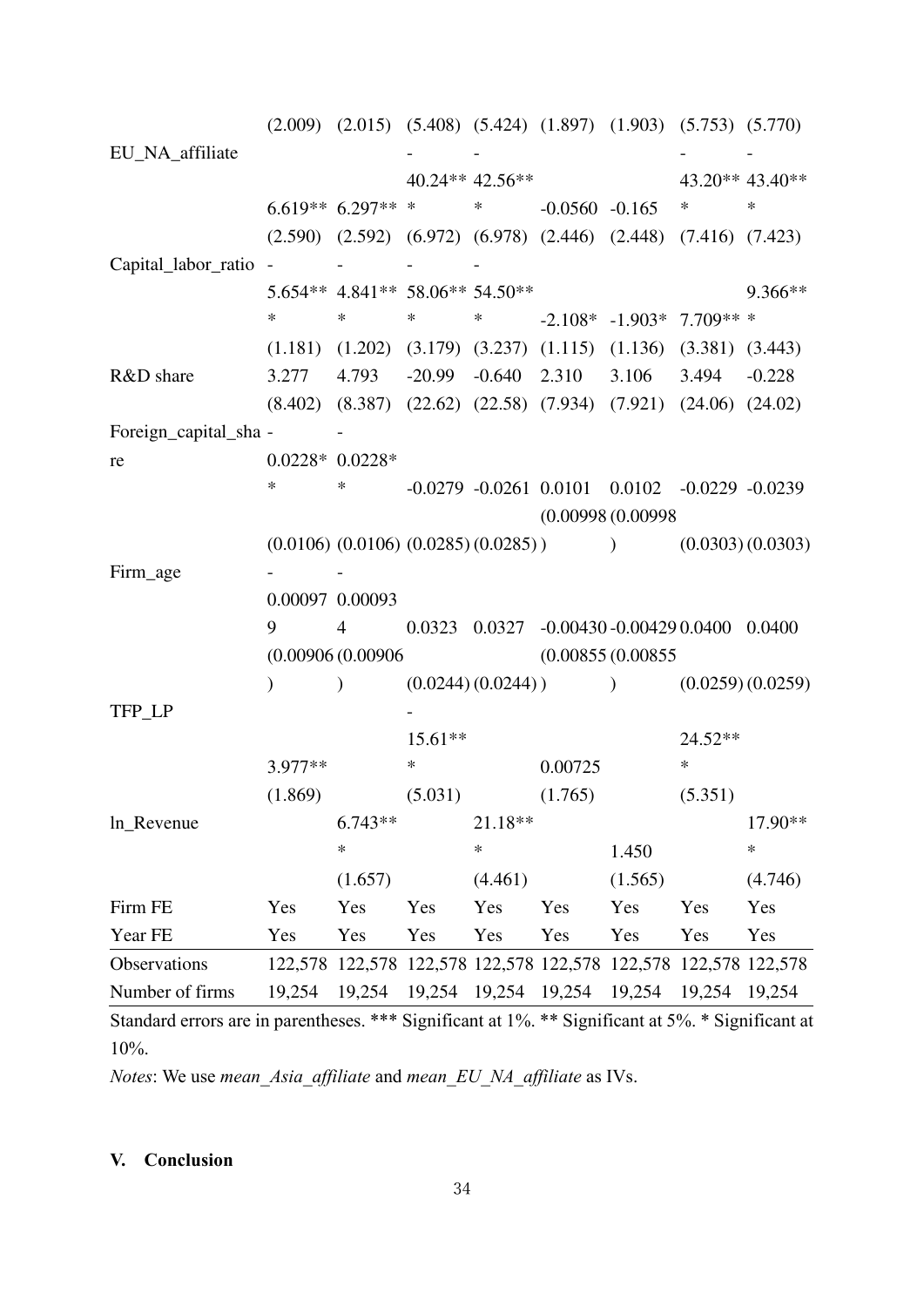We examined the effect of outward FDI on home employment using unique firm-establishmentdivision level panel data in Japan. Contrary to most previous studies focusing only on net employment growth, we have decomposed it into job creation and job destruction. This decomposition tells us where net employment growth comes from, that is, positive net growth resulting from more jobs created, from fewer jobs destructed, or both. Such information is essential for ensuring the flexibility of the labor market, which is a key factor for a country benefiting from globalization.

The results show that although both investments in Asia and Europe/North America have a positive effect on the net employment growth of a firm, they have opposite effects on job creation, positive and negative, respectively. Compared with investment in Europe and North America, investment in Asia favors unemployed workers and/or existing employees in other firms, contributing to active adjustment in the Japanese labor market. To explain the results, we have modeled heterogeneous jobs, high-skilled and low-skilled ones, in a frictional search-and-matching framework and argued that FDI to different regions may lead to different labor reallocation decisions between the two types of jobs. FDI to Asia raises the demand for low-skilled jobs with low hiring costs more than demand for high-skilled jobs with high hiring costs, leading to more aggregate job creations. Contrastingly, FDI to Europe/North America increases the demand for high-skilled jobs more, reducing aggregate job creations. Such a mechanism is also verified empirically.

The limitation of this study is that the data does not include very small firms who employ <50 workers or with < 30,000,000 yen worth of capital. Most firms in this category could be immature firms or ventures, whose behaviors and FDI effects could differ from those of large and mature firms. Thus, the findings are only limited to medium-sized and large firms in Japan. Furthermore, detailed FDI activities and the motivation for foreign investment are unavailable in the current data. We will leave these for future studies.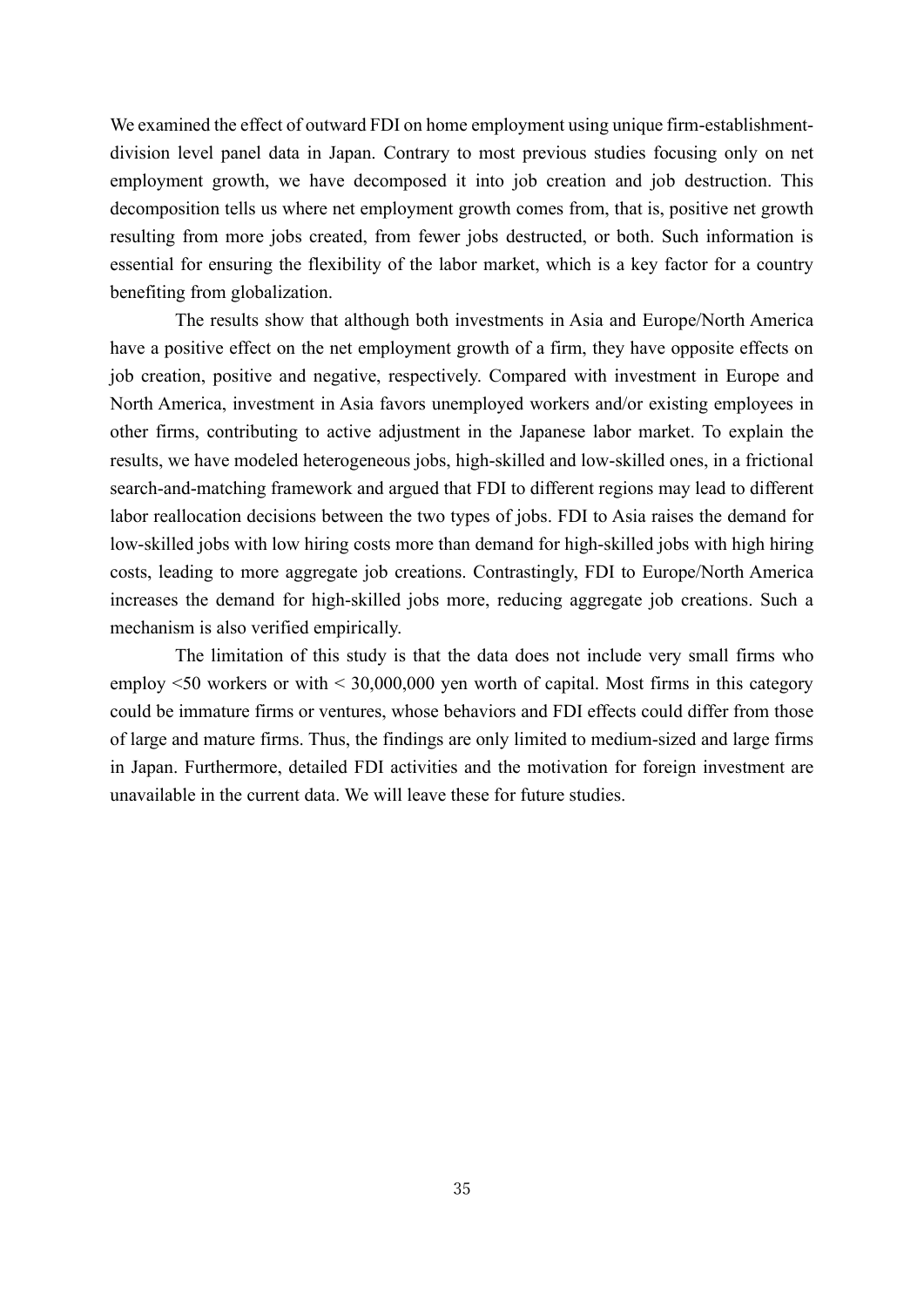# **Appendix**

# **Appendix 1. Additional tables**

|                              | <b>TABLE A1</b> |                    |           |                  |              |  |  |  |  |  |
|------------------------------|-----------------|--------------------|-----------|------------------|--------------|--|--|--|--|--|
|                              |                 | Summary statistics |           |                  |              |  |  |  |  |  |
| Variable                     | Obs             | Mean               | Std.Dev.  | Min              | Max          |  |  |  |  |  |
| Job creation (person)        | 642463          | 47.48              | 379.43    | $\overline{0}$   | 126237       |  |  |  |  |  |
| Job destruction (person)     | 642463          | 44.54              | 351.13    | $\boldsymbol{0}$ | 99996        |  |  |  |  |  |
| Net employment (person)      | 546261          | 3.64               | 388.48    |                  | 126132       |  |  |  |  |  |
|                              |                 |                    |           | 99691            |              |  |  |  |  |  |
| Revenue (million yen)        | 642463          | 22869.31           | 177307.10 | $\mathbf{1}$     | $1.59E+07$   |  |  |  |  |  |
| R&D expense/revenue          | 286415          | 0.01               | 0.16      | $\overline{0}$   | 57.10        |  |  |  |  |  |
| Firm age                     | 642461          | 44.53              | 96.36     | $\mathbf{0}$     | 2005         |  |  |  |  |  |
| Total<br>regular<br>employee | 642463          | 432.45             | 1775.64   | 50               | 153405       |  |  |  |  |  |
| (person)                     |                 |                    |           |                  |              |  |  |  |  |  |
| Foreign<br>capital<br>share  | 642384          | 2.09               | 12.23     | $\boldsymbol{0}$ | 100          |  |  |  |  |  |
| $(100\%)$                    |                 |                    |           |                  |              |  |  |  |  |  |
| Capital/labor ratio (log)    | 642463          | $-0.28$            | 1.22      | $-7.34$          | 7.96         |  |  |  |  |  |
| TFP $LP(log)$                | 642463          | 6.71               | 1.12      | $-1.74$          | 13.28        |  |  |  |  |  |
| Total number of affiliates   | 284125          | 2.92               | 18.33     | $\boldsymbol{0}$ | 1346         |  |  |  |  |  |
| Total number of overseas     | 284125          | 2.32               | 18.41     | $\boldsymbol{0}$ | 1327         |  |  |  |  |  |
| affiliates                   |                 |                    |           |                  |              |  |  |  |  |  |
| Number of Asian affiliates   | 284125          | 1.29               | 7.21      | $\boldsymbol{0}$ | 524          |  |  |  |  |  |
| Number<br>of<br>European     | 284125          | 0.38               | 4.57      | $\boldsymbol{0}$ | 360          |  |  |  |  |  |
| affiliates                   |                 |                    |           |                  |              |  |  |  |  |  |
| Number of North American     | 284125          | 0.42               | 5.54      | $\boldsymbol{0}$ | 735          |  |  |  |  |  |
| affiliates                   |                 |                    |           |                  |              |  |  |  |  |  |
| Exchange rate                | 642463          | 97.47              | 15.97     | 71.28            | 130.91       |  |  |  |  |  |
| Export/revenue               | 642463          | 0.02               | 0.10      | $\boldsymbol{0}$ | $\mathbf{1}$ |  |  |  |  |  |

|                    |            |            | 11 D D D 1 D 2                       |             |            |            |  |
|--------------------|------------|------------|--------------------------------------|-------------|------------|------------|--|
|                    |            |            | Baseline results with export control |             |            |            |  |
|                    | (1)        | (2)        | (3)                                  | (4)         | (5)        | (6)        |  |
| Dependent variable | JC         | JC         | JD                                   | JD          | <b>Net</b> | <b>Net</b> |  |
| Asia_affiliate     | $20.53***$ | $17.31***$ | $-0.373$                             | $-0.451$    | $28.28***$ | $25.10***$ |  |
|                    | (3.649)    | (3.654)    | (3.734)                              | (3.740)     | (3.677)    | (3.685)    |  |
| EU_NA_affiliate    | $-8.509*$  | $-10.41**$ | $-41.07***$                          | $-41.29***$ | 49.79***   | $48.21***$ |  |

TABLE A2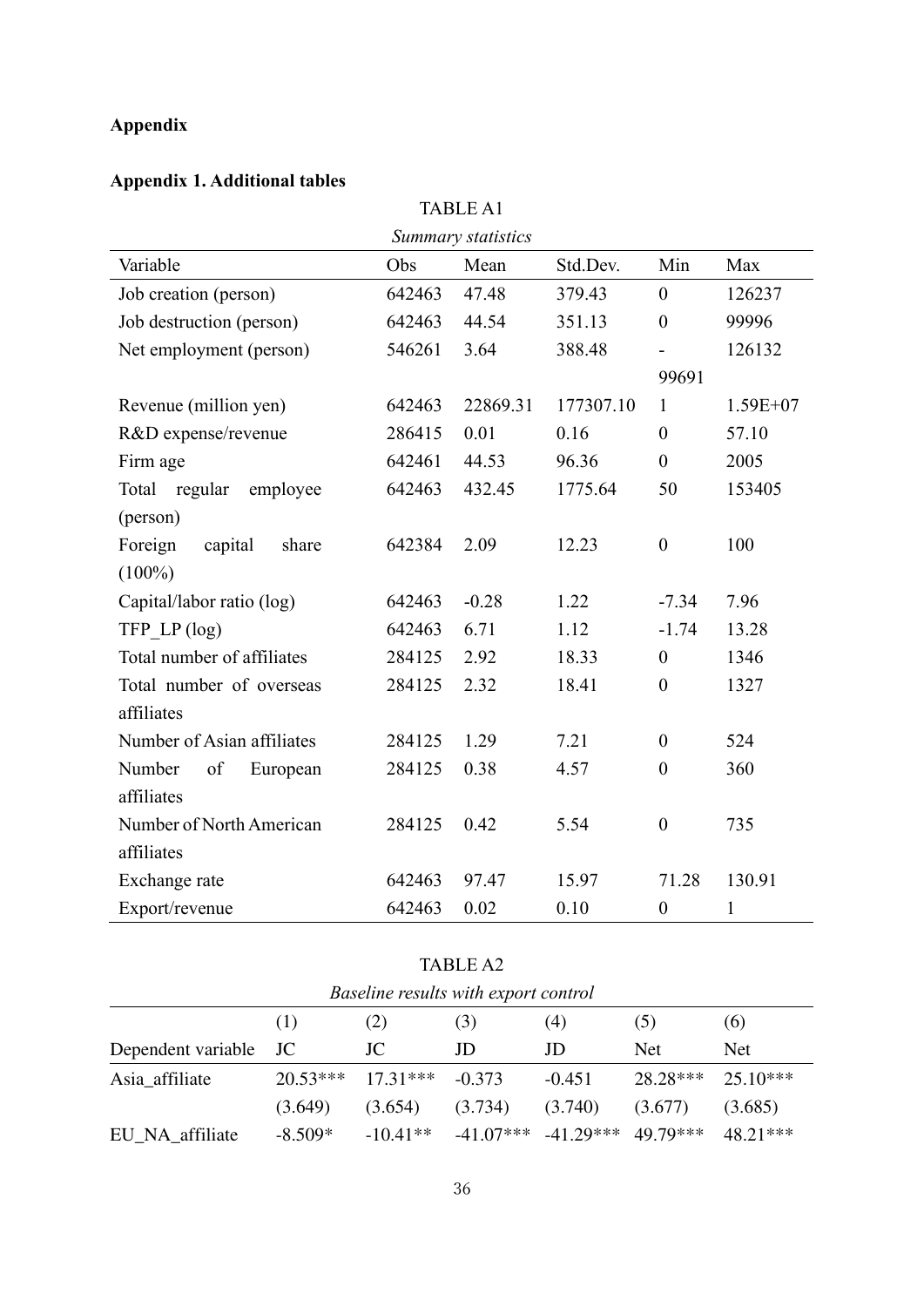|                                                                                                            | (4.570)     | (4.572)     | (4.676)    | (4.679)    | (4.534)     | (4.538)     |  |
|------------------------------------------------------------------------------------------------------------|-------------|-------------|------------|------------|-------------|-------------|--|
| Capital_labor_ratio                                                                                        | $-50.75***$ | $-46.46***$ | 9.907***   | 11.84***   | $-69.18***$ | $-67.02***$ |  |
|                                                                                                            | (2.810)     | (2.859)     | (2.876)    | (2.926)    | (2.905)     | (2.957)     |  |
| R&D share                                                                                                  | $-8.925$    | 6.795       | 10.22      | 7.454      | $-23.52$    | 1.079       |  |
|                                                                                                            | (18.72)     | (18.70)     | (19.16)    | (19.14)    | (20.58)     | (20.55)     |  |
| $-0.0904***$<br>$-0.0969***$<br>Foreign_capital_share-0.0900***<br>$-0.0979***$<br>$-0.0446*$<br>$-0.0417$ |             |             |            |            |             |             |  |
|                                                                                                            | (0.0212)    | (0.0212)    | (0.0217)   | (0.0217)   | (0.0257)    | (0.0257)    |  |
| Export_intensity                                                                                           | $-0.00672$  | $-0.00665$  | $-0.00312$ | $-0.00325$ | $-0.00322$  | $-0.00269$  |  |
|                                                                                                            | (0.0151)    | (0.0151)    | (0.0154)   | (0.0154)   | (0.0223)    | (0.0223)    |  |
| Firm_age                                                                                                   | 5.134       | $-2.238$    | $-27.78**$ | $-27.25**$ | 31.78**     | 22.89*      |  |
|                                                                                                            | (13.26)     | (13.26)     | (13.57)    | (13.57)    | (13.36)     | (13.36)     |  |
| TFP_LP                                                                                                     | $-2.955$    |             | 25.76***   |            | $-38.72***$ |             |  |
|                                                                                                            | (4.441)     |             | (4.544)    |            | (4.576)     |             |  |
| ln_Revenue                                                                                                 |             | 29.99***    |            | 19.79***   |             | 5.379       |  |
|                                                                                                            |             | (3.914)     |            | (4.006)    |             | (4.046)     |  |
| Firm FE                                                                                                    | Yes         | Yes         | Yes        | Yes        | Yes         | Yes         |  |
| Year FE                                                                                                    | Yes         | Yes         | Yes        | Yes        | Yes         | Yes         |  |
| Observations                                                                                               | 151,727     | 151,727     | 151,727    | 151,727    | 128,763     | 128,763     |  |
| R-squared                                                                                                  | 0.007       | 0.007       | 0.006      | 0.006      | 0.009       | 0.009       |  |
| Number of firms                                                                                            | 23,368      | 23,368      | 23,368     | 23,368     | 20,579      | 20,579      |  |

*Notes*: "Net" in columns (5) and (6) is defined as the difference between JC and JD.

| Baseline results with Lag employment control |             |             |             |             |             |             |  |  |
|----------------------------------------------|-------------|-------------|-------------|-------------|-------------|-------------|--|--|
|                                              | (1)         | (2)         | (3)         | (4)         | (5)         | (6)         |  |  |
| Dependent variable                           | JC          | JC          | JD          | JD          | Net         | Net         |  |  |
| Asia_affiliate                               | $16.96***$  | $13.07***$  | $-22.48***$ | $-19.22***$ | 42.96***    | 35.69***    |  |  |
|                                              | (4.201)     | (4.201)     | (4.293)     | (4.292)     | (3.606)     | (3.592)     |  |  |
| EU_NA_affiliate                              | $-15.45***$ | $-17.01***$ | $-67.61***$ | $-66.21***$ | 63.37***    | $60.37***$  |  |  |
|                                              | (5.206)     | (5.203)     | (5.321)     | (5.317)     | (4.469)     | (4.449)     |  |  |
| Lag_employment                               | $-59.07***$ | $-93.06***$ | 220.8***    | 254.6***    | $-283.7***$ | $-352.6***$ |  |  |
|                                              | (5.697)     | (6.175)     | (5.822)     | (6.310)     | (4.890)     | (5.280)     |  |  |
| Capital_labor_ratio                          | $-70.90***$ | $-69.18***$ | $52.65***$  | 49.68***    | $-125.3***$ | $-120.5***$ |  |  |
|                                              | (3.517)     | (3.514)     | (3.595)     | (3.591)     | (3.019)     | (3.005)     |  |  |
| R&D share                                    | $-10.20$    | 22.95       | $-28.40$    | $-53.42**$  | 23.34       | 82.48***    |  |  |
|                                              | (23.63)     | (23.60)     | (24.15)     | (24.11)     | (20.28)     | (20.18)     |  |  |
|                                              |             |             | ∩⊓          |             |             |             |  |  |

TABLE A3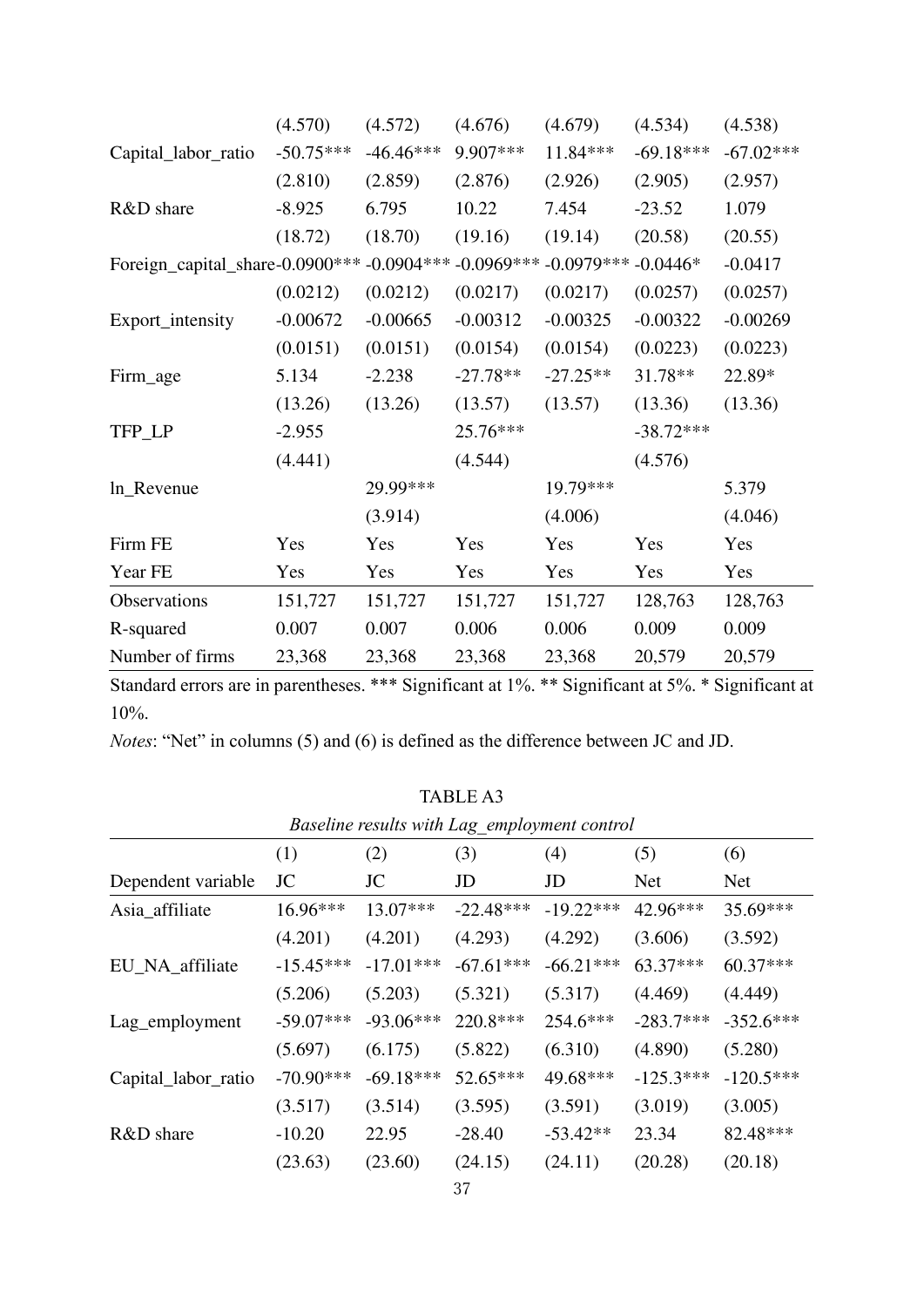| Foreign_capital_share-0.0217 |          | $-0.0167$ | $-0.0294$   | $-0.0330$   | $-0.0134$  | $-0.00468$ |
|------------------------------|----------|-----------|-------------|-------------|------------|------------|
|                              | (0.0295) | (0.0295)  | (0.0302)    | (0.0301)    | (0.0253)   | (0.0252)   |
| Firm_age                     | 0.0247   | 0.0254    | 0.0310      | 0.0304      | $-0.00368$ | $-0.00221$ |
|                              | (0.0256) | (0.0256)  | (0.0261)    | (0.0261)    | (0.0220)   | (0.0219)   |
| TFP LP                       | 4.551    |           | $-35.21***$ |             | 40.08***   |            |
|                              | (5.468)  |           | (5.588)     |             | (4.693)    |            |
| ln_Revenue                   |          | 63.94***  |             | $-80.14***$ |            | $146.1***$ |
|                              |          | (5.238)   |             | (5.352)     |            | (4.479)    |
| Firm FE                      | Yes      | Yes       | Yes         | Yes         | Yes        | Yes        |
| Year FE                      | Yes      | Yes       | Yes         | Yes         | Yes        | Yes        |
| Observations                 | 128,762  | 128,762   | 128,762     | 128,762     | 128,762    | 128,762    |
| R-squared                    | 0.006    | 0.007     | 0.018       | 0.019       | 0.039      | 0.048      |
| Number of firms              | 20,578   | 20,578    | 20,578      | 20,578      | 20,578     | 20,578     |

*Notes*: "Net" in columns (5) and (6) is defined as the difference between JC and JD.

|                                |             | OLS results using samples for FDI-firms only |             |             |             |             |
|--------------------------------|-------------|----------------------------------------------|-------------|-------------|-------------|-------------|
|                                | (1)         | (2)                                          | (3)         | (4)         | (5)         | (6)         |
| Dependent variable             | JC          | JC                                           | JD          | JD          | <b>Net</b>  | Net         |
| Asia_affiliate                 | 25.33***    | 19.93***                                     | $-2.889$    | $-3.374$    | 39.78***    | 34.60***    |
|                                | (6.222)     | (6.239)                                      | (6.164)     | (6.183)     | (6.134)     | (6.155)     |
| EU_NA_affiliate                | $-14.80**$  | $-17.51***$                                  | $-41.33***$ | $-41.72***$ | 43.08***    | 40.83***    |
|                                | (6.245)     | (6.252)                                      | (6.187)     | (6.196)     | (6.082)     | (6.090)     |
| Capital_labor_ratio            | $-56.53***$ | $-52.06***$                                  | 11.39**     | 13.08***    | $-78.30***$ | $-75.50***$ |
|                                | (4.971)     | (5.042)                                      | (4.926)     | (4.997)     | (4.967)     | (5.041)     |
| R&D share                      | $-15.16$    | 6.051                                        | 3.063       | 2.624       | $-24.33$    | 0.608       |
|                                | (31.71)     | (31.66)                                      | (31.42)     | (31.37)     | (32.39)     | (32.35)     |
| Foreign_capital_share-0.168*** |             | $-0.171***$                                  | $-0.169***$ | $-0.170***$ | $-0.0923*$  | $-0.0943*$  |
|                                | (0.0382)    | (0.0382)                                     | (0.0379)    | (0.0379)    | (0.0490)    | (0.0490)    |
| Firm_age                       | 0.000476    | 0.00150                                      | 0.00501     | 0.00495     | 0.00299     | 0.00396     |
|                                | (0.0273)    | (0.0273)                                     | (0.0270)    | (0.0270)    | (0.0391)    | (0.0391)    |
| TFP_LP                         | $-11.58$    |                                              | 19.43**     |             | $-40.42***$ |             |
|                                | (8.193)     |                                              | (8.117)     |             | (8.088)     |             |
| ln_Revenue                     |             | 34.17***                                     |             | $18.35**$   |             | $12.10*$    |
|                                |             | (7.223)                                      |             | (7.158)     |             | (7.151)     |
| Firm FE                        | Yes         | Yes                                          | Yes<br>38   | Yes         | Yes         | Yes         |

TABLE A4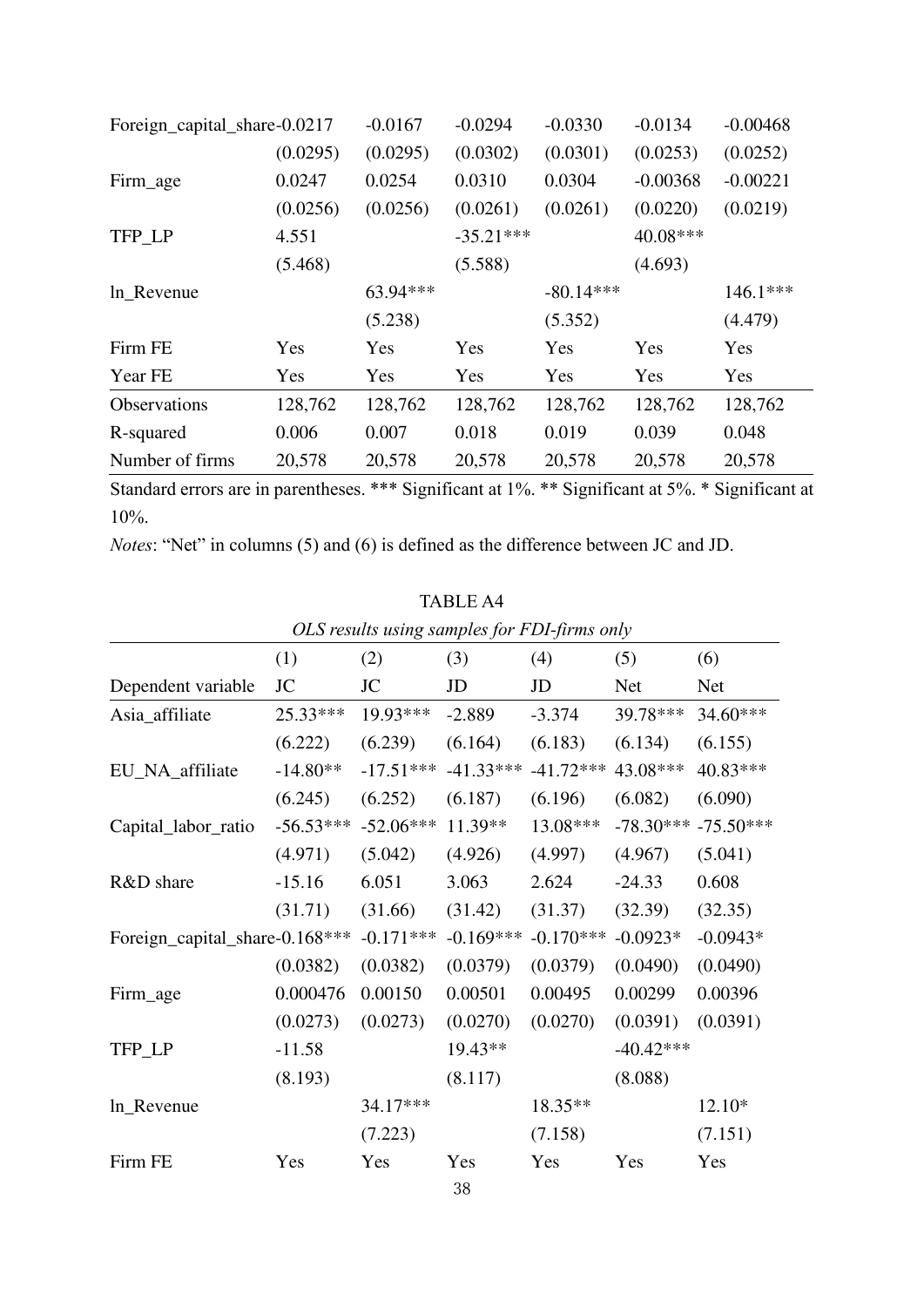| Year FE             | Yes    | Y es   | Yes    | Yes    | Yes    | Yes    |
|---------------------|--------|--------|--------|--------|--------|--------|
| <b>Observations</b> | 69,169 | 69.169 | 69,169 | 69,169 | 61.471 | 61.471 |
| Number of firms     | 0.007  | 0.008  | 0.008  | 0.008  | 0.010  | 0.010  |

TABLE A5

|                                 | OLS results using samples in manufacturing industries only |                       |             |             |             |             |
|---------------------------------|------------------------------------------------------------|-----------------------|-------------|-------------|-------------|-------------|
|                                 | (1)                                                        | (2)                   | (3)         | (4)         | (5)         | (6)         |
| Dependent variable              | <b>JC</b>                                                  | <b>JC</b>             | JD          | JD          | <b>Net</b>  | <b>Net</b>  |
| Asia_affiliate                  | 17.75***                                                   | 15.34***              | $-0.823$    | $-1.105$    | 27.44***    | $25.16***$  |
|                                 | (3.516)                                                    | (3.523)               | (3.462)     | (3.469)     | (3.835)     | (3.844)     |
| EU_NA_affiliate                 | $-14.42***$                                                | $-15.76***$           | $-34.12***$ | $-34.36***$ | 31.41***    | 30.29***    |
|                                 | (4.435)                                                    | (4.437)               | (4.366)     | (4.369)     | (4.738)     | (4.741)     |
| Capital_labor_ratio             | $-36.41***$                                                | $-32.83***$           | 6.399**     | 7.701**     | $-50.71***$ | $-48.29***$ |
|                                 | (3.050)                                                    | (3.103)               | (3.002)     | (3.055)     | (3.396)     | (3.456)     |
| R&D share                       | $-31.95$                                                   | $-20.72$              | $-5.664$    | $-6.570$    | $-35.81$    | $-19.94$    |
|                                 | (25.55)                                                    | (25.51)               | (25.15)     | (25.12)     | (30.19)     | (30.15)     |
| Foreign_capital_share-0.119 *** |                                                            | $-0.120***$           | $-0.136***$ | $-0.137***$ | $-0.0474$   | $-0.0471$   |
|                                 | (0.0220)                                                   | (0.0220)              | (0.0216)    | (0.0216)    | (0.0293)    | (0.0293)    |
| Firm_age                        | $-0.000735$                                                | $-0.000454$ $0.00645$ |             | 0.00644     | $-0.00443$  | $-0.00388$  |
|                                 | (0.0144)                                                   | (0.0144)              | (0.0141)    | (0.0141)    | (0.0235)    | (0.0235)    |
| TFP_LP                          | 1.299                                                      |                       | 14.70***    |             | $-18.94***$ |             |
|                                 | (4.562)                                                    |                       | (4.491)     |             | (5.029)     |             |
| ln_Revenue                      |                                                            | 23.40***              |             | 13.57***    |             | 7.984*      |
|                                 |                                                            | (4.025)               |             | (3.964)     |             | (4.446)     |
| Firm FE                         | Yes                                                        | Yes                   | Yes         | Yes         | Yes         | Yes         |
| Year FE                         | Yes                                                        | Yes                   | Yes         | Yes         | Yes         | Yes         |
| Observations                    | 93,040                                                     | 93,040                | 93,040      | 93,040      | 80,626      | 80,626      |
| R-squared                       | 0.007                                                      | 0.008                 | 0.008       | 0.008       | 0.008       | 0.008       |
| Number of firms                 | 12,279                                                     | 12,279                | 12,279      | 12,279      | 11,017      | 11,017      |

Standard errors are in parentheses. \*\*\* Significant at 1%. \*\* Significant at 5%. \* Significant at 10%.

# **Appendix 2. Real effective exchange rate**

We construct the regional real exchange rate as follows. The bilateral real exchange rate of Japan against country  $c$  in year  $t$  is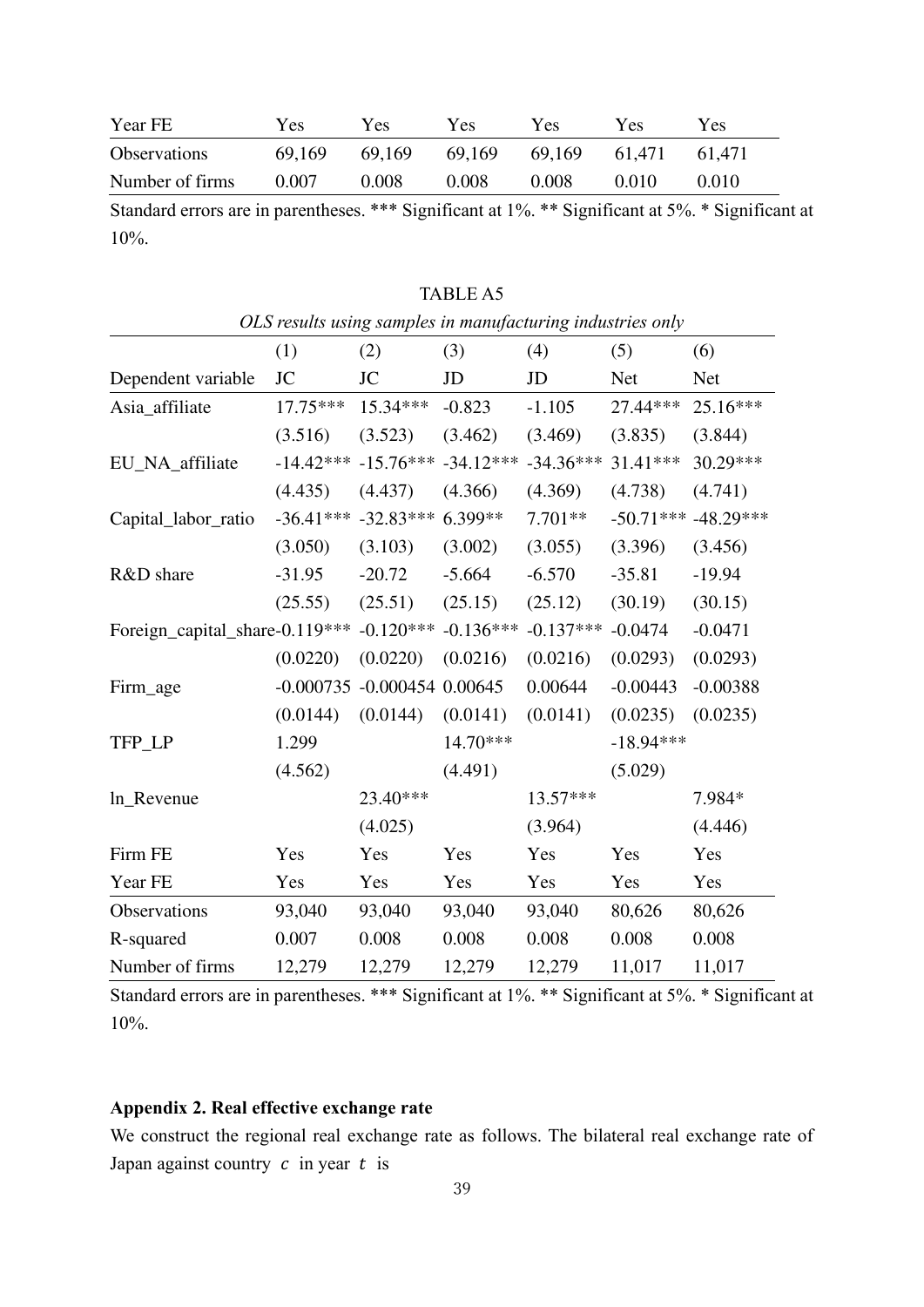$$
RER_{c,t} = \frac{NER_{c,t} \times CPU_{c,t}}{NER_{JPN,t} \times CPU_{JPN,t}}
$$

*NER<sub>c</sub>*: US dollar per country *c*´s currency,

 $\mathcal{CPI}_c$ : Consumer price index in country  $c$ ,

where  $NER_c$  and  $CPI_c$  are taken from IMF International Financial Statistics. Supposing c is in Asia, its real exchange rate weighted by FDI stock is

$$
weighted\_RER_{c,t}^{Asia} = \frac{FDI_{c,t}}{\sum_{k \in Asia} F\ D I_{k,t}} \times RER_{c,t}
$$

 $FDI_c$ : Japanese outward FDI stock to country  $c$ ,

where FDI stock data are from JETRO. The regional real exchange rate is then

$$
RER_t^{Asia} = 100 \times \frac{\sum_{k \in Asia} w \text{ eighted\_RER}_{k,t}^{Asia}}{\sum_{k \in Asia} w \text{ eighted\_RER}_{k,1996}^{Asia}}.
$$

We normalize the 1996 level to 100.

#### **References**

Alfaro, L., Chanda, A., Kalemli-Ozcan, S., and Sayek, S. (2004). FDI and economic growth: the role of local financial markets. *Journal of International Economics*, 64(1):89– 112.

Ando, M. and Kimura, F. (2015). Globalization and domestic operations: Applying the JC/JD method to Japanese manufacturing firms. *Asian Economic Papers*, 14(2):1–35.

Autor, D. H. and Dorn, D. (2013). The growth of low-skill service jobs and the polarization of the US labor market. *American Economic Review*, 103(5):1553–97.

Autor, D. H., Dorn, D., and Hanson, G. H. (2013). The China syndrome: Local labor market effects of import competition in the United States. *American Economic Review*, 103(6):2121–2168.

Baldwin, R. E. (2016). *The Great Convergence: Information Technology and the New Globalization*. Harvard University Press, Cambridge, MA.

Blonigen, B. A. (1997). Firm-specific assets and the link between exchange rates and foreign direct investment. *American Economic Review*, 87(3):447–465.

Brainard, S. L. and Riker, D. A. (1997). Are US multinationals exporting US jobs? NBER Working Paper, 5958.

Cahuc, P., Marque, F., and Wasmer, E. (2008). A theory of wages and labor demand with intra-firm bargaining and matching frictions. *International Economic Review*, 49(3):943– 972.

Cahuc, P. and Wasmer, E. (2001). Does intrafirm bargaining matter in the large firm's matching model? *Macroeconomic Dynamics*, 5(5):742–747.

Choi, J. and Xu, M. (2019). The labor market effects of the China syndrome: Evidence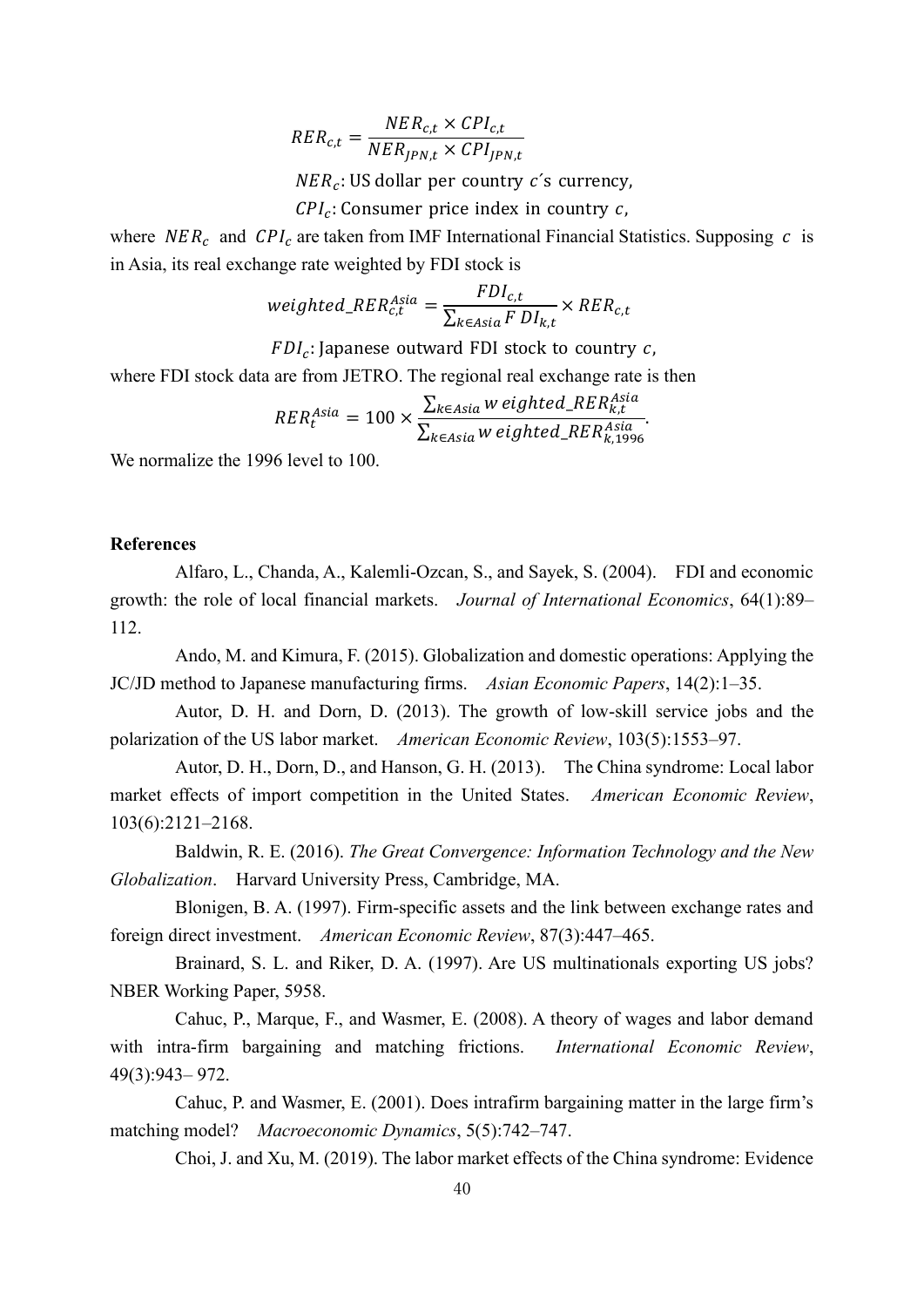from South Korean manufacturing. *The World Economy*.

Davis, S. J. and Haltiwanger, J. (1999). Gross job flows. In Ashenfelter, O. C. and Card, D., editors, *Handbook of Labor Economics*, volume 3, pages 2711–2805. North-Holland, Amsterdam.

Debaere, P., Lee, H., and Lee, J. (2010). It matters where you go: Outward foreign direct investment and multinational employment growth at home. *Journal of Development Economics*, 91(2):301–309.

Desai, M. A., Foley, C. F., and Hines, J. R. (2009). Domestic effects of the foreign activities of US multinationals. *American Economic Journal: Economic Policy*, 1(1):181–203.

Dix-Carneiro, R. and Kovak, B. K. (2017). Trade liberalization and regional dynamics. *American Economic Review,* 107(10):2908–46.

Dossche, M., Lewis, V., and Poilly, C. (2019). Employment, hours and the welfare effects of intra-firm bargaining. *Journal of Monetary Economics*, 104:67–84.

Du Caju, P., Gautier, E., Momferatou, D., and Ward-Warmedinger, M. (2008). Institutional features of wage bargaining in 23 European countries, the US and Japan. Working Paper Series 154, National Bank of Belgium.

Du Caju, P., Lamo, A., Poelhekke, S., Kátay, G., and Nicolitsas, D. (2010). Interindustry wage differentials in EU countries: What do cross-country time varying data add to the picture? *Journal of the European Economic Association*, 8(2-3):478–486.

Endoh, M. (2018). The effect of import competition on wages in the Japanese manufacturing sector. *Asian Economic Papers*, 17(1):46–67.

Feenstra, R. C., Ma, H., and Xu, Y. (2019). US exports and employment. *Journal of International Economics*, 120:46–58.

Fontagné, L. and Freudenberg, M. (2002). Long-term trends in intra-industry trade. In Lloyd, P. J. and Lee, H.-H., editors, *Frontiers of Research in Intra-Industry Trade*, chapter 8, pages 131–158. Palgrave Macmillan, London.

Froot, K. A. and Stein, J. C. (1991). Exchange rates and foreign direct investment: An imperfect capital markets approach. *Quarterly Journal of Economics*, 106(4):1191–1217.

Fujita, M. and Hamaguchi, N. (2012). Japan and economic integration in East Asia: Post- disaster scenario. *Annals of Regional Science*, 48(2):485–500.

Fukao, K., Ishido, H., and Ito, K. (2003). Vertical intra-industry trade and foreign direct investment in East Asia. *Journal of the Japanese and International Economies*, 17(4):468– 506.

Görg, H. and Wakelin, K. (2002). The impact of exchange rate volatility on US direct investment. *The Manchester School*, 70(3):380–397.

Harrison, A. and McMillan, M. (2011). Offshoring jobs? Multinationals and US manufacturing employment. *Review of Economics and Statistics*, 93(3):857–875.

Hayakawa, K., Matsuura, T., Motohashi, K., and Obashi, A. (2013). Two-dimensional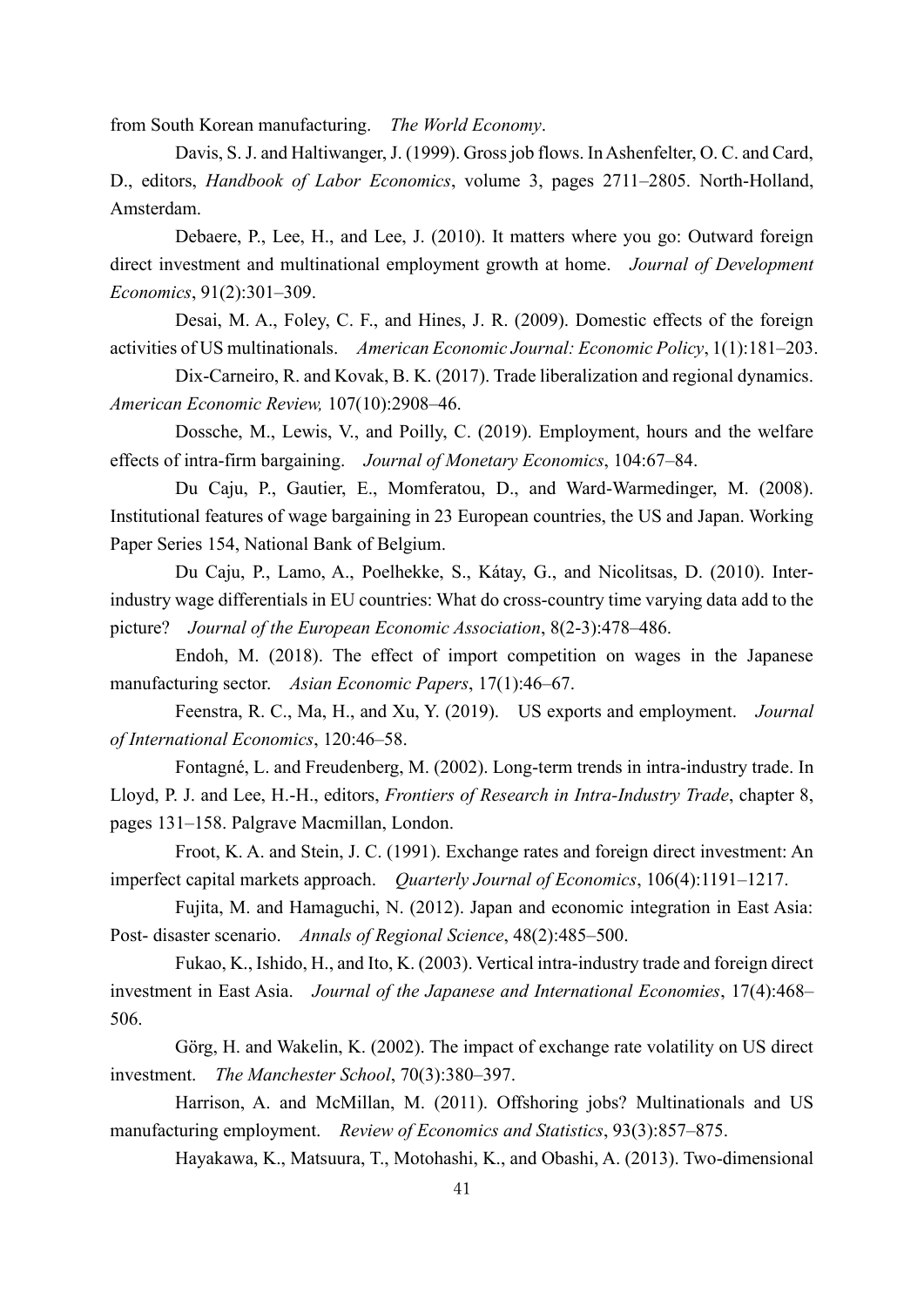analysis of the impact of outward FDI on performance at home: Evidence from Japanese manufacturing firms. *Japan and the World Economy*, 27:25–33.

Hijzen, A., Jean, S., and Mayer, T. (2011). The effects at home of initiating production abroad: Evidence from matched French firms. *Review of World Economics*, 147(3):457.

Hoekstra, R. (2013). Boosting manufacturing firms' exports? The role of trade facilitation in Africa. IEE Working Papers, 197.

Hummels, D., Ishii, J., and Yi, K.-M. (2001). The nature and growth of vertical specialization in world trade. *Journal of International Economics*, 54(1):75–96.

Hummels, D., Munch, J. R., and Xiang, C. (2018). Offshoring and labor markets. *Journal of Economic Literature*, 56(3):981–1028.

Ito, K. and Ikeuchi, K. (2017). Overseas expansion and domestic business restructuring in Japanese firms. *The Developing Economies*, 55(2):75–104.

Johnson, R. C. and Noguera, G. (2012). Accounting for intermediates: Production sharing and trade in value added. *Journal of International Economics*, 86(2):224–236.

Kambayashi, R. and Kiyota, K. (2015). Disemployment caused by foreign direct investment? Multinationals and Japanese employment. *Review of World Economics*, 151(3):433–460.

Keller, W. and Yeaple, S. R. (2009). Multinational enterprises, international trade, and productivity growth: Firm-level evidence from the United States. *Review of Economics and Statistics*, 91(4):821–831.

Kimura, F., Takahashi, Y., and Hayakawa, K. (2007). Fragmentation and parts and components trade: Comparison between East Asia and Europe. *The North American Journal of Economics and Finance*, 18(1):23–40.

Klein, M. W., Schuh, S., and Triest, R. K. (2003). Job creation, job destruction, and the real exchange rate. *Journal of International Economics*, 59(2):239–265.

Kodama, N. and Inui, T. (2015). The impact of globalization on establishment-level employment dynamics in Japan. *Asian Economic Papers*, 14(2):41–65.

Kovak, B. K., Oldenski, L., and Sly, N. (2018). The labor market effects of offshoring by US multinational firms. *Review of Economics and Statistics*, 1–37.

Kudoh, N., Miyamoto, H., and Sasaki, M. (2019). Employment and hours over the business cycle in a model with search frictions. *Review of Economic Dynamics*, 31:436–461.

Lalé E. (2019). Search and multiple jobholding. Upjohn Institute Working Paper 19- 305.

Levinsohn, J. and Petrin, A. (2003). Estimating production functions using inputs to control for unobservables. *Review of Economic Studies*, 70(2):317–341.

Li, H., Liu, P. W., Ye, M., and Zhang, J. (2014). Does money buy happiness? Evidence from twins in urban China. mimeo.

Luttmer, E. F. (2005). Neighbors as negatives: Relative earnings and well-being.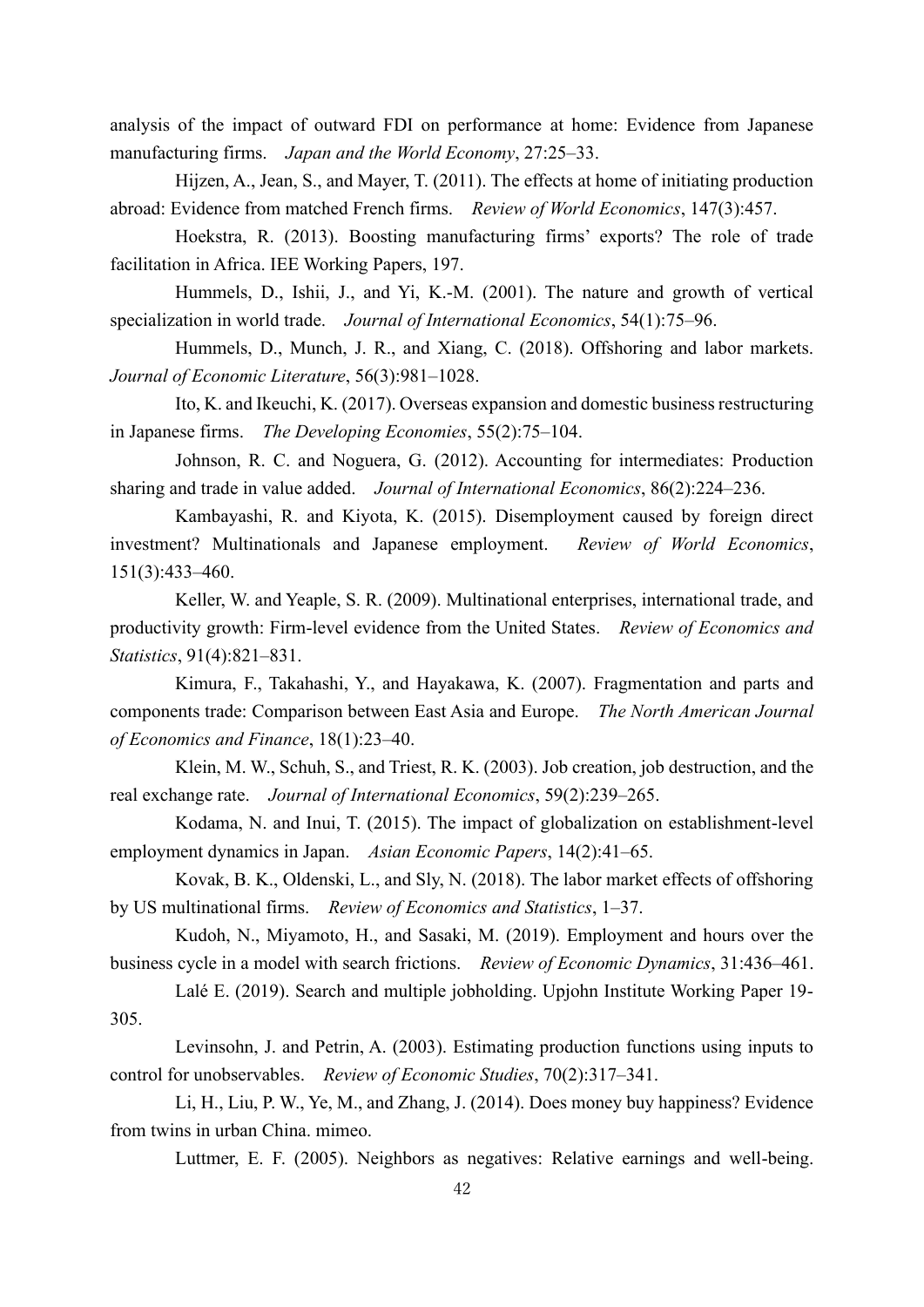*Quarterly Journal of Economics*, 120(3):963–1002.

Mandelman, F. S. and Zanetti, F. (2014). Flexible prices, labor market frictions and the response of employment to technology shocks. *Labour Economics*, 26:94–102

Markusen, J. R. (2004). *Multinational Firms and the Theory of International Trade*. MIT Press, Cambridge, MA.

Melitz, M. J. (2003). The impact of trade on intra-industry reallocations and aggregate industry productivity. *Econometrica*, 71(6):1695–1725.

Moser, C., Urban, D., and di Mauro, B. W. (2010). International competitiveness, job creation and job destruction—An establishment-level study of German job flows. *Journal of International Economics*, 80(2):302–317.

Muendler, M.-A. and Becker, S. O. (2010). Margins of multinational labor substitution. *American Economic Review*, 100(5):1999–2030.

Navaretti, G. B., Castellani, D., and Disdier, A.-C. (2010). How does investing in cheap labour countries affect performance at home? Firm-level evidence from France and Italy. *Oxford Economic Papers*, 62(2):234–260.

Nishitateno, S. (2013). Global production sharing and the FDI–trade nexus: New evidence from the Japanese automobile industry. *Journal of the Japanese and International Economies*, 27:64–80.

Olley, G. S. and Pakes, A. (1996). The dynamics of productivity in the telecommunications equipment industry. *Econometrica*, 64(6):1263–1297.

Pischke, J.-S. (2011). Money and happiness: Evidence from the industry wage structure. NBER Working Paper, 17056.

Pischke, J.-S. and Schwandt, H. (2012). A cautionary note on using industry affiliation to predict income. NBER Working Paper, 18384.

Pissarides, C. A. (2000). *Equilibrium Unemployment Theory*. MIT Press, Cambridge, MA, second edition.

Qi, J., Liu, H., and Zhang, Z. (2019). Exchange rate uncertainty and the timing of Chinese outward direct investment. *International Review of Economics & Finance.*

Tanaka, A. (2017). Foreign direct investment and temporary workers in Japan. *Journal of Asian Economics*, 48:87–99.

Taniguchi, M. (2019). The effect of an increase in imports from China on local labor markets in Japan. *Journal of the Japanese and International Economies*, 51:1–18.

Wasmer, E. (1999). Competition for jobs in a growing economy and the emergence of dualism. *Economic Journal*, 109(457):349–371.

Yamashita, N. and Fukao, K. (2010). Expansion abroad and jobs at home: Evidence from Japanese multinational enterprises. *Japan and the World Economy*, 22(2):88–97.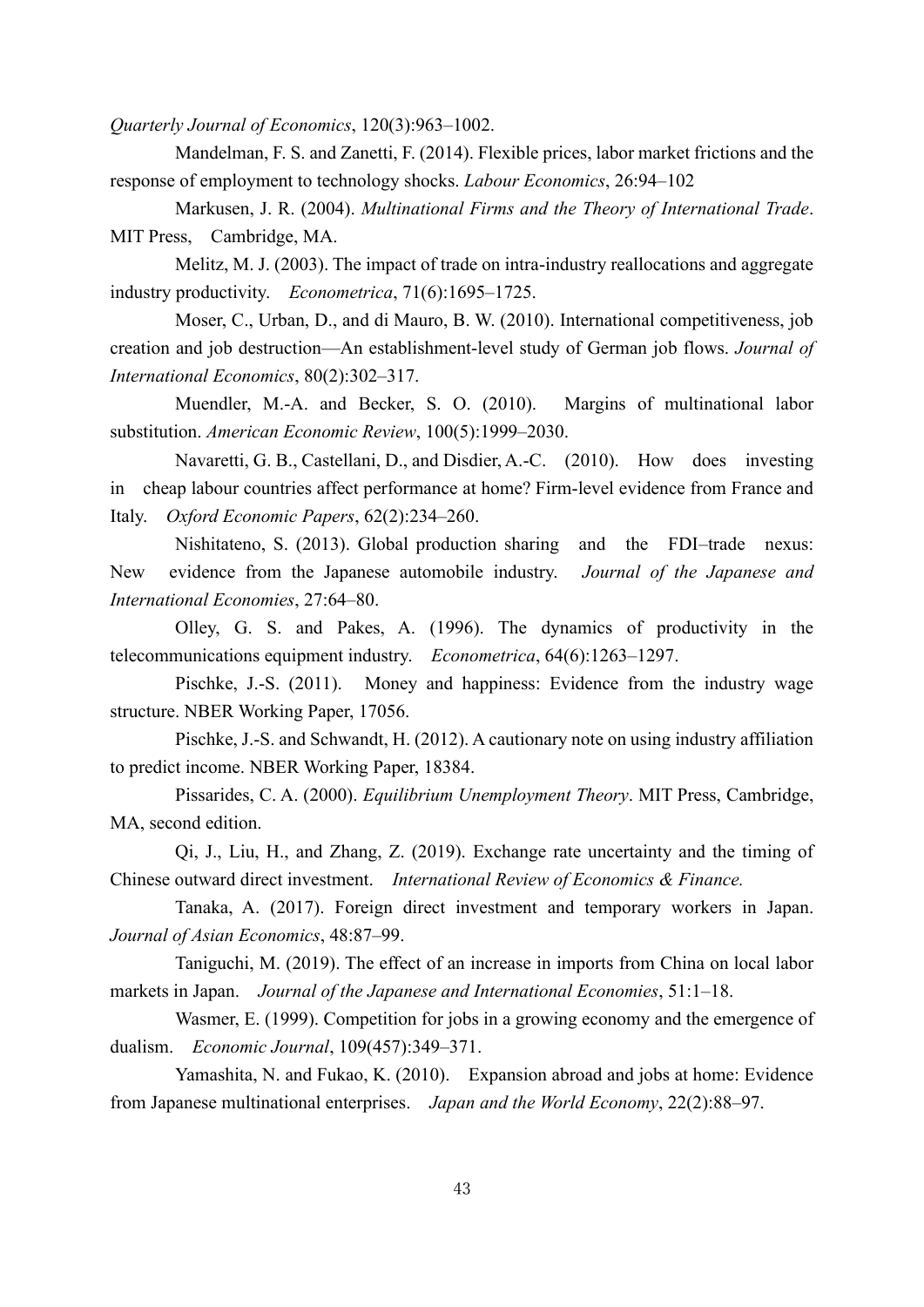# Theory Appendix to "Does it matter where you invest? The impact of FDI on domestic job creation and destruction"

Bin Ni Hayato Kato Yang Liu January 25, 2021

### 1 Setting

We here provide the full analysis of the theoretical part of the paper. Some explanations are overlapped with those in the text. The base model is a search-and-matching model with heterogeneous jobs developed by Wasmer (1999). Firms have two types of jobs in domestic activities: skilled and unskilled. We assume that an exogenous increase in FDI raises labor demand in a way that makes the separation (or destruction) of both types of domestic jobs less likely.<sup>1</sup> The expansion of foreign activities requires the support of headquarters and home branches through administration, customization, production for exports, and so forth. How much demand for a skilled job increases relative to the other, however, depends on the destination of FDI. This differential impact of FDI on demand for heterogeneous jobs is the key to our theoretical mechanism.

The economy consists of a continuum of risk-neutral, infinitely lived workers of size L and a continuum of risk-neutral, infinitely lived firms of size one. The representative firm produces output Y from capital stock K and employment N. The production function,  $Y = G(K, N)$ , is specified as a constant-returns-to-scale for both factors.<sup>2</sup> The employment N consists of two types of workers:  $N = N_h + N_l$ , where  $N_j$  is the mass of type- $j \in \{h, l\}$  workers. The firm posts  $V_j$  of vacancies for j job type at a cost  $c_j$ . The matching process between firms and workers is costly in that unemployed workers and vacancies meet each other randomly. The existing match of type  $j$  job breaks with an exogenous Poisson separation (destruction) rate  $s_i$ . The two types of jobs differ in the following way: the firm finds it costlier to search for high-skilled workers than low-skilled workers:  $c_h > c_l$  but tends to continue the match with high-skilled workers longer than that with low-skilled workers:  $s_h \leq s_l$ . The higher hiring cost for the high-skilled worker pays off in the longer continuation of match, while the lower hiring cost for the low-skilled worker comes at the expense of the shorter continuation.

The matching process is governed by a constant-returns-to-scale matching function,  $m(U, V)$  =  $U^{\eta}V^{1-\eta}$ , where U is the mass of unemployed workers,  $V = V_h + V_l$  is the mass of vacancies and  $\eta \in (0,1)$  the matching elasticity.  $m(\cdot)$  is the Poisson arrival rate so that there are on average

 $1$ This assumption is in line with the fact that outward FDI by Japanese multinationals is complementary to exports of intermediate goods from home, which is likely to raise the demand for workers in home (Nishitateno, 2013).

 $2B$ ecause all firms are symmetric and the mass of firms is one, variables for individual firms are also aggregate ones. Thus, we omit the index of firms.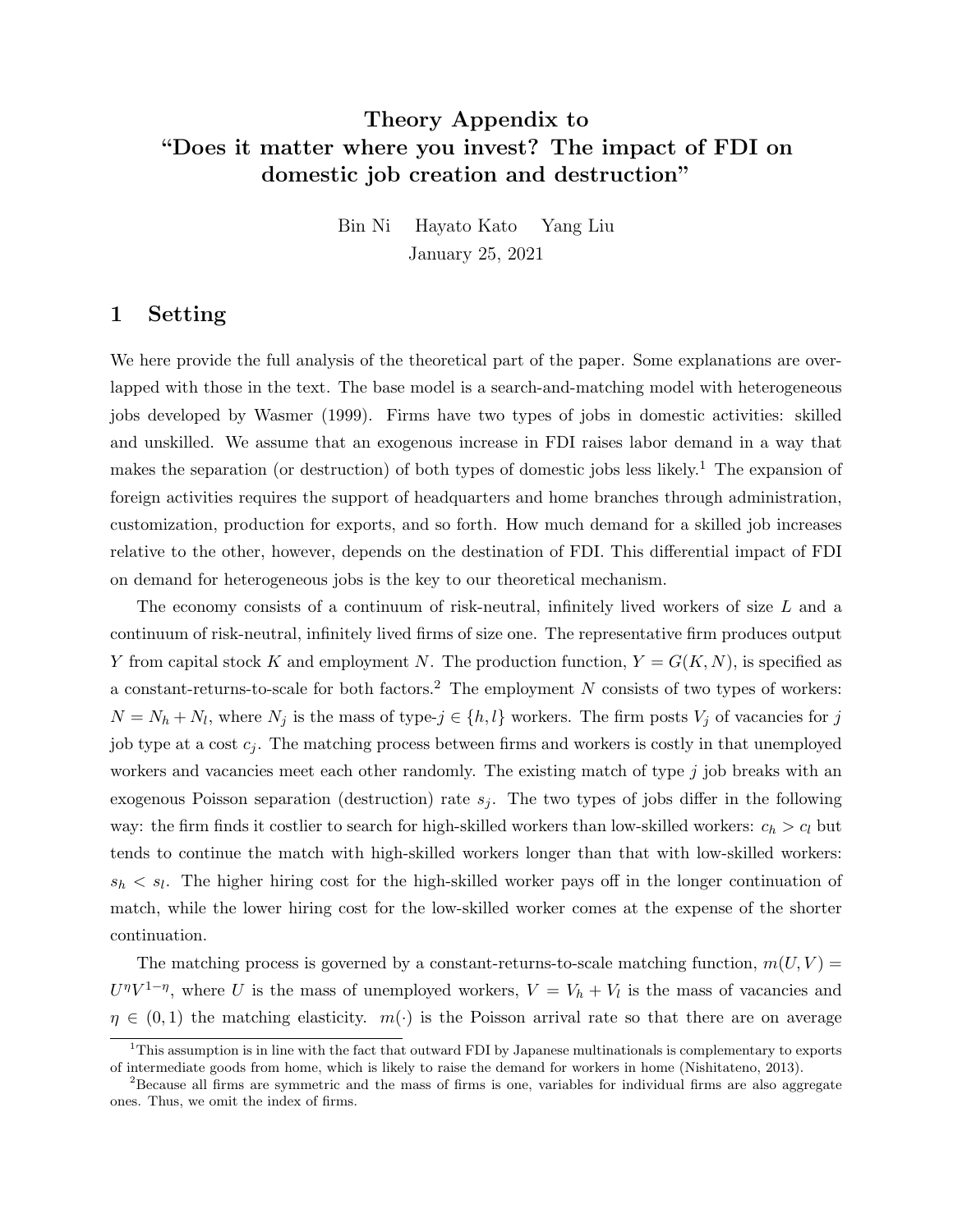$m\Delta t$  matches during a short time interval  $\Delta t$ . We assume that the matching is formed sequentially. First,  $m(UV)$  matches are formed on average per unit of time between ex ante identical unemployed workers and total vacancies. Then,  $m(U, V_h)$  matched workers out of  $m(U, V)$  get employed in the high-skilled job, while the remaining  $m(U, V) - m(U, V_h)$  matched workers in the low-skilled job. The Poisson arrival rate of matching for a vacancy  $j \in \{h, l\}$  with an unemployed worker, denoted by  $q_j$ , is thus:

$$
q_h \equiv \frac{m(U, V)}{V_h} \cdot \frac{m(U, V_h)}{m(U, V)} = (\theta v_h)^{-\eta},
$$
  
\n
$$
q_l \equiv \frac{m(U, V)}{V_l} \cdot \frac{m(U, V) - m(U, V_h)}{m(U, V)} = \frac{q - v_h q_h}{1 - v_h} = \frac{\theta^{-\eta} \left(1 - v_h^{1 - \eta}\right)}{1 - v_h},
$$

where  $\theta \equiv V/U$ ;  $v_j \equiv V_j/V$ ; and  $q \equiv m(U, V)/V = m(1/\theta, 1) = \theta^{-\eta}$ . Given the vacancy-unemployment share  $\theta$ , both arrival rates decrease with the share of high-skilled vacancy  $v_h$ . Higher  $v_h$  makes each high-skilled vacancy more difficult to match with an unemployed worker (lower  $q_h$ ). It also raises the mass of high-skilled match (higher  $m(U, V_h)/V = v_h q_h$ ) and, thus, crowds out low-skilled matches (lower  $q_l$ ). The Poisson arrival rate of matching for an unemployed worker with a vacancy j is defined similarly.

Job creation is measured by the mass of vacancies that match with unemployed workers. Aggregate job creation and high/low-skilled job creations (per unit of time) are given by:

$$
JC = q \cdot V = \theta^{-\eta} V = \theta^{1-\eta},
$$
  
\n
$$
JC_h = q_h \cdot V_h = \theta^{-\eta} v_h^{1-\eta} V = \theta^{1-\eta} v_h^{1-\eta} U,
$$
  
\n
$$
JC_l = JC - JC_h = \theta^{-\eta} \left(1 - v_h^{1-\eta}\right) V = \theta^{1-\eta} \left(1 - v_h^{1-\eta}\right) U.
$$

Similarly, job destruction is measured by the mass of newly separated matches. Aggregate job destruction and high/low-skilled job destructions (per unit of time) are given by:

$$
JD = \sum_{j=h,l} s_j \cdot N_j,
$$
  

$$
JD_j = s_j \cdot N_j,
$$

where  $n_j \equiv N_j/N$  is the employment share of job j.

### 2 Firm's problem

The representative firm chooses the infinite-time schedule of capital investment I, capital stock  $K$ , the mass of each type of vacancy  $V_j$ , and each type of employment  $N_j$ , to maximize the discounted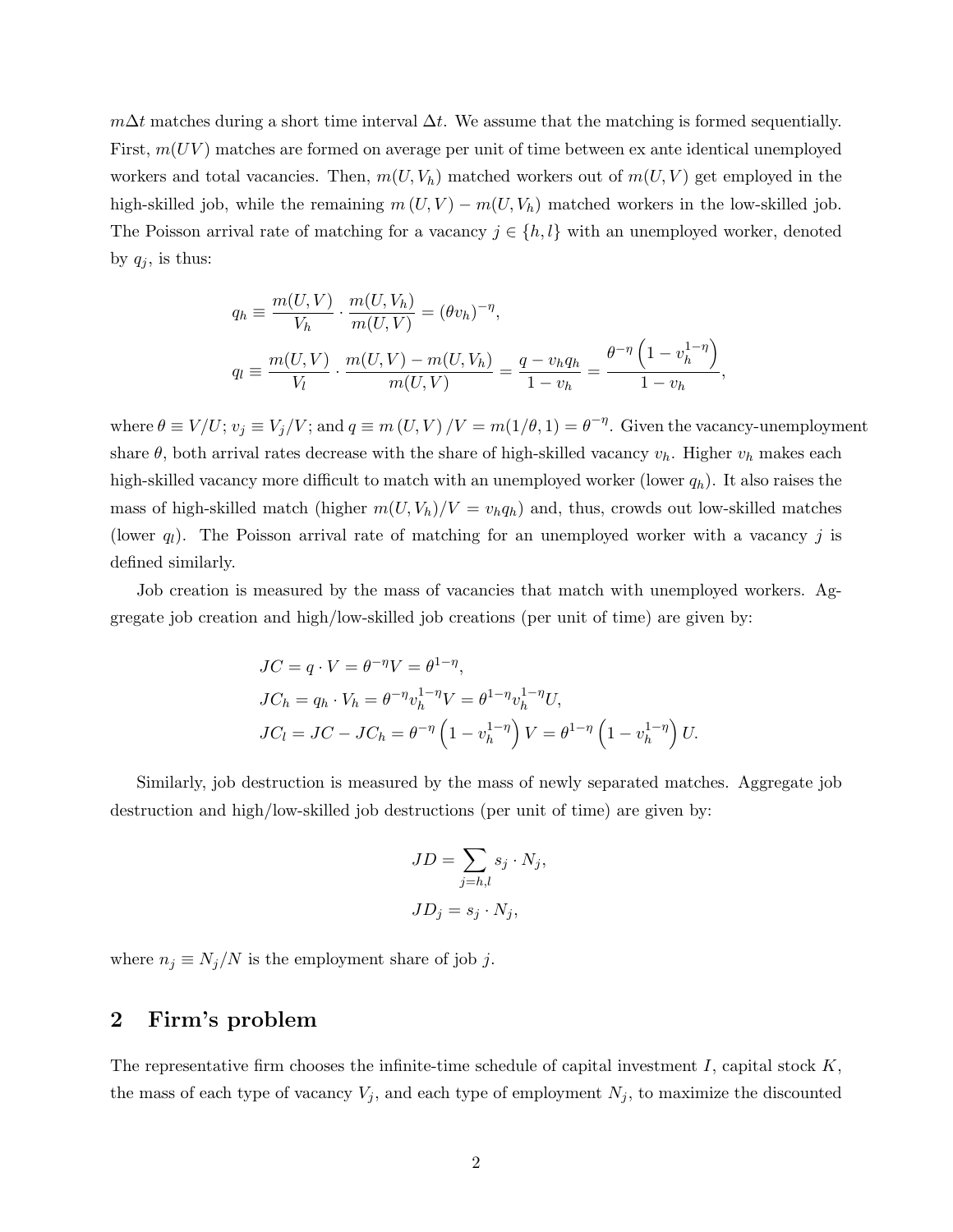sum of the stream of future profits:

$$
\max_{\{I(t),K(t),V_h(t),V_l(t),N_h(t),N_l(t)\}} \int_0^\infty e^{-rt} \left[ G(K(t),N(t)) - \sum_{j=h,l} \{w_j(t)N_j(t) + c_j V_j(t)\} - I(t) \right] dt,
$$

subject to the law of motion capital and the evolution of employment  $j \in \{h, l\}$ :

$$
\dot{K}(t) = I(t) - \delta K(t),
$$
  
\n
$$
\dot{N}_j(t) = q_j(t)V_j(t) - s_j N_j(t),
$$

where the dot represents the time derivative:  $\dot{x} \equiv dx/dt$ . The notations are defined as follows:

- $r$ : interest rate,
- $N = \sum$  $j=h,l$  $N_j$ : total employment,
- $w_j$ : wage of type-j labor,
- $c_j$ : vacancy cost for type-j job,

 $q_h = (\theta v_h)^{-\eta}$ : rate of a high-skilled vacancy matching with a unemployed worker,

 $q_l = \theta^{-\eta} (1 - v_h^{-\eta})$  $\binom{-\eta}{h}$  (1 –  $v_h$ ): rate of an low-skilled vacancy matching with a unemployed worker,  $v_h = V_h/V = V_h/(V_h+V_l)$  : share of high-skilled vacancy,

 $s_j$ : separation rate of type-j match.

Set the Hamiltonian as

$$
\mathcal{H} = G(K,N) - \sum_{j=h,l} (w_j N_j + c_j V_j) - I + \sum_{j=h,l} \lambda_j (q_j V_j - s_j N_j) + \mu (I - \delta K),
$$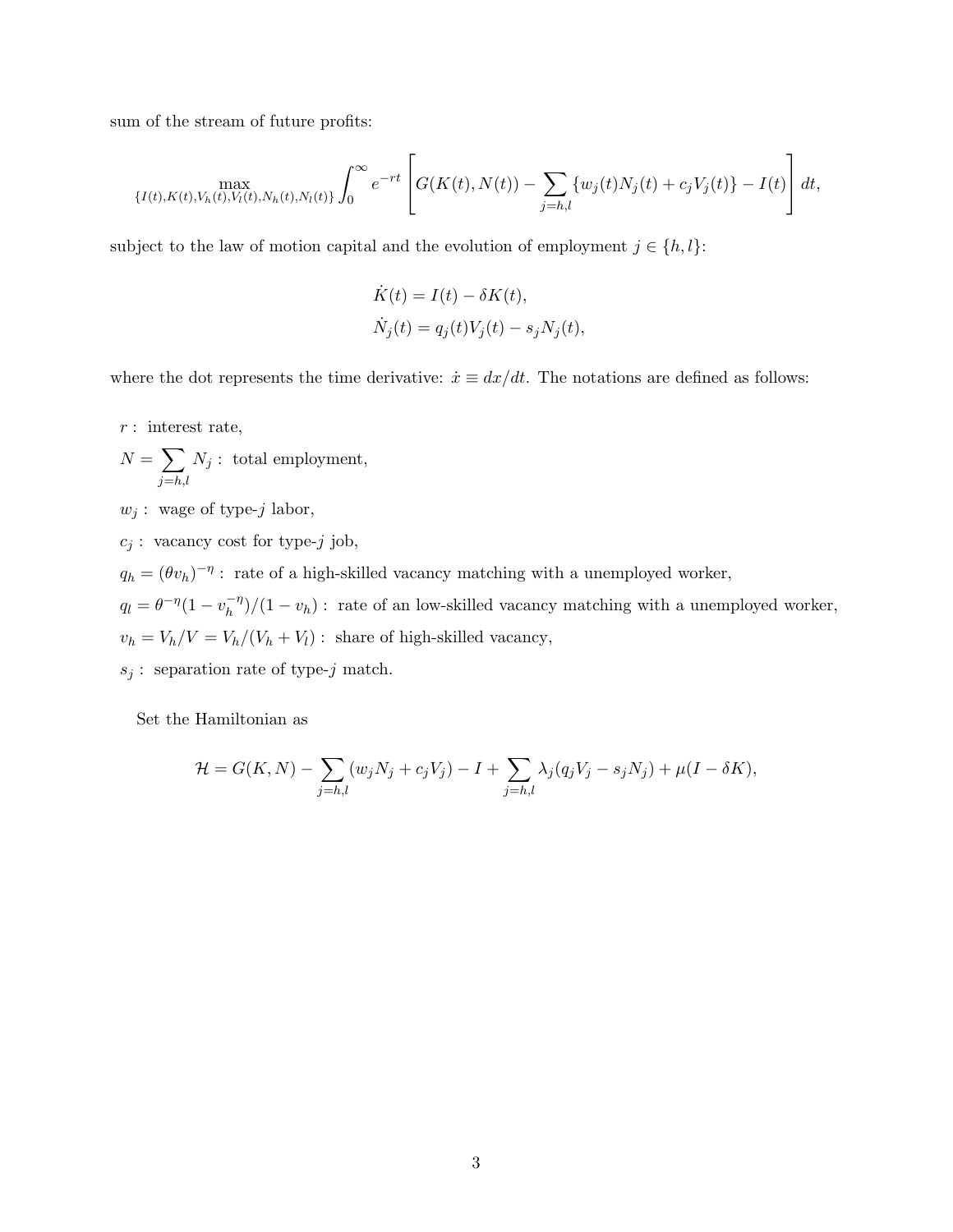where  $\lambda_j$  and  $\mu$  are associated co-state variables. The necessary conditions are

$$
\frac{\partial \mathcal{H}}{\partial V_j} = -c_j + \lambda_j q_j = 0,\tag{A1}
$$

$$
r\lambda_j = \dot{\lambda}_j + \frac{\partial \mathcal{H}}{\partial N_j} = \dot{\lambda}_j + G_N - w_j - \lambda_j s_j,
$$

$$
\rightarrow \dot{\lambda}_j = (r + s_j)\lambda_j - (G_N - w_j),\tag{A2}
$$

$$
\frac{\partial \mathcal{H}}{\partial I} = -1 + \mu = 0,\tag{A3}
$$

$$
r\mu = \dot{\mu} + \frac{\partial \mathcal{H}}{\partial K} = \dot{\mu} + G_K - \mu \delta,
$$
  
\n
$$
\rightarrow \dot{\mu} = (r + \delta)\mu - G_K,
$$
  
\n
$$
\lim_{t \to \infty} e^{-rt} \lambda_j(t) N_j(t) = 0, \quad \lim_{t \to \infty} e^{-rt} \mu(t) K(t) = 0,
$$
\n(A4)

where  $G_K$  and  $G_N$  respectively represent the derivative of  $G(\cdot, \cdot)$  with respect to its first and second argument. In what follows, we will focus on steady states where  $\dot{\lambda}_h = \dot{\lambda}_l = \dot{\mu} = 0$  and suppress the time index unless otherwise noted. From (A1) and (A2), we have

$$
w_j = G_N - (r + s_j)c_j/q_j. \tag{A5}
$$

From (A3) and (A4), we have

$$
G_K = r + \delta,\tag{A6}
$$

which pins down the capital-labor ratio:  $k \equiv K/N$ . Letting  $g(k) \equiv G(K/N, 1)$ , the property of constant-returns-to-scale implies that  $G_K = g'(k)$  and  $G_N = g(k) - kg'(k)$ . Once k is pinned down by  $(A6)$ ,  $G_N$  is also determined.

## 3 Wage bargaining

Let  $\pi_j$  be a marginal value to the firm from hiring one type- $j \in \{h, l\}$  worker. The marginal value, denoted by  $J_j$ , must be equal to the discounted sum of the flow profit and the expected future profits, Letting  $\Delta t$  be a small time interval, the following must hold:

$$
J_j = \frac{1}{1 + r\Delta t} [(G_N - w_j)\Delta t + (1 - s_j\Delta t) \cdot J_j + s_j\Delta t \cdot 0],
$$
  
\n
$$
\rightarrow J_j = \frac{G_N - w_j}{r + s_j}.
$$
\n(A7)

On the other hand, the marginal value to the firm from posting a vacancy for type- $j$  worker is zero because all vacancy opportunities are exhausted by many atomistic firms.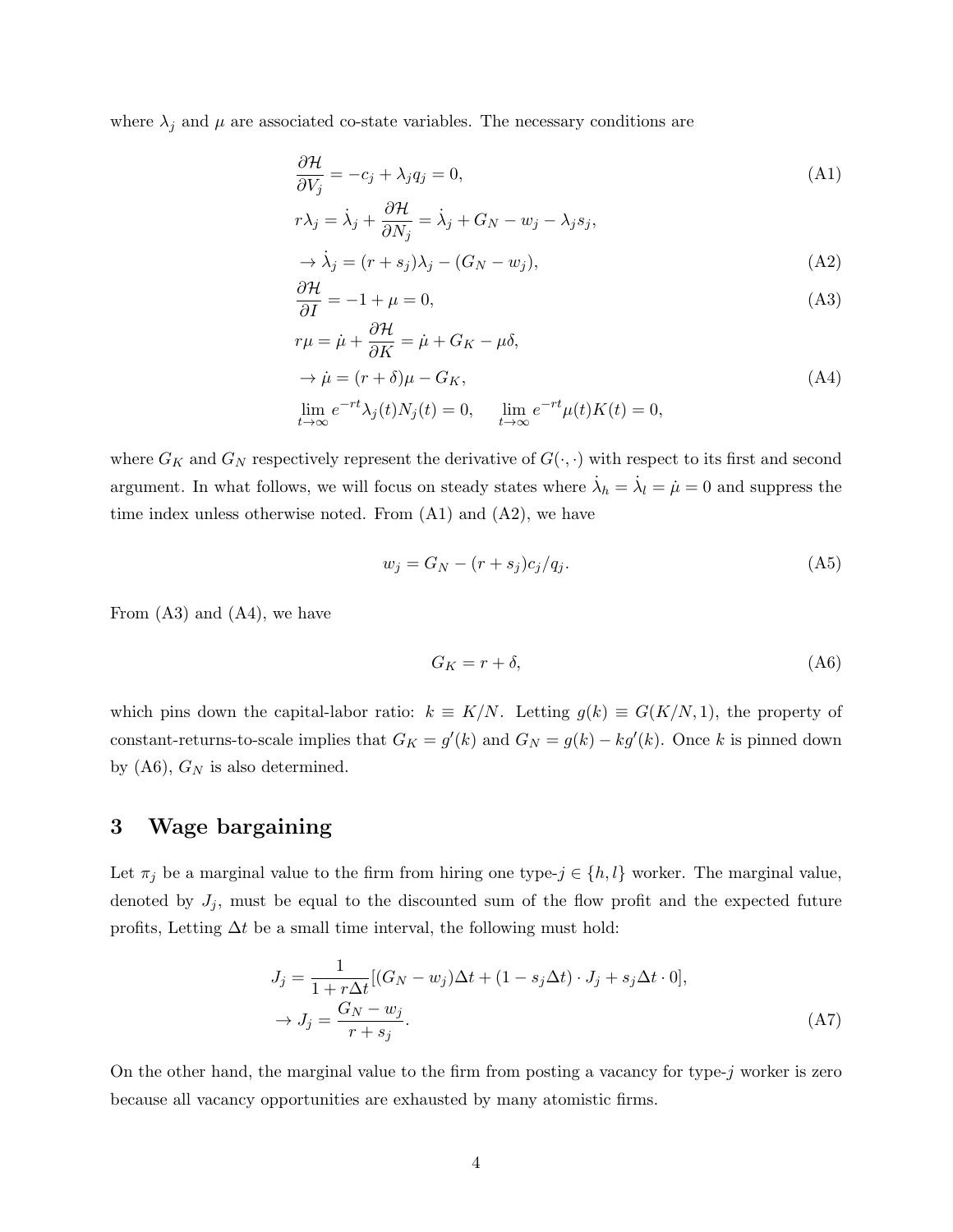The value to the type-j worker  $W_j$  and the value of an unemployed worker  $W_U$  are respectively

$$
rW_j = w_j + s_j(W_U - W_j),\tag{A8}
$$

$$
rW_U = z + \sum_{j=h,l} \theta_j q_j (W_j - W_U), \tag{A9}
$$

where  $z$  is an unemployment benefit. Once matched, the firm and the worker engage in the generalized Nash bargaining, resulting in the following sharing rule:

$$
W_j - W_U : J_j - 0 = \beta : 1 - \beta,
$$
  
\n
$$
\rightarrow W_j - W_U = \frac{\beta J_j}{1 - \beta},
$$
\n(A10)

where  $\beta \in (0,1)$  represents the worker's bargaining power and as noted earlier the value of the marginal vacancy is zero.

From  $(A5)$  and  $(A7)$  to  $(A10)$ , we have

$$
(r+s_j)(W_j - W_U) = w_j - rW_U, \qquad \qquad \therefore \text{(A8)}
$$

$$
\rightarrow (r+s_j) \cdot \frac{\beta}{1-\beta} \frac{G_N - w_j}{r+s_j} = w_j - rW_U, \qquad \qquad \therefore (A7) \& (A10)
$$

$$
\rightarrow \beta(G_N - w_j) = (1 - \beta)(w_j - rW_U),
$$
  
\n
$$
\rightarrow w_j = \beta G_N + (1 - \beta) \cdot \left[ z + \sum_{j=h,l} \theta_j q_j (W_j - W_U) \right]
$$
 (A9)

$$
\rightarrow w_j = \beta G_N + (1 - \beta) \cdot \left[ z + \sum_{j=h,l} \theta_j q_j \cdot \frac{\beta}{1 - \beta} \frac{G_N - w_j}{r + s_j} \right] \qquad \qquad \therefore \text{(A7)} \& \text{(A10)}
$$

$$
\rightarrow w_j = \beta G_N + (1 - \beta)z + \beta \sum_{j=h,l} \left[ \theta_j q_j \cdot \frac{(r+s_j)c_j/q_j}{r+s_j} \right],
$$
 (A5)

$$
\to w_j = \beta G_N + (1 - \beta)z + \beta \sum_{j=h,l} \theta_j c_j = w.
$$
\n(A11)

The wage turns out to be common between the two types of workers. This result partly comes from the fact that both types of job have the same productivity.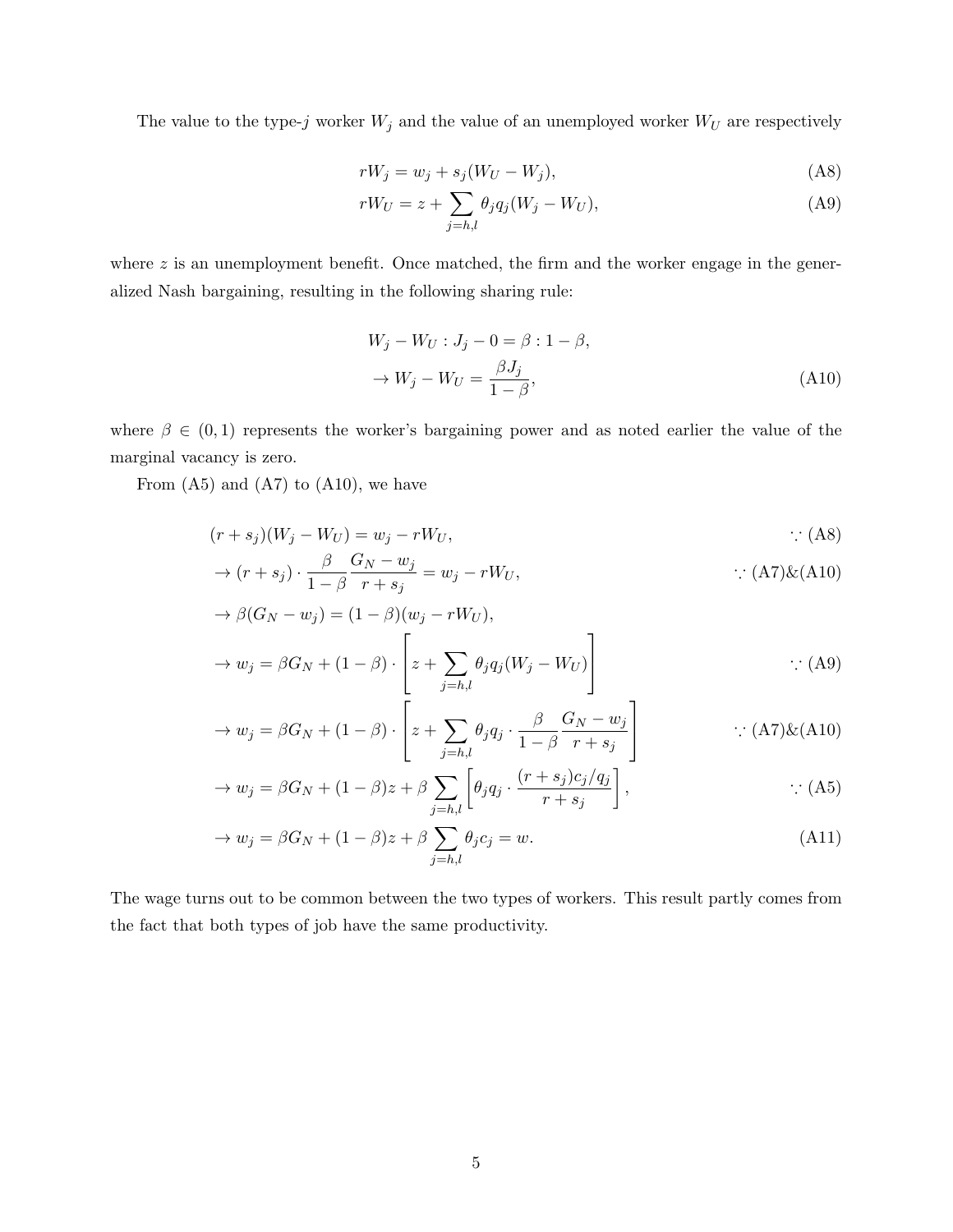## 4 Coexistence of the two types of jobs

#### 4.1 Steady-state equilibrium

From (A5), we have

$$
w_h = G_N - c_h(r + s_h)(\theta v_h)^{\eta},\tag{A12}
$$

$$
w_l = G_N - c_l(r + s_l)\theta^{\eta}(1 - v_h)/(1 - v_h^{1 - \eta}).
$$
\n(A13)

We see that the wage of each type of job,  $w_i$ , decreases with the share of vacancy for the job,  $v_i$ , implying that these two equations can be thought of as the labor demand curves for each type of job.<sup>3</sup> The wage-setting curves are given by  $(A11)$ :

$$
w_h = \beta G_N + (1 - \beta)z + \beta \theta \sum_{j=h,l} v_j c_j,
$$
\n(A14)

$$
w_l = \beta G_N + (1 - \beta)z + \beta \theta \sum_{j=h,l} v_j c_j.
$$
 (A15)

Equations through (A12) to (A15) determine the steady-state values of  $(w_h, w_l, \theta, v_h)$ .

We use (A12) and (A14) to obtain

$$
c_h(r + s_h)(\theta v_h)^{\eta} - c_l(r + s_l)\theta^{\eta}(1 - v_h)/(1 - v_h^{1 - \eta}) = 0,
$$
  
\n
$$
\rightarrow c_h(r + s_h)v_h^{\eta}(1 - v_h^{1 - \eta}) - c_l(r + s_l)(1 - v_h) = 0,
$$
  
\n
$$
\rightarrow c_h(r + s_h)v_h^{\eta} + [c_l(r + s_l) - c_h(r + s_h)]v_h - c_l(r + s_l) = 0,
$$
  
\n
$$
\rightarrow v_h^{\eta} + (\tilde{c} - 1)v_h - \tilde{c} = 0,
$$
  
\nwhere  $\tilde{c} \equiv c_l(r + s_l)/c_h(r + s_h),$  (A16)

which determines  $v_h$ . We impose restrictions on parameters to ensure that both types of jobs coexist at the steady states. Let us define a function such that  $H(\tilde{v}_h) = \tilde{v}_h^{\eta} + (\tilde{c} - 1)\tilde{v}_h - \tilde{c}$ . From the facts that  $H(\tilde{v}_h = 0) = -\tilde{c} < 0$  and  $H(\tilde{v}_h = 1) = 0$ , the condition for  $H(\tilde{v}_h) = 0$  to have a solution for  $\tilde{v} \in (0,1)$  is that an infection point of  $H(\tilde{v}_h)$  must be in [0, 1]. The unique infection point is derived as

$$
0 = H'(\widetilde{v}_h) = \eta \widetilde{v}_h^{\eta-1} + \widetilde{c} - 1,
$$
  

$$
\rightarrow v^{\#} = \left(\frac{\eta}{1 - \widetilde{c}}\right)^{\frac{1}{1 - \eta}}.
$$

 $v^{\#}$  is in  $(0,1)$  if  $\eta + \tilde{c} < 1$ , in which case  $G(\tilde{v}_h) = 0$  has a unique solution such that  $v_h \in (0, v^{\#})$ .

<sup>&</sup>lt;sup>3</sup>It can be checked that  $\partial w_h / \partial v_h = -\eta c_h (r + s_h) \theta^{\eta} v_h^{\eta - 1} < 0$ ;  $\partial w_l / \partial v_l = -\partial w_l / \partial v_h = -c_l (r + s_l) \theta^{\eta} v_h^{\eta} (1 - \eta \tilde{c}(1-v_h)/(v_h-v_h^{\eta})^2$ , noting that  $v_h^{\eta}+(\tilde{c}-1)v_h-\tilde{c}=0$  and  $1-\eta-\tilde{c}>0$ , as we will see shortly.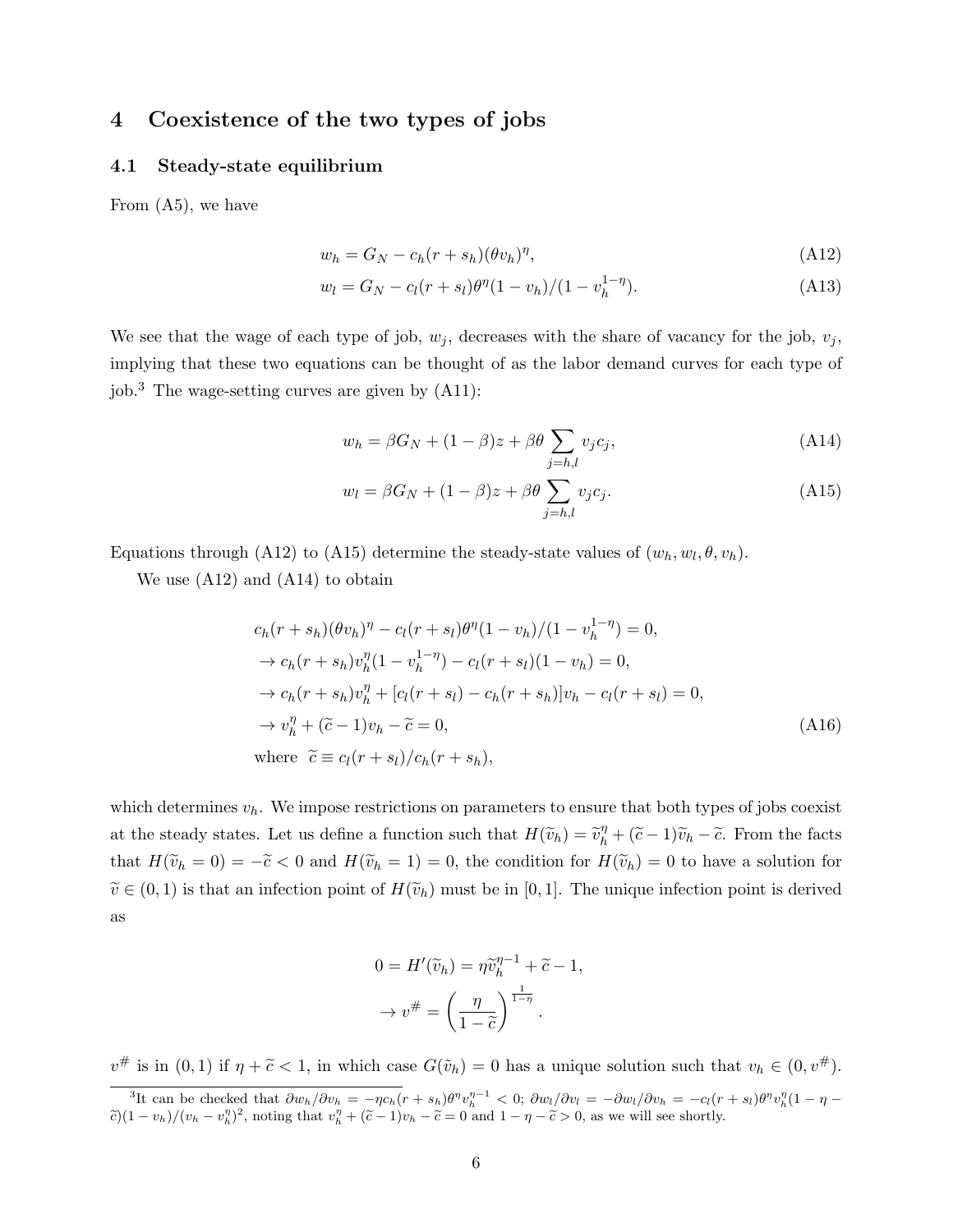The condition will be assumed in the following analysis.

#### 4.2 Stability

We will check that (a)  $v_h$  is a stable steady state and that (b) the corner solutions,  $v_h \in \{0, 1\}$ , are unstable. From (A1) and (A2), we have the laws of motion for  $q_h$  and  $q_l$ :

$$
\dot{q}_h/q_h = (G_N - w_h)(\theta v_h)^{-\eta}/c_h - (r + s_h),
$$
  

$$
\dot{q}_l/q_l = (G_N - w_l)\theta^{-\eta}(1 - v_h^{1-\eta})/[c_l(1 - v_h)] - (r + s_l),
$$

Noting that wages are exogenous to individual firms,  $\dot{q}_j/q_j$  decreases with  $v_j$ . This ensures the stability of the steady state at which  $\dot{q}_j/q_j = 0$  (or equivalently (A16)).

Next, we consider two endpoints. At  $v_h \to 0$ , we have

$$
\lim_{v_h \to 0} \dot{q}_h / q_h = \infty > (G_N - w_l)\theta^{-\eta} - (r + s_l) = \dot{q}_l / q_l,
$$

in which case the firm post more vacancies for high-skilled job so that  $v_h \approx 0$  is unstable. Similarly, we can check that  $v_h \approx 1$  is unstable. We thus conclude that  $v_h$  satisfying (A16) is the unique stable steady state.

# 5 Effect of FDI

We model FDI as a decrease in the separation rate:  $\partial s_j/\partial FDI$  < 0. We consider the effect of FDI in the short run where only jump variables, i.e., vacancies  $V_j$ , wages  $w_j$ , respond to changes in FDI. Given  $N_j$ , FDI decreases job destruction of both types of jobs:

$$
\frac{\partial JD_j}{\partial FDI} = \frac{\partial s_j}{\partial FDI} N_j < 0,
$$

which immediately implies that FDI also decreases aggregate job destruction:

$$
\frac{\partial JD}{\partial FDI} = \sum_{j=h,l} \frac{\partial s_j}{\partial FDI} N_j < 0.
$$

To see the effect of FDI on job creation, we need to know how FDI affects the share of highskilled vacancy,  $v_h$ , and the vacancy-unemployment ratio,  $\theta$ . Applying the implicit function theorem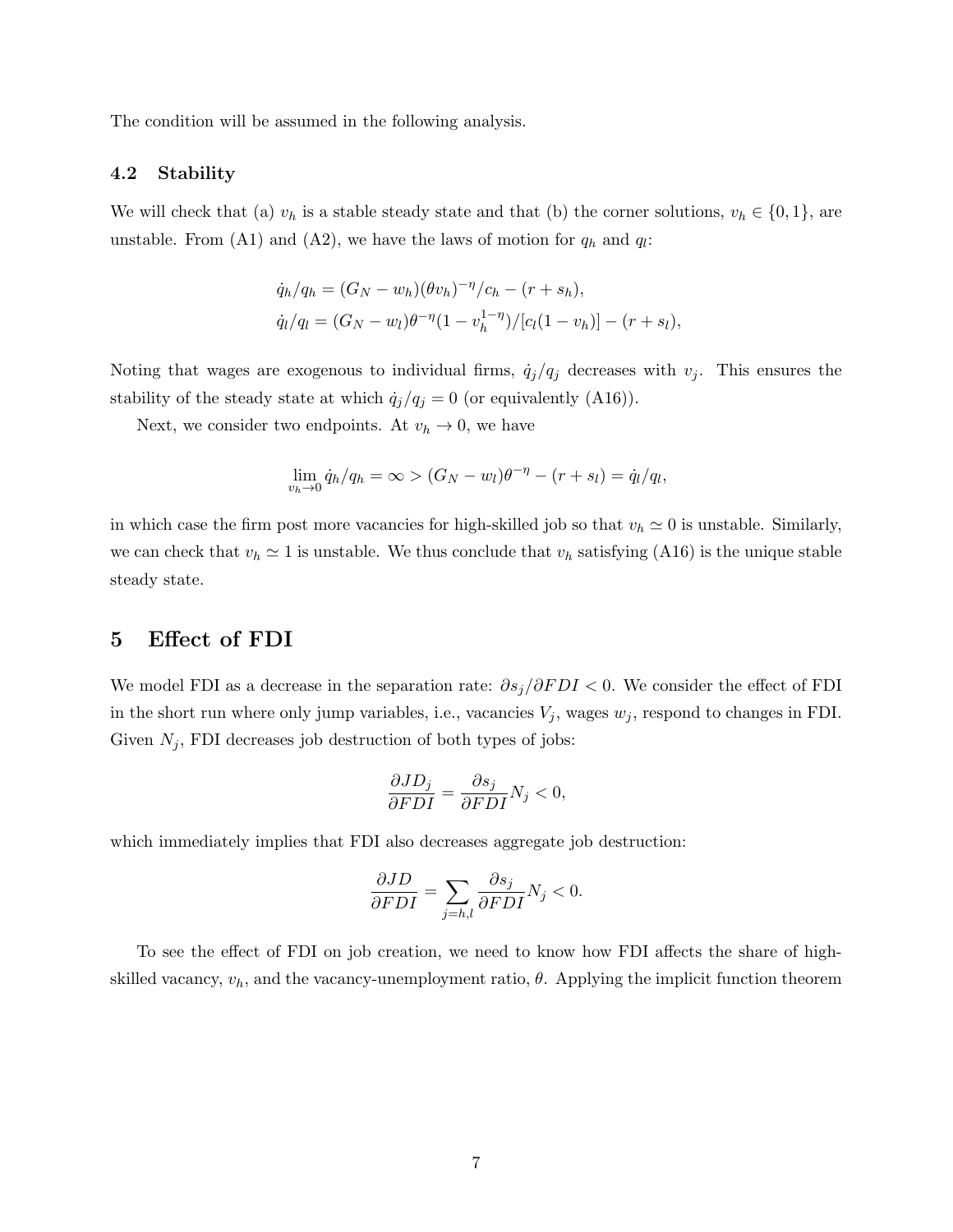to (A16), we obtain

$$
v'_{h} = \frac{\tilde{c}'(1 - v_{h})}{\eta v_{h}^{\eta - 1} + \tilde{c} - 1},
$$
  
\n
$$
= \underbrace{\left(\frac{r + s_{h}}{r + s_{l}} - \frac{s'_{h}}{s'_{l}}\right)}_{\geq 0} \underbrace{\frac{s'_{l}c_{l}(r + s_{l})}{c_{h}(r + s_{h})^{2}} \frac{1 - v_{h}}{\eta \tilde{c}/v_{h} - (1 - \eta)(1 - \tilde{c})}}_{< 0}
$$
\n
$$
= \begin{cases}\n< 0 & \text{if } s'_{h}/s'_{l} < S^{b} \equiv (r + s_{h})/(r + s_{l}) \\
\geq 0 & \text{if } s'_{h}/s'_{l} \geq S^{b} \\
\text{where } v'_{h} \equiv \frac{\partial v_{h}}{\partial FDI}, \quad s'_{j} \equiv \frac{\partial s_{j}}{\partial FDI} < 0, \quad \tilde{c}' \equiv \frac{\partial \tilde{c}}{\partial FDI} = \frac{s'_{l}c_{l}(r + s_{l})}{c_{h}(r + s_{h})^{2}} \left(\frac{r + s_{h}}{r + s_{l}} - \frac{s'_{h}}{s'_{l}}\right).\n\end{cases}
$$
\n(A17)

The sign of  $v'_h$  is determined by whether  $s'_h/s'_l$  is greater than  $S^b \equiv (r + s_h)/(r + s_l)$ .

From (A12) and (A14), we have

$$
c_h(r + s_h)(\theta v_h)^{\eta} + \beta \theta[c_h v_h + c_l(1 - v_h)] - (1 - \beta)(G_N - z) = 0.
$$

Differentiating both sides with respect to  $FDI$  gives

$$
c_h s'_h (\theta v_h)^{\eta} + \eta c_h (r + s_h) (\theta v_h)^{\eta - 1} (\theta v'_h + v_h \theta') + \beta \theta' [c_h v_h + c_l (1 - v_h)] + \beta \theta v'_h (c_h - c_l) = 0,
$$
  
where  $\theta' \equiv \frac{\partial \theta}{\partial F D I}.$ 

This is simplified to

$$
\theta' = -\frac{[\eta v'_h/v_h + s'_h/(r+s_h)][(1-\beta)(G_N - z) - \beta\theta g] + \beta\theta v'_h(c_h - c_l)}{(1-\beta)(G_N - z)\eta/\theta + \beta f(1-\eta)},
$$
  
\n
$$
= \frac{\Theta_1 s'_h - \Theta_2 s'_l}{c_h(r+s_h)^2[(1-\beta)(G_N - z)\eta/\theta + \beta f(1-\eta)][\eta\tilde{c} - v_h(1-\eta)(1-\tilde{c})]},
$$
  
\n
$$
= \begin{cases}\n> 0 & \text{if } s'_h/s'_l < S^d \equiv \Theta_2/\Theta_1 \\
\leq 0 & \text{if } s'_h/s'_l \geq S^d \\
\text{where } f \equiv \sum_{j=h,l} v_j c_j, \quad x \equiv (1-\beta)(G_N - z) - \beta\theta f > 0, \\
\Theta_1 \equiv v_h c_h(r+s_h)[\beta\theta(1-v_h)\tilde{c}(c_h - c_l) + x(1-\eta-\tilde{c})] > 0, \\
\Theta_2 \equiv c_l(r+s_h)(1-v_h)[\eta x + \beta\theta v_h(c_h - c_l)] > 0,\n\end{cases} (A18)
$$

and where we used the following relation:

$$
c_h(r+s_h)(\theta v_h)^{\eta} = (1-\beta)(G_N-z) - \beta \theta f > 0.
$$
 (A12) $\&(A14)$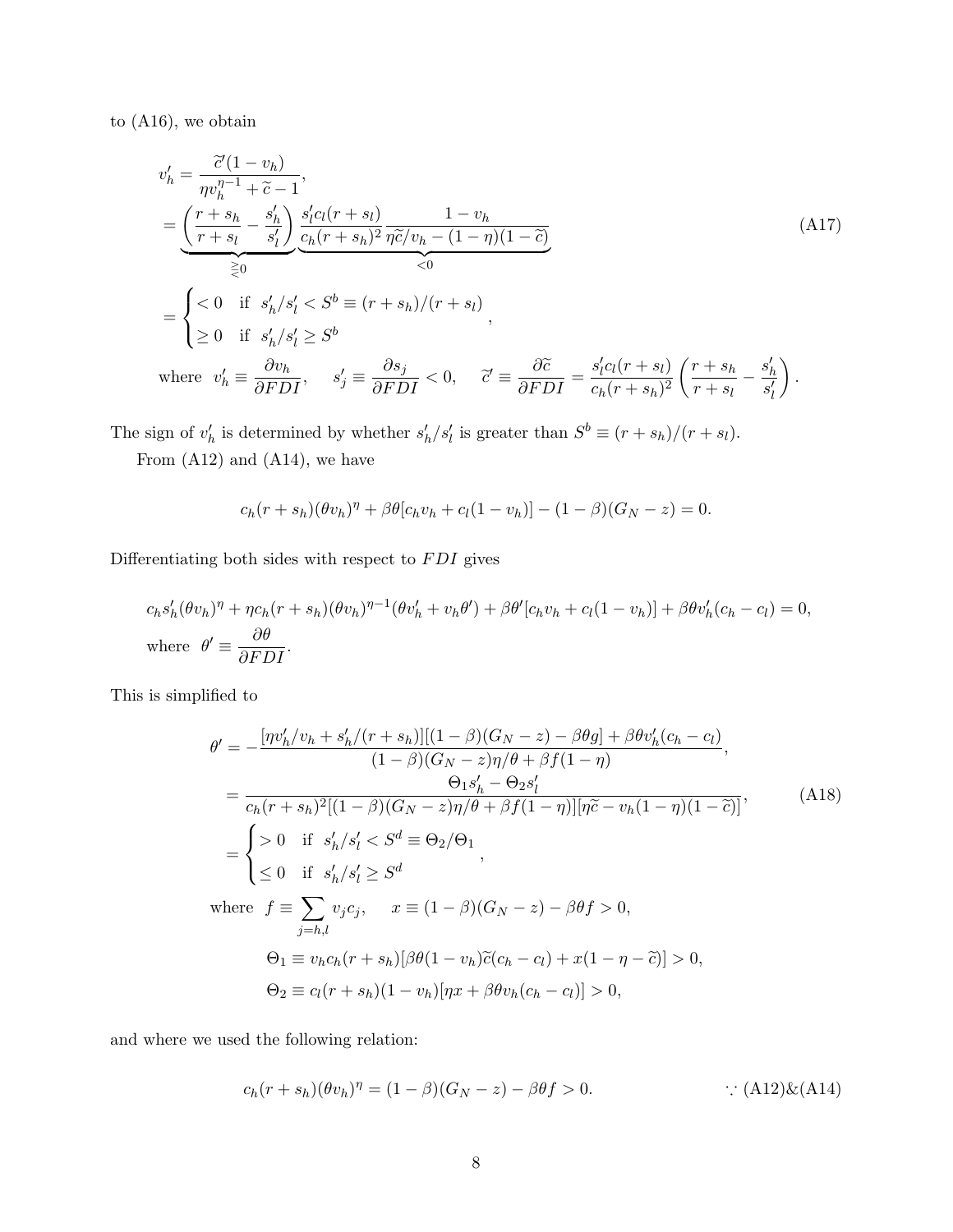Job creation, defined as  $JC = \theta q(\theta)U = \theta^{1-\eta}U$ , is an increasing function of  $\theta$  given U and thus decreases (or increases) with *FDI* if  $s'_h/s'_l < S^d$  (or  $s'_h/s'_l > S^d$ ).

With these in hand, we can see the effect of FDI on job creation of the two types of jobs. It can be checked that  $JC_h = (\theta v_h)^{1-\eta}U$  always increases with  $FDI$ :

$$
\frac{\partial JC_h}{\partial FDI} = \frac{\partial [(1-\eta)(\theta v_h)^{-\eta}(v_h \theta' + \theta v'_h)U]}{\partial FDI},
$$
  
\n
$$
\rightarrow \text{sign}\left\{\frac{\partial JC_h}{\partial FDI}\right\} = \text{sign}\left\{\theta'/\theta + v'_h/v_h\right\},
$$
  
\n
$$
= \text{sign}\left\{\left(\Gamma_2 s'_l - \Gamma_1 s'_h\right) / \underbrace{\left[c_h(r+s_h)^2(\eta x + \beta \theta f)\left\{\eta \tilde{c} - v_h(1-\eta)(1-\tilde{c})\right\}\right]}_{>0}\right\}
$$
  
\n
$$
= \text{sign}\left\{\Gamma_2 s'_l - \Gamma_1 s'_h\right\} \begin{cases} > 0 & \text{if } s'_h/s'_l > S^a \equiv \Gamma_2/\Gamma_1 \\ \le 0 & \text{if } s'_h/s'_l \le S^a \end{cases}
$$
  
\nwhere  $\Gamma_1 \equiv c_h(r+s_h)[x\{\eta \tilde{c} - v_h(1-\eta)(1-\tilde{c})\} + \beta \theta c_l \tilde{c}(1-v_h)] > 0$ ,

where 
$$
\Gamma_1 \equiv c_h(r + s_h)[x\{\eta \tilde{c} - v_h(1 - \eta)(1 - \tilde{c})\} + \beta \theta c_l \tilde{c}(1 - v_h)] > 0,
$$
  
\n
$$
\Gamma_2 \equiv \beta \theta c_l^2(r + s_h)(1 - v_h),
$$
  
\n
$$
S^b - S^a = \frac{r + s_h}{r + s_l} - \frac{\Gamma_2}{\Gamma_1} = \frac{xc_h(r + s_h)^2[\eta \tilde{c} - v_h(1 - \eta)(1 - \tilde{c})]}{\Gamma_1(r + s_l)} > 0.
$$

 $JC_h$  increases (or decreases) with  $FDI$  if  $s'_h/s'_l > S^a$  (or  $s'_h/s'_l < S^a$ ).

On the other hand,  $JC_l = JC - JC_h = \theta^{1-\eta}(1 - v_h^{1-\eta})$  $h^{1-\eta}$ U may increase or decrease with  $FDI$ depending on  $s'_h/s'_i$ :

$$
\frac{\partial JC_l}{\partial FDI} = \frac{\partial [(1-\eta)\theta^{-\eta}\{(1-v_h^{1-\eta})\theta' - \theta v_h^{-\eta} v_h'\}U]}{\partial FDI},
$$
  
\n
$$
\rightarrow \text{sign}\left\{\frac{\partial JC_l}{\partial FDI}\right\} = \text{sign}\left\{ \tilde{c}(1-v_h)\theta' - \theta v_h'\right\}
$$
  
\n
$$
= \text{sign}\left\{ \left( \Omega_1 s_h' - \Omega_2 s_l' \right) / \underbrace{\left[ \{c_l(1-v_h)\}^{-1} \cdot v_h c_h^2 (r+s_h)^3 (\eta x + \beta \theta f) \{ \eta \tilde{c} - v_h(1-\eta)(1-\tilde{c}) \} \right]}_{>0} \right\}
$$
  
\n
$$
= \text{sign}\left\{ \Omega_1 s_1' - \Omega_2 s_2' \right\} \left\{ \begin{array}{ll} > 0 & \text{if } s_h'/s_l' < S^c \equiv \Omega_2/\Omega_1 \\ \leq 0 & \text{if } s_h'/s_l' \geq S^c \end{array} \right\},
$$
  
\nwhere  $\Omega_1 \equiv v_h c_h (r+s_h)(r+s_l) \left[ (1-\tilde{c}) \{ x + \beta \theta v_h (c_h - c_l) \} + \beta \theta c_l \left( 1 + \frac{r+s_l}{r+s_h} - \tilde{c} \right) \right] > 0,$   
\n $\Omega_2 \equiv c_h (r+s_h)^2 \left[ \beta \theta (c_h - c_l)(1-\tilde{c}) v_h^2 + \left\{ \eta x (1-\tilde{c}) + \beta \theta c_l \left( 1 + \frac{r+s_l}{r+s_h} - \tilde{c} \right) \right\} v_h + \eta x \tilde{c} \right] > 0,$   
\n
$$
S^d - S^c = \frac{\Theta_2}{\Theta_1} - \frac{\Omega_2}{\Omega_1} = \frac{x v_h c_h^2 (r+s_h)^3 (\eta x + \beta \theta f) [\eta \tilde{c} - v_h (1-\eta)(1-\tilde{c})]}{\Theta_1 \Omega_1} > 0.
$$

We summarize the results in the following proposition.